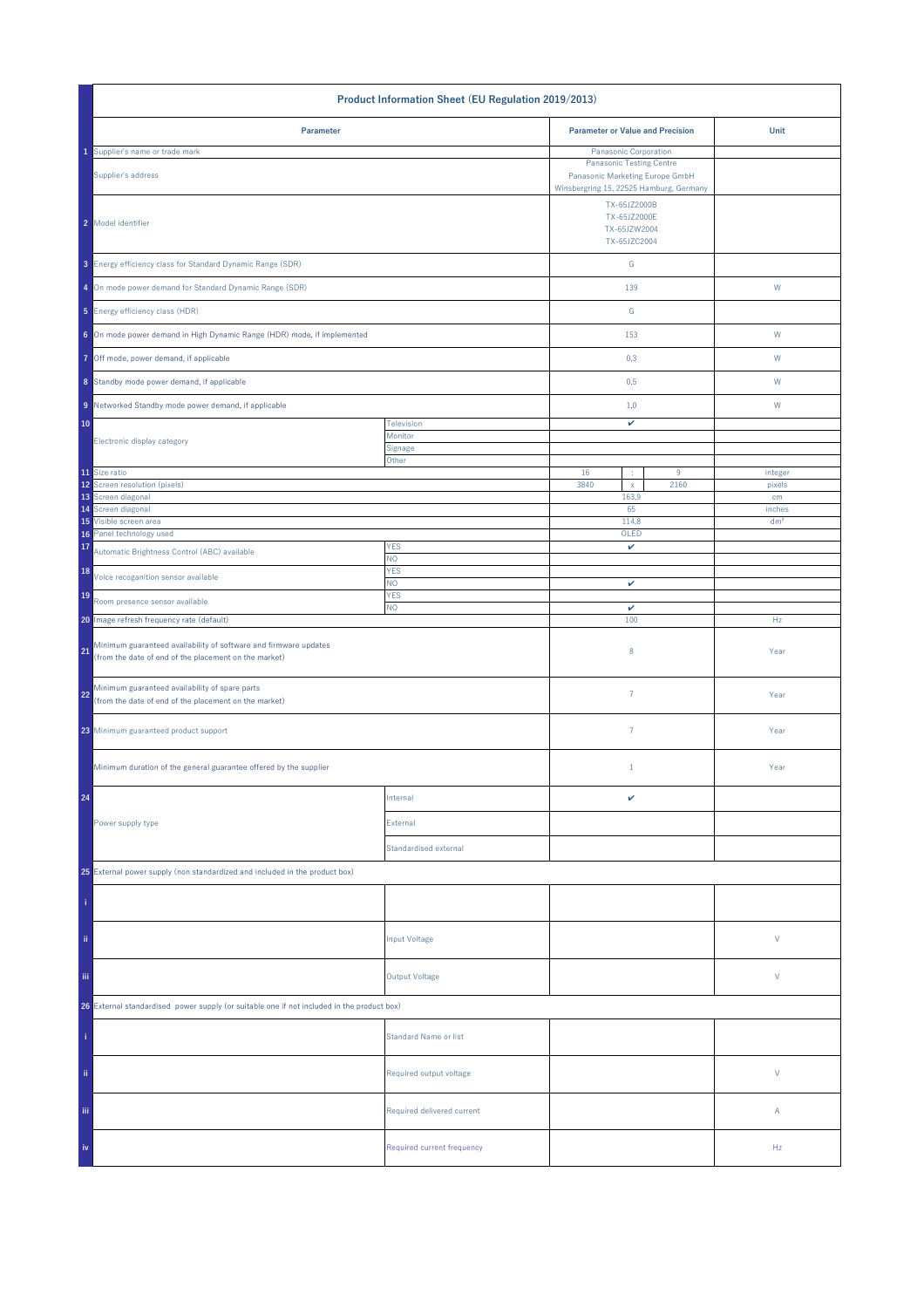| Fiche d'information sur le produit (RÈGLEMENT DÉLÉGUÉ (UE) 2019/2013 DE LA COMMISSION)                                                         |                                            |                                                                                                         |      |                 |  |
|------------------------------------------------------------------------------------------------------------------------------------------------|--------------------------------------------|---------------------------------------------------------------------------------------------------------|------|-----------------|--|
| Paramètre                                                                                                                                      |                                            | Paramètre ou valeur et précision                                                                        |      | Unité           |  |
| Nom du fournisseur ou marque commerciale                                                                                                       |                                            | Panasonic Corporation                                                                                   |      |                 |  |
| Adresse du fournisseur                                                                                                                         |                                            | <b>Panasonic Testing Centre</b><br>Panasonic Marketing Europe GmbH                                      |      |                 |  |
| 2 Référence du modèle                                                                                                                          |                                            | Winsbergring 15, 22525 Hamburg, Germany<br>TX-65JZ2000B<br>TX-65JZ2000E<br>TX-65JZW2004<br>TX-65JZC2004 |      |                 |  |
| 3 Classe d'efficacité énergétique pour la gamme dynamique standard (SDR)                                                                       |                                            | ${\mathsf G}$                                                                                           |      |                 |  |
| 4 Puissance appelée en mode marche pour la gamme dynamique standard (SDR)                                                                      |                                            | 139                                                                                                     |      | W               |  |
| 5 Classe d'efficacité énergétique (HDR)                                                                                                        |                                            | ${\mathbb G}$                                                                                           |      |                 |  |
| 6 Puissance appelée en mode marche pour la haute gamme dynamique (HDR), le cas échéant                                                         |                                            | 153                                                                                                     |      | W               |  |
| Puissance appelée en mode arrêt, le cas échéant<br>7                                                                                           |                                            | 0,3                                                                                                     |      | W               |  |
| 8 Puissance appelée en mode veille, le cas échéant                                                                                             |                                            | 0,5                                                                                                     |      | W               |  |
| 9 Puissance appelée en mode veille avec maintien de la connexion au réseau, le cas échéant                                                     |                                            | 1,0                                                                                                     |      | W               |  |
| 10<br>Catégorie de dispositif d'affichage électronique                                                                                         | téléviseur<br>écran                        | v                                                                                                       |      |                 |  |
|                                                                                                                                                | dispositif d'affichage dynamique/<br>autre |                                                                                                         |      |                 |  |
| 11 Rapport de taille                                                                                                                           |                                            | 16<br>÷                                                                                                 | 9    | entier          |  |
| Résolution de l'écran (pixels)<br>12<br>13 Diagonale de l'écran                                                                                |                                            | 3840<br>$\mathsf X$<br>163,9                                                                            | 2160 | pixels<br>cm    |  |
| 14 Diagonale de l'écran                                                                                                                        |                                            | 65                                                                                                      |      | pouces          |  |
| Surface visible de l'écran<br>15                                                                                                               |                                            | 114,8                                                                                                   |      | dm <sup>2</sup> |  |
| Technologie d'affichage utilisée<br>16<br>17<br>Réglage automatique de la luminosité (ABC) disponible                                          | OUI                                        | OLED<br>v                                                                                               |      |                 |  |
| 18<br>Capteur de reconnaissance vocale disponible                                                                                              | <b>NON</b><br>OUI                          |                                                                                                         |      |                 |  |
| 19<br>Capteur de présence disponible                                                                                                           | <b>NON</b><br>OUI                          | v                                                                                                       |      |                 |  |
| <b>NON</b><br>20 Taux de fréquence de rafraîchissement de l'image (par défaut)                                                                 |                                            | $\checkmark$<br>100                                                                                     |      | Hz              |  |
| Disponibilité minimale garantie des mises à jour du logiciel et du micrologiciel (à compter de la date de fin de mise sur le march<br>21<br>é) |                                            | 8                                                                                                       |      | années          |  |
| Disponibilité minimale garantie des pièces de rechange<br>22<br>(à compter de la date de fin d'introduction sur le marché)                     |                                            | $\overline{7}$                                                                                          |      | années          |  |
| 23 Assistance produit minimale garantie                                                                                                        |                                            | $\overline{7}$                                                                                          |      | années          |  |
| Durée mininale de la garantie générale offerte par le fournisseur                                                                              |                                            | $1\,$                                                                                                   |      | années          |  |
| 24                                                                                                                                             | Interne                                    | v                                                                                                       |      |                 |  |
| Type d'alimentation:                                                                                                                           | Externe                                    |                                                                                                         |      |                 |  |
|                                                                                                                                                | Externe normalisée                         |                                                                                                         |      |                 |  |
| 25 Alimentation externe (incluse dans l'emballage du produit)                                                                                  |                                            |                                                                                                         |      |                 |  |
|                                                                                                                                                |                                            |                                                                                                         |      |                 |  |
| ii.                                                                                                                                            | Tension d'entrée                           |                                                                                                         |      | V               |  |
| iii.                                                                                                                                           | Tension de sortie                          |                                                                                                         |      | V               |  |
| 26 Alimentation externe normalisée (ou appropriée si non incluse dans l'emballage du produit)                                                  |                                            |                                                                                                         |      |                 |  |
|                                                                                                                                                | Nom de la norme ou liste                   |                                                                                                         |      |                 |  |
| ii.                                                                                                                                            | Tension de sortie requise                  |                                                                                                         |      | V               |  |
| Ϊij                                                                                                                                            | Intensité du courant à fournir             |                                                                                                         |      | Α               |  |
| iv                                                                                                                                             | Fréquence du courant requise               |                                                                                                         |      | Hz              |  |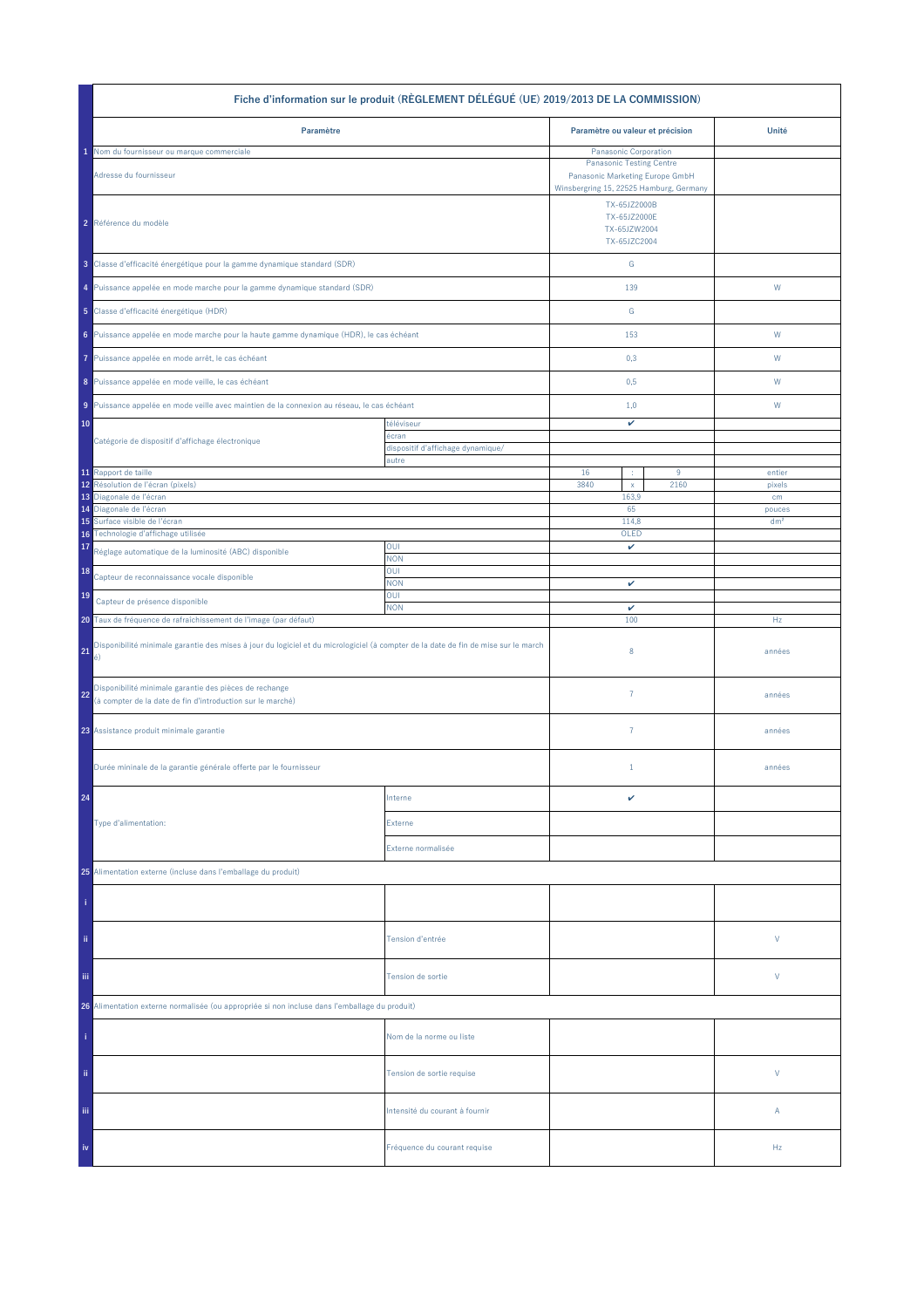| Produktdatenblatt (DELEGIERTE VERORDNUNG (EU) 2019/2013 DER KOMMISSION)                                                         |                             |                                     |                                                                                                                                        |                 |  |
|---------------------------------------------------------------------------------------------------------------------------------|-----------------------------|-------------------------------------|----------------------------------------------------------------------------------------------------------------------------------------|-----------------|--|
| Parameter                                                                                                                       |                             | Parameter oder Wert und Genauigkeit |                                                                                                                                        | Einheit         |  |
| Name oder Handelsmarke des Lieferanten<br>Adresse des Lieferanten                                                               |                             |                                     | Panasonic Corporation<br><b>Panasonic Testing Centre</b><br>Panasonic Marketing Europe GmbH<br>Winsbergring 15, 22525 Hamburg, Germany |                 |  |
| 2 Modellkennung                                                                                                                 |                             |                                     | TX-65JZ2000B<br>TX-65JZ2000E<br>TX-65JZW2004<br>TX-65JZC2004                                                                           |                 |  |
| 3 Energieeffizienzklasse bei StandardDynamikumfang (SDR)                                                                        |                             | ${\mathsf G}$                       |                                                                                                                                        |                 |  |
| 4 Leistungsaufnahme im Ein-Zustand bei Standard-Dynamikumfang (SDR)                                                             |                             | 139                                 |                                                                                                                                        | W               |  |
| 5 Energieeffizienzklasse (HDR)                                                                                                  |                             | G                                   |                                                                                                                                        |                 |  |
| 6 Leistungsaufnahme im Ein-Zustand bei hohem Dynamikumfang (HDR), falls vorhanden                                               |                             | 153                                 |                                                                                                                                        | W               |  |
| 7 Leistungsaufnahme im Aus-Zustand, falls zutreffend                                                                            |                             | 0,3                                 |                                                                                                                                        | W               |  |
| 8 Leistungsaufnahme im Bereitschaftszustand, falls zutreffend                                                                   |                             | 0,5                                 |                                                                                                                                        | W               |  |
| 9 Leistungsaufnahme im vernetzten Bereitschaftsbetrieb, falls zutreffend                                                        |                             | 1,0                                 |                                                                                                                                        | W               |  |
| 10                                                                                                                              | Fernsehgerät<br>Monitor     | v                                   |                                                                                                                                        |                 |  |
| Art des elektronischen Displays                                                                                                 | Signage-Display<br>sonstige |                                     |                                                                                                                                        |                 |  |
| 11 Seitenverhältnis                                                                                                             |                             | 16<br>÷                             | $9\,$                                                                                                                                  | ganze Zahl      |  |
| 12 Bildschirmauflösung (Pixel)                                                                                                  |                             | 3840<br>$\mathsf{x}$                | 2160                                                                                                                                   | Pixel           |  |
| 13 Bildschirmdiagonale<br>Bildschirmdiagonale<br>14                                                                             |                             | 163,9<br>65                         |                                                                                                                                        | cm<br>Zoll      |  |
| Sichtbare Bildschirmfläche<br>15                                                                                                |                             | 114,8                               |                                                                                                                                        | dm <sup>2</sup> |  |
| Verwendete Panel-Technologie<br>16                                                                                              | JA                          | OLED                                |                                                                                                                                        |                 |  |
| 17<br>Automatische Helligkeitsregelung (ABC) vorhanden                                                                          | <b>NEIN</b>                 | v                                   |                                                                                                                                        |                 |  |
| 18<br>Spracherkennungssensor vorhanden                                                                                          | JA<br><b>NEIN</b>           | v                                   |                                                                                                                                        |                 |  |
| 19<br>Anwesenheitssensor vorhanden                                                                                              | JA<br><b>NEIN</b>           | $\checkmark$                        |                                                                                                                                        |                 |  |
| 20 Bildwiederholfrequenz(Standard)                                                                                              |                             | 100                                 |                                                                                                                                        | Hz              |  |
| Mindestens garantierte Software- und Firmware-Aktualisierungen<br>21<br>(ab dem Zeitpunkt der Beendigung des Inverkehrbringens) |                             | 8                                   |                                                                                                                                        | Jahr            |  |
| Mindestens garantierte Verfügbarkeit von Ersatzteilen<br>22<br>(ab dem Zeitpunkt der Beendigung des Inverkehrbringens)          |                             | $\overline{7}$                      |                                                                                                                                        | Jahr            |  |
| 23 Mindestens garantierte Produktunterstützung                                                                                  |                             | $\overline{7}$                      |                                                                                                                                        | Jahr            |  |
| Mindestlaufzeit der vom Lieferanten angebotenen allgemeinen Garantie                                                            |                             | $\mathbf{1}$                        |                                                                                                                                        | Jahr            |  |
| 24                                                                                                                              | Intern                      | v                                   |                                                                                                                                        |                 |  |
| Art der Stromversorgung (Netzteil)                                                                                              | extern                      |                                     |                                                                                                                                        |                 |  |
|                                                                                                                                 | extern genormt              |                                     |                                                                                                                                        |                 |  |
| 25 Externes Netzteil (nicht genormt, und in der Verkaufsverpackung enthalten)                                                   |                             |                                     |                                                                                                                                        |                 |  |
|                                                                                                                                 |                             |                                     |                                                                                                                                        |                 |  |
| ii.                                                                                                                             | Eingangsspannung            |                                     |                                                                                                                                        | V               |  |
| Ϊij                                                                                                                             | Ausgangsspannung            |                                     |                                                                                                                                        | V               |  |
| 26 Genormtes externes Netzteil (oder geeignetes Netzteil, falls nicht in der Verkaufsverpackung enthalten)                      |                             |                                     |                                                                                                                                        |                 |  |
|                                                                                                                                 | Normbezeichnung oder Liste  |                                     |                                                                                                                                        |                 |  |
| ii.                                                                                                                             | Benötigte Ausgangsspannung  |                                     |                                                                                                                                        | V               |  |
| Ϊij                                                                                                                             | Benötigte Stromstärke       |                                     |                                                                                                                                        | Α               |  |
| iv                                                                                                                              | Benötigte Stromfrequenz     |                                     |                                                                                                                                        | Hz              |  |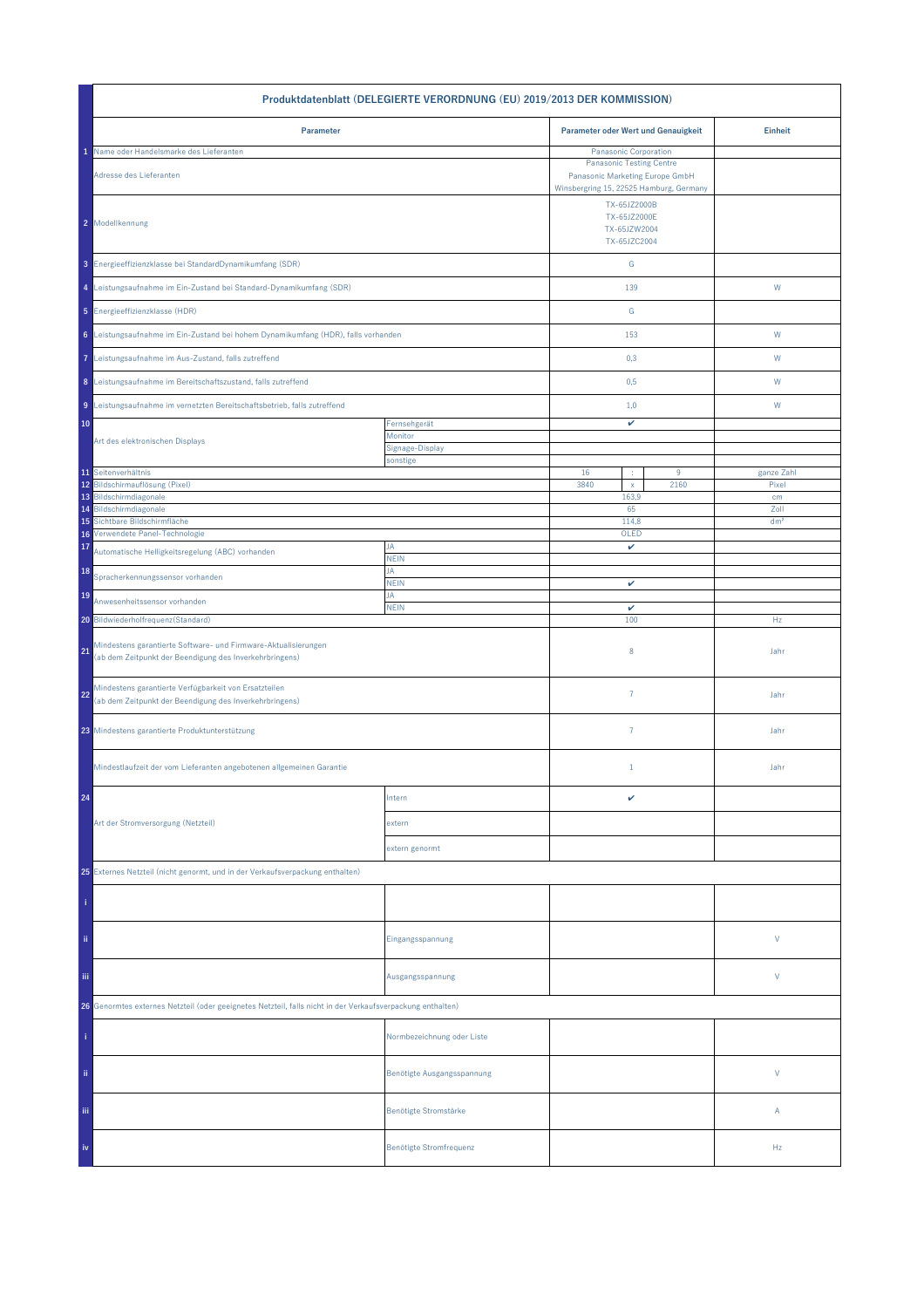| Productinformatieblad (GEDELEGEERDE VERORDENING (EU) 2019/2013 VAN DE COMMISSIE)                                                               |                                |                                                              |                                                                                                                                        |                 |
|------------------------------------------------------------------------------------------------------------------------------------------------|--------------------------------|--------------------------------------------------------------|----------------------------------------------------------------------------------------------------------------------------------------|-----------------|
| Parameter                                                                                                                                      |                                | <b>Parameter of Waarde en precisie</b>                       |                                                                                                                                        | <b>Eenheid</b>  |
| Naam van de leverancier of handelsmerk<br>Adres van de leverancier                                                                             |                                |                                                              | Panasonic Corporation<br><b>Panasonic Testing Centre</b><br>Panasonic Marketing Europe GmbH<br>Winsbergring 15, 22525 Hamburg, Germany |                 |
| 2 Typeaanduiding van het model                                                                                                                 |                                | TX-65JZ2000B<br>TX-65JZ2000E<br>TX-65JZW2004<br>TX-65JZC2004 |                                                                                                                                        |                 |
| 3 Energie-efficiëntieklasse voor SDR                                                                                                           |                                | ${\mathsf G}$                                                |                                                                                                                                        |                 |
| 4 Opgenomen vermogen in de gebruiksstand voor SDR                                                                                              |                                | 139                                                          |                                                                                                                                        | ${\mathsf W}$   |
| 5 Energie-efficiëntieklasse (HDR)                                                                                                              |                                | G                                                            |                                                                                                                                        |                 |
| 6 Opgenomen vermogen in de gebruiksstand in HDR-modus, indien geïmplementeerd                                                                  |                                | 153                                                          |                                                                                                                                        | W               |
| Opgenomen vermogen in uitstand, indien van toepassing<br>7                                                                                     |                                | 0,3                                                          |                                                                                                                                        | W               |
| 8 Opgenomen vermogen in stand-bystand, indien van toepassing                                                                                   |                                | 0,5                                                          |                                                                                                                                        | W               |
| 9 Opgenomen vermogen in netwerkgebonden stand-bystand, indien van toepassing                                                                   |                                | 1,0                                                          |                                                                                                                                        | W               |
| 10                                                                                                                                             | televisie<br>monitor           | v                                                            |                                                                                                                                        |                 |
| Categorie elektronisch beeldscherm                                                                                                             | informatiebeeldscherm<br>ander |                                                              |                                                                                                                                        |                 |
| 11 Beeldverhouding                                                                                                                             |                                | 16<br>÷                                                      | $9\,$                                                                                                                                  | geheel getal    |
| 12<br>Schermresolutie (pixels)<br>13<br>Schermdiagonaal                                                                                        |                                | 3840<br>$\mathsf{x}$<br>163,9                                | 2160                                                                                                                                   | pixels          |
| Schermdiagonaal<br>14                                                                                                                          |                                | 65                                                           |                                                                                                                                        | cm<br>Zoll      |
| Zichtbaar schermoppervlak<br>15                                                                                                                |                                | 114,8                                                        |                                                                                                                                        | dm <sup>2</sup> |
| Gebruikte platteschermtechnologie<br>16<br>17                                                                                                  | JA                             | OLED<br>v                                                    |                                                                                                                                        |                 |
| Automatische helderheidsregeling (ABC) beschikbaar                                                                                             | <b>NEE</b><br>JA               |                                                              |                                                                                                                                        |                 |
| 18<br>Spraakherkenningssensor beschikbaar                                                                                                      | <b>NEE</b>                     | v                                                            |                                                                                                                                        |                 |
| 19<br>Aanwezigheidssensor beschikbaar                                                                                                          | JA<br><b>NEE</b>               | $\checkmark$                                                 |                                                                                                                                        |                 |
| 20 Beeldverversingsfrequentie (standaard)                                                                                                      |                                | 100                                                          |                                                                                                                                        | Hz              |
| Minimale gegarandeerde beschikbaarheid van software- en firmwareupdates<br>21<br>(vanaf de datum waarop het in de handel brengen is beëindigd) |                                | 8                                                            |                                                                                                                                        | Jaar            |
| Minimale gegarandeerde beschikbaarheid van reserveonderdelen<br>22<br>(vanaf de datum waarop het in de handel brengen is beëindigd)            |                                | $\overline{7}$                                               |                                                                                                                                        | Jaar            |
| 23 Minimale gegarandeerde productondersteuning                                                                                                 |                                | $\overline{7}$                                               |                                                                                                                                        | Jaar            |
| Minimumduur van de door de leverancier geboden algemene garantie                                                                               |                                | $\mathbf{1}$                                                 |                                                                                                                                        | Jaar            |
| 24                                                                                                                                             | Intern                         | v                                                            |                                                                                                                                        |                 |
| Type voeding:                                                                                                                                  | Extern                         |                                                              |                                                                                                                                        |                 |
|                                                                                                                                                | Gestandaardiseerd extern       |                                                              |                                                                                                                                        |                 |
| 25 Externe voeding (niet-gestandaardiseerd en in de doos van het product meegeleverd)                                                          |                                |                                                              |                                                                                                                                        |                 |
|                                                                                                                                                |                                |                                                              |                                                                                                                                        |                 |
| ii.                                                                                                                                            | Voedingsspanning               |                                                              |                                                                                                                                        | ٧               |
| Ϊij                                                                                                                                            | Uitgangsspanning               |                                                              |                                                                                                                                        | ٧               |
| 26 Externe gestandaardiseerde voeding (of geschikte indien niet in de doos van het product meegeleverd)                                        |                                |                                                              |                                                                                                                                        |                 |
|                                                                                                                                                | Naam van de standaard of lijst |                                                              |                                                                                                                                        |                 |
| ii.                                                                                                                                            | Vereiste uitgangs-spanning     |                                                              |                                                                                                                                        | V               |
| Ϊij                                                                                                                                            | Vereiste aangelever-de stroom  |                                                              |                                                                                                                                        | Α               |
| iv                                                                                                                                             | Vereiste stroomfrequentie      |                                                              |                                                                                                                                        | Hz              |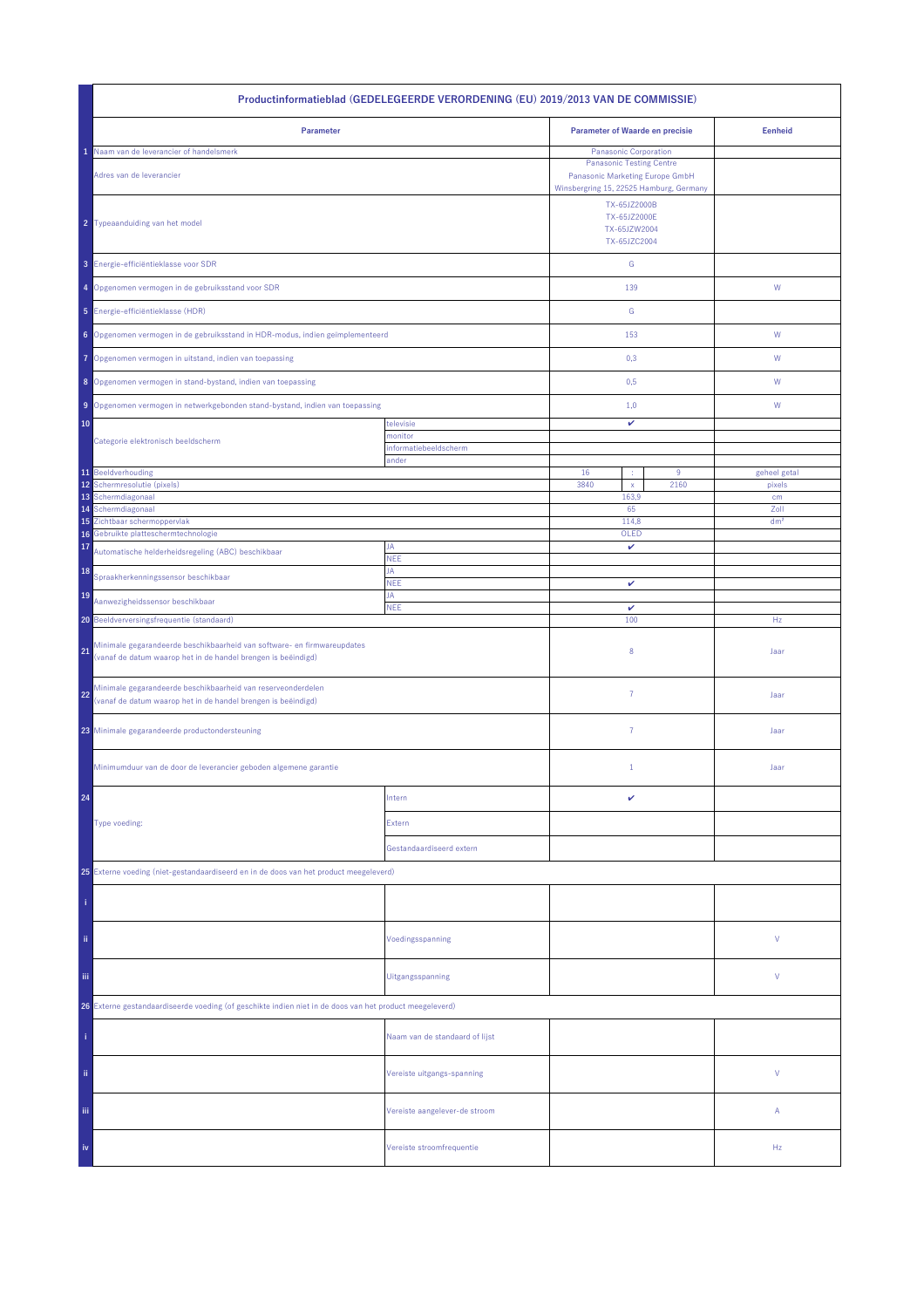|                                                                                                                                                                  | Ficha de información del producto (REGLAMENTO DELEGADO (UE) 2019/2013 DE LA COMISIÓN) |                                                                                                         |           |                   |
|------------------------------------------------------------------------------------------------------------------------------------------------------------------|---------------------------------------------------------------------------------------|---------------------------------------------------------------------------------------------------------|-----------|-------------------|
| Parámetro                                                                                                                                                        |                                                                                       | Parámetro o valor y precisión                                                                           |           | <b>Unidad</b>     |
| Nombre o marca del proveedor                                                                                                                                     |                                                                                       | <b>Panasonic Corporation</b>                                                                            |           |                   |
| Dirección del proveedor                                                                                                                                          |                                                                                       | <b>Panasonic Testing Centre</b><br>Panasonic Marketing Europe GmbH                                      |           |                   |
| 2 Identificador del modelo                                                                                                                                       |                                                                                       | Winsbergring 15, 22525 Hamburg, Germany<br>TX-65JZ2000B<br>TX-65JZ2000E<br>TX-65JZW2004<br>TX-65JZC2004 |           |                   |
| 3 Clase de eficiencia energética para el rango dinámico normal (SDR)                                                                                             |                                                                                       | ${\mathsf G}$                                                                                           |           |                   |
| 4 Demanda de potencia en modo encendido para el rango dinámico normal (SDR)                                                                                      |                                                                                       | 139                                                                                                     |           | W                 |
| 5 Clase de eficiencia energética (HDR)                                                                                                                           |                                                                                       | ${\mathbb G}$                                                                                           |           |                   |
| 6 Demanda de potencia en modo encendido para el alto rango dinámico (HDR), si se implementa                                                                      |                                                                                       | 153                                                                                                     |           | W                 |
| Demanda de potencia en modo desactivado, en caso de aplicarse<br>7                                                                                               |                                                                                       | 0,3                                                                                                     |           | W                 |
| 8 Demanda de potencia en modo preparado, en caso de aplicarse                                                                                                    |                                                                                       | 0,5                                                                                                     |           | W                 |
| 9 Demanda de potencia en modo preparado en red, en caso de aplicarse                                                                                             |                                                                                       | 1,0                                                                                                     |           | W                 |
| 10                                                                                                                                                               | televisión                                                                            | v                                                                                                       |           |                   |
| Categoría de pantalla electrónica                                                                                                                                | monitor<br>señalización                                                               |                                                                                                         |           |                   |
|                                                                                                                                                                  | otra                                                                                  |                                                                                                         |           |                   |
| 11 Ratio de tamaño<br>Resolución de la pantalla (en píxeles)<br>12                                                                                               |                                                                                       | 16<br>÷<br>3840<br>$\mathsf{x}$                                                                         | 9<br>2160 | entero<br>pixeles |
| Diagonal de la pantalla<br>13                                                                                                                                    |                                                                                       | 163,9                                                                                                   |           | cm                |
| 14 Diagonal de la pantalla                                                                                                                                       |                                                                                       | 65                                                                                                      |           | pulgadas          |
| Superficie visible de la pantalla<br>15                                                                                                                          |                                                                                       | 114,8                                                                                                   |           | dm <sup>2</sup>   |
| Tecnología usada en el panel<br>16<br>17<br>Control automático de brillo (ABC) disponible                                                                        | SÍ                                                                                    | OLED<br>v                                                                                               |           |                   |
| 18<br>Sensor de reconocimiento vocal disponible                                                                                                                  | <b>NO</b><br>SÍ                                                                       |                                                                                                         |           |                   |
| 19<br>Sensor de presencia disponible                                                                                                                             | NO.<br>SÍ                                                                             | v                                                                                                       |           |                   |
| 20                                                                                                                                                               | <b>NO</b>                                                                             | v<br>100                                                                                                |           | Hz                |
| Disponibilidad mínima garantizada de actualizaciones de software y de firmware<br>21<br>(a partir de la fecha de introducción en el mercado de la última unidad) |                                                                                       | 8                                                                                                       |           | año               |
| Disponibilidad mínima garantizada de actualizaciones de piezas de recambio<br>22<br>(a partir de la fecha de introducción en el mercado de la última unidad)     |                                                                                       | 7                                                                                                       |           | año               |
| 23 Disponibilidad mínima garantizada de asistencia para el producto                                                                                              |                                                                                       | $\overline{7}$                                                                                          |           | año               |
| Duración mínima de la garantía general ofrecida por el proveedor                                                                                                 |                                                                                       | $1\,$                                                                                                   |           | año               |
| 24                                                                                                                                                               | Interna                                                                               | v                                                                                                       |           |                   |
| Tipo de fuente de alimentación:                                                                                                                                  | externa                                                                               |                                                                                                         |           |                   |
|                                                                                                                                                                  | externa normalizada                                                                   |                                                                                                         |           |                   |
| 25 Fuente de alimentación externa (no estandarizada e incluida en la caja del producto)                                                                          |                                                                                       |                                                                                                         |           |                   |
|                                                                                                                                                                  |                                                                                       |                                                                                                         |           |                   |
| ii.                                                                                                                                                              | Tensión de entrada                                                                    |                                                                                                         |           | V                 |
| Ϊij                                                                                                                                                              | Tensión de salida                                                                     |                                                                                                         |           | V                 |
| Fuente de alimentación externa normalizada (o una adecuada, si no está incluida en la caja del producto)<br>26                                                   |                                                                                       |                                                                                                         |           |                   |
|                                                                                                                                                                  | Nombre de la norma o lista                                                            |                                                                                                         |           |                   |
| ii.                                                                                                                                                              | Tensión de salida requerida                                                           |                                                                                                         |           | V                 |
| Ϊij                                                                                                                                                              | Intensidad de corriente requerida                                                     |                                                                                                         |           | Α                 |
| iv                                                                                                                                                               | Frecuencia de corriente requerida                                                     |                                                                                                         |           | Hz                |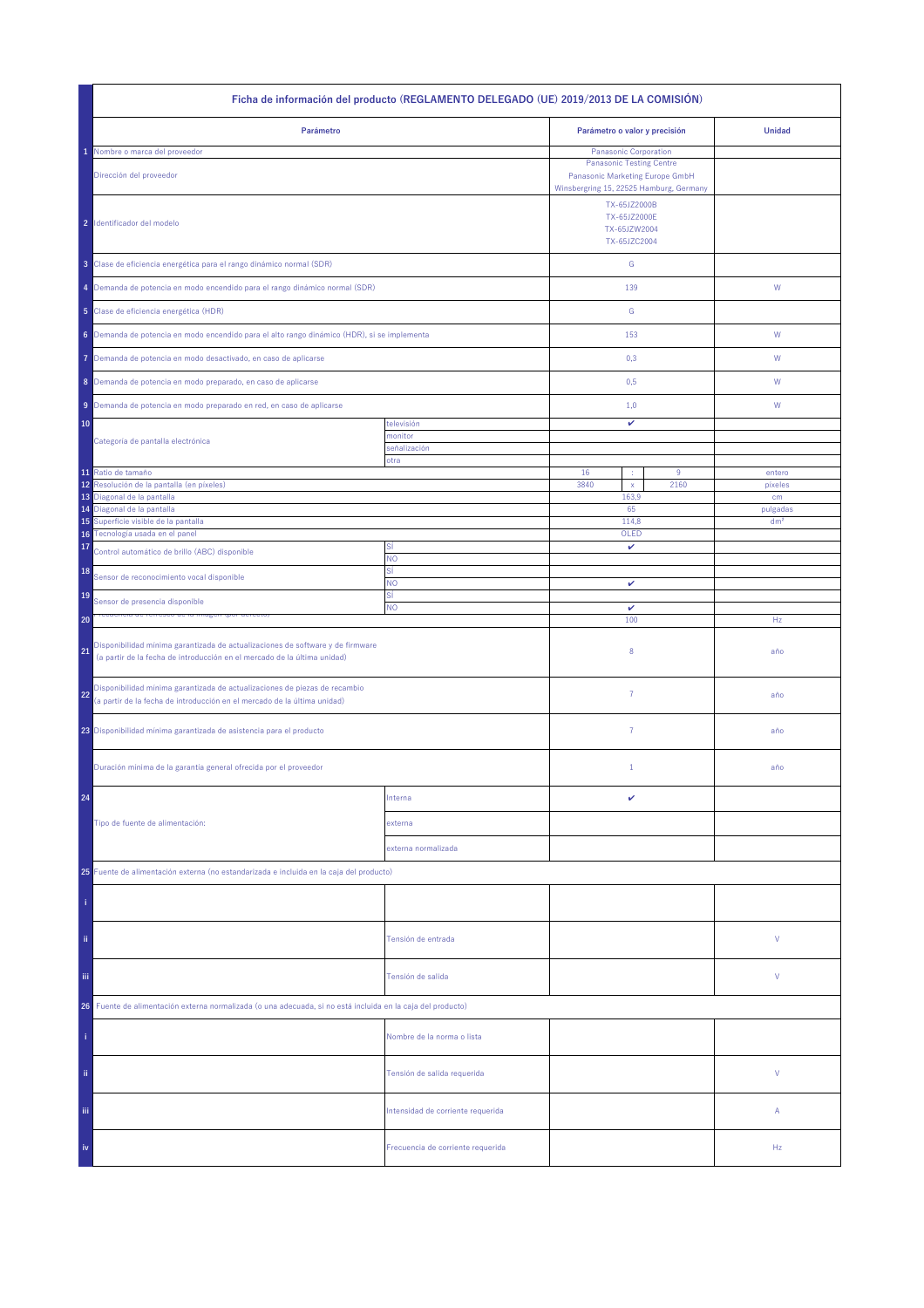| Ficha de informação do produto (REGULAMENTO DELEGADO (UE) 2019/2013 DA COMISSÃO)                                                     |                                      |                                                                                                               |                              |  |
|--------------------------------------------------------------------------------------------------------------------------------------|--------------------------------------|---------------------------------------------------------------------------------------------------------------|------------------------------|--|
| Parâmetro                                                                                                                            |                                      | Parâmetro ou valor e aproximação                                                                              | <b>Unidade</b>               |  |
| Marca comercial ou nome do fornecedor                                                                                                |                                      | Panasonic Corporation                                                                                         |                              |  |
| Endereço do fornecedor                                                                                                               |                                      | <b>Panasonic Testing Centre</b><br>Panasonic Marketing Europe GmbH<br>Winsbergring 15, 22525 Hamburg, Germany |                              |  |
| 2 Identificador de modelo                                                                                                            |                                      | TX-65JZ2000B<br>TX-65JZ2000E<br>TX-65JZW2004<br>TX-65JZC2004                                                  |                              |  |
| 3 Classe de eficiência energética em alcance dinâmico normal (SDR)                                                                   |                                      | ${\mathbb G}$                                                                                                 |                              |  |
| 4 Consumo de energia no modo ligado em alcance dinâmico normal (SDR)                                                                 |                                      | 139                                                                                                           | W                            |  |
| 5 Classe de eficiência energética (HDR)                                                                                              |                                      | ${\mathbb G}$                                                                                                 |                              |  |
| 6 Consumo de energia no modo ligado em grande alcance dinâmico (HDR), caso esteja disponível                                         |                                      | 153                                                                                                           | ${\sf W}$                    |  |
| Consumo de energia no modo desligado, se aplicável<br>Ô                                                                              |                                      | 0,3                                                                                                           | W                            |  |
| 8 Consumo de energia no modo de espera, se aplicável                                                                                 |                                      | 0,5                                                                                                           | W                            |  |
| Consumo de energia no modo de espera em rede, se aplicável<br>9                                                                      |                                      | 1,0                                                                                                           | W                            |  |
| 10                                                                                                                                   | televisor                            | v                                                                                                             |                              |  |
| Categoria de ecrã eletrónico                                                                                                         | monitor                              |                                                                                                               |                              |  |
|                                                                                                                                      | ecră de sinalização                  |                                                                                                               |                              |  |
| 11 Relação dimensional                                                                                                               | outros                               | 16<br>9                                                                                                       | Números inteiros             |  |
| Resolução do ecrã (píxeis)<br>12                                                                                                     |                                      | 3840<br>2160<br>$\mathsf X$                                                                                   | pixeis                       |  |
| 13<br>Diagonal do ecrã<br>Diagonal do ecrã                                                                                           |                                      | 163,9<br>65                                                                                                   | cm                           |  |
| 14<br>Área visível do ecrã<br>15                                                                                                     |                                      | 114,8                                                                                                         | polegadas<br>dm <sup>2</sup> |  |
| Tecnologia de painel utilizada<br>16 <sup>°</sup>                                                                                    |                                      | OLED                                                                                                          |                              |  |
| 17<br>Controlo automático do brilho (CAB) disponível                                                                                 | <b>SIM</b><br>NÃO                    | v                                                                                                             |                              |  |
| 18<br>Sensor de reconhecimento vocal disponível                                                                                      | <b>SIM</b><br>NÃO                    | v                                                                                                             |                              |  |
| 19<br>Detetor de presença disponível                                                                                                 | <b>SIM</b><br>NÃO                    | $\checkmark$                                                                                                  |                              |  |
| 20 Frequência de atualização de imagens (predefinido)                                                                                |                                      | 100                                                                                                           | Hz                           |  |
| Disponibilidade mínima garantida de atualizações de software e firmware<br>21<br>(a partir da data de termo da colocação no mercado) |                                      | 8                                                                                                             | Ano                          |  |
| Disponibilidade mínima garantida de peças sobressalentes<br>22<br>(a partir da data de termo da colocação no mercado)                |                                      | $\overline{7}$                                                                                                | Ano                          |  |
| 23 Garantia mínima de apoio ao produto                                                                                               |                                      | 7                                                                                                             | Ano                          |  |
| Duração mínima da garantia geral do fornecedor                                                                                       |                                      | $\mathbf{1}$                                                                                                  | Ano                          |  |
| 24                                                                                                                                   | Interna                              | v                                                                                                             |                              |  |
| Tipo de fonte de alimentação:                                                                                                        | externa                              |                                                                                                               |                              |  |
|                                                                                                                                      | externa normalizada                  |                                                                                                               |                              |  |
| 25 Fonte de alimentação externa (não normalizada e incluída na embalagem do produto)                                                 |                                      |                                                                                                               |                              |  |
|                                                                                                                                      |                                      |                                                                                                               |                              |  |
| ii.                                                                                                                                  | Tensão de entrada                    |                                                                                                               | V                            |  |
| Ϊij                                                                                                                                  | Tensão de saída                      |                                                                                                               | V                            |  |
| 26 Fonte de alimentação externa normalizada (ou adequada, se não estiver incluída na embalagem do produto)                           |                                      |                                                                                                               |                              |  |
|                                                                                                                                      | Nome normalizado ou lista            |                                                                                                               |                              |  |
| ii.                                                                                                                                  | Requisito de tensão de saída         |                                                                                                               | V                            |  |
| Ϊij                                                                                                                                  | Requisito de corrente de alimentação |                                                                                                               | Α                            |  |
| iv                                                                                                                                   | Requisito de frequência da corrente  |                                                                                                               | Hz                           |  |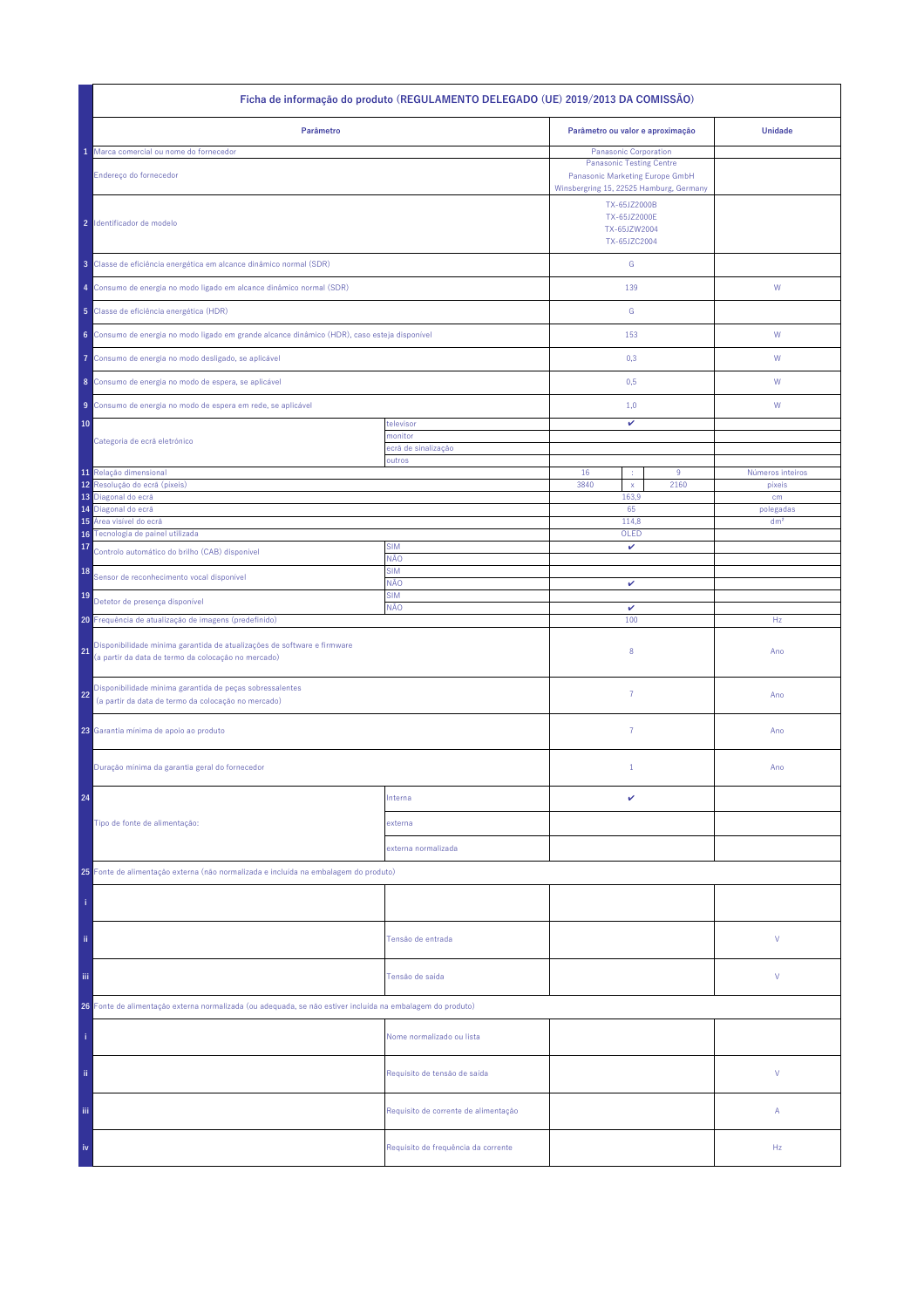| Scheda informativa del prodotto (REGOLAMENTO DELEGATO (UE) 2019/2013 DELLA COMMISSIONE)                                                         |                                  |                                                                                                                               |      |                 |
|-------------------------------------------------------------------------------------------------------------------------------------------------|----------------------------------|-------------------------------------------------------------------------------------------------------------------------------|------|-----------------|
| Parametro                                                                                                                                       |                                  | Parametro o valore e precisione                                                                                               |      | Unità           |
| Nome o marchio del fornitore                                                                                                                    |                                  | Panasonic Corporation                                                                                                         |      |                 |
| Indirizzo del fornitore                                                                                                                         |                                  | <b>Panasonic Testing Centre</b><br>Panasonic Marketing Europe GmbH<br>Winsbergring 15, 22525 Hamburg, Germany<br>TX-65JZ2000B |      |                 |
| 2 Identificativo del modello                                                                                                                    |                                  | TX-65JZ2000E<br>TX-65JZW2004<br>TX-65JZC2004                                                                                  |      |                 |
| 3 Classe di efficienza energetica per la gamma dinamica standard (SDR)                                                                          |                                  | G                                                                                                                             |      |                 |
| 4 Potenza assorbita in modo acceso per la gamma dinamica standard (SDR)                                                                         |                                  | 139                                                                                                                           |      | W               |
| 5 Classe di efficienza energetica (HDR)                                                                                                         |                                  | G                                                                                                                             |      |                 |
| 6 Potenza assorbita in modo acceso per la gamma dinamica alta (HDR), se pertinente                                                              |                                  | 153                                                                                                                           |      | W               |
| Potenza assorbita in modo spento, se applicabile<br>7                                                                                           |                                  | 0,3                                                                                                                           |      | W               |
| 8 Potenza assorbita in modo stand-by, se applicabile                                                                                            |                                  | 0,5                                                                                                                           |      | W               |
| 9 Potenza assorbita in modo stand-by in rete, se applicabile                                                                                    |                                  | 1,0                                                                                                                           |      | W               |
| 10                                                                                                                                              | televisore                       | v                                                                                                                             |      |                 |
| Tipo di display elettronico                                                                                                                     | monitor                          |                                                                                                                               |      |                 |
|                                                                                                                                                 | segnaletica<br>altro             |                                                                                                                               |      |                 |
| 11 Rapporto dimensioni                                                                                                                          |                                  | 16<br>÷                                                                                                                       | 9    | numero intero   |
| 12 Risoluzione dello schermo (pixel)                                                                                                            |                                  | 3840<br>$\mathsf X$                                                                                                           | 2160 | pixel           |
| 13 Diagonale dello schermo                                                                                                                      |                                  | 163,9                                                                                                                         |      | cm              |
| 14 Diagonale dello schermo                                                                                                                      |                                  | 65                                                                                                                            |      | pollici         |
| Superficie visibile dello schermo<br>15<br>16 Tecnologia del pannello                                                                           |                                  | 114,8<br>OLED                                                                                                                 |      | dm <sup>2</sup> |
| 17                                                                                                                                              | SÌ                               | v                                                                                                                             |      |                 |
| Controllo automatico della luminosità (ABC) disponibile<br>18                                                                                   | NO<br>sì                         |                                                                                                                               |      |                 |
| Sensore di riconoscimento vocale disponibile                                                                                                    | <b>NO</b>                        | $\checkmark$                                                                                                                  |      |                 |
| 19<br>Sensore di rilevamento di presenza disponibile                                                                                            | sì                               |                                                                                                                               |      |                 |
|                                                                                                                                                 | <b>NO</b>                        | v                                                                                                                             |      |                 |
| 20 Tasso di frequenza di aggiornamento dell'immagine (predefinito)<br>Disponibilità minima garantita degli aggiornamenti di software e firmware |                                  | 100                                                                                                                           |      | Hz              |
| 21<br>(dalla data di fine immissione sul mercato)                                                                                               |                                  | 8                                                                                                                             |      | Anno            |
| Disponibilità minima garantita delle parti di ricambio<br>22<br>(dalla data di fine del collocamento sul mercato)                               |                                  | $\overline{7}$                                                                                                                |      | Anno            |
| 23 Assistenza tecnica minima garantita per il prodotto :                                                                                        |                                  | $\overline{7}$                                                                                                                |      | Anno            |
| Durata minima della garanzia generale offerta dal fornitore                                                                                     |                                  | $1\,$                                                                                                                         |      | Anno            |
| 24                                                                                                                                              | Interno                          | v                                                                                                                             |      |                 |
| Tipo di alimentatore                                                                                                                            | esterno                          |                                                                                                                               |      |                 |
|                                                                                                                                                 | esterno standardizzato           |                                                                                                                               |      |                 |
| 25 Alimentatore esterno (non standardizzato e incluso nell'imballaggio del prodotto)                                                            |                                  |                                                                                                                               |      |                 |
|                                                                                                                                                 |                                  |                                                                                                                               |      |                 |
| ii.                                                                                                                                             | Tensione d'ingresso:             |                                                                                                                               |      | V               |
| iii.                                                                                                                                            | Tensione di uscita               |                                                                                                                               |      | V               |
| 26 Alimentatore esterno standardizzato (o alimentatore esterno adatto se non incluso nell'imballaggio del prodotto)                             |                                  |                                                                                                                               |      |                 |
|                                                                                                                                                 | Nome standard o elenco           |                                                                                                                               |      |                 |
| ii.                                                                                                                                             | Tensione in uscita necessaria    |                                                                                                                               |      | V               |
| Ϊij                                                                                                                                             | Intensità di corrente necessaria |                                                                                                                               |      | Α               |
| iv                                                                                                                                              | Frequenza di corrente necessaria |                                                                                                                               |      | Hz              |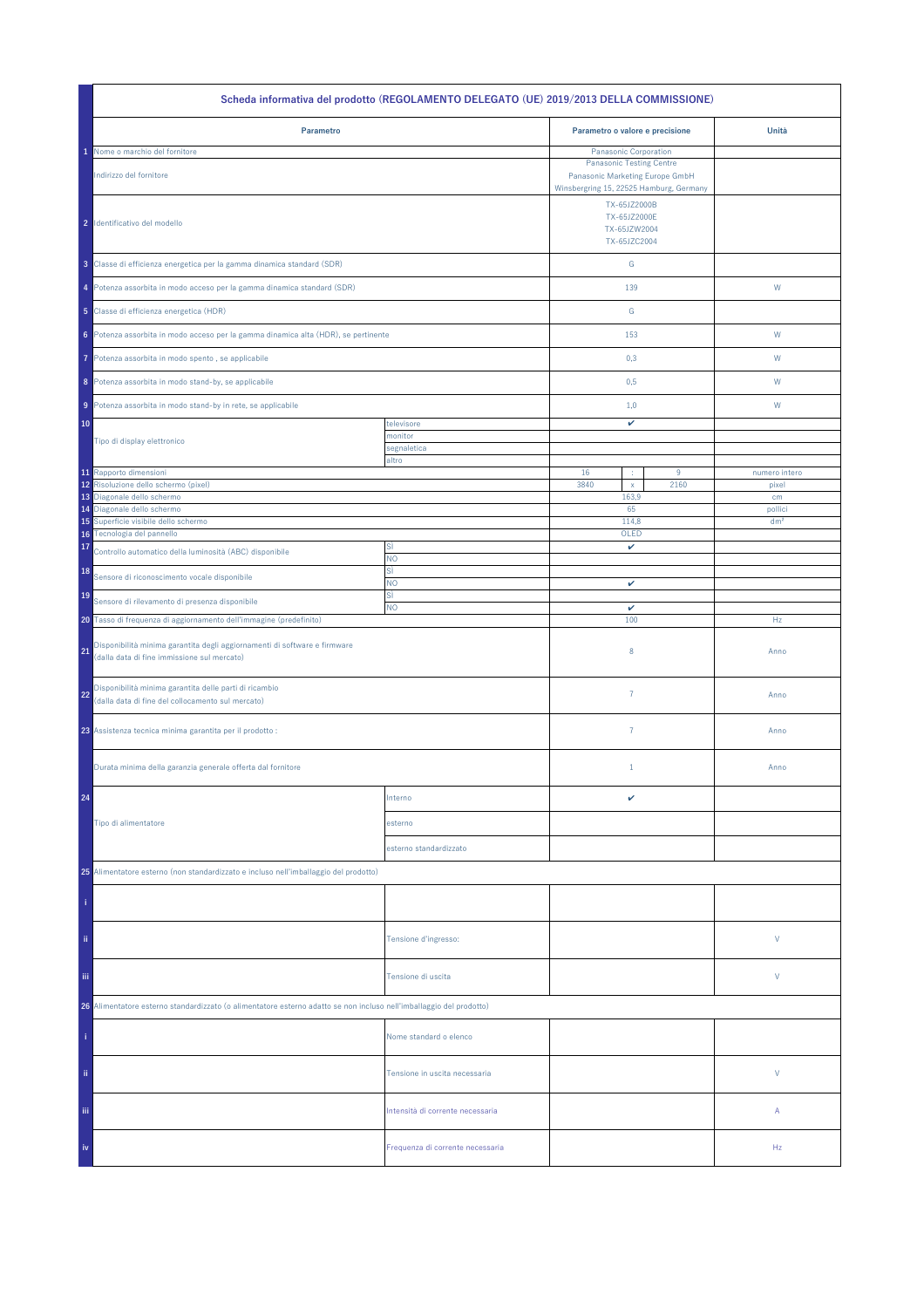| Produktinformationsblad (KOMMISSIONENS DELEGERADE FÖRORDNING (EU) 2019/2013)                                                                                 |                              |                                                                                                                                               |      |                 |
|--------------------------------------------------------------------------------------------------------------------------------------------------------------|------------------------------|-----------------------------------------------------------------------------------------------------------------------------------------------|------|-----------------|
| Parameter                                                                                                                                                    |                              | Parameter eller värde och precision                                                                                                           |      | <b>Enhet</b>    |
| Leverantörens namn eller varumärke<br>Leverantörens adress                                                                                                   |                              | <b>Panasonic Corporation</b><br><b>Panasonic Testing Centre</b><br>Panasonic Marketing Europe GmbH<br>Winsbergring 15, 22525 Hamburg, Germany |      |                 |
| 2 Modellbeteckning                                                                                                                                           |                              | TX-65JZ2000B<br>TX-65JZ2000E<br>TX-65JZW2004<br>TX-65JZC2004                                                                                  |      |                 |
| 3 Energieffektivitetsklass för SDR (Standard Dynamic Range)                                                                                                  |                              | ${\mathsf G}$                                                                                                                                 |      |                 |
| 4 Effektbehov i påläge för SDR (Standard Dynamic Range)                                                                                                      |                              | 139                                                                                                                                           |      | ${\mathsf W}$   |
| 5 Energieffektivitetsklass för HDR (High Definition Range)                                                                                                   |                              | ${\mathbb G}$                                                                                                                                 |      |                 |
| 6 Effektbehov i påläge för HDR (High Dynamic Range), om sådan finns                                                                                          |                              | 153                                                                                                                                           |      | W               |
| 7 Effektbehov i frånläge, i tillämpliga fall                                                                                                                 |                              | 0,3                                                                                                                                           |      | W               |
| 8 Effektbehov i standbyläge, i tillämpliga fall                                                                                                              |                              | 0,5                                                                                                                                           |      | W               |
| 9 Effektbehov i nätverksanslutet standbyläge, i tillämpliga fall                                                                                             |                              | 1,0                                                                                                                                           |      | W               |
| 10                                                                                                                                                           | tv-apparat<br>datorskärm     | v                                                                                                                                             |      |                 |
| Kategori av elektronisk bildskärm                                                                                                                            | skyltningsskärm<br>övriga    |                                                                                                                                               |      |                 |
| 11 Höjd-breddförhållande                                                                                                                                     |                              | 16<br>÷                                                                                                                                       | 9    | Heltal          |
| 12 Skärmupplösning (pixlar)<br>13 Skärmdiagonal                                                                                                              |                              | 3840<br>$\mathsf{x}$<br>163,9                                                                                                                 | 2160 | Pixlar<br>cm    |
| Skärmdiagonal<br>14                                                                                                                                          |                              | 65                                                                                                                                            |      | tum             |
| Synlig bildskärmsarea<br>15<br>Bildskärmsteknik<br>16                                                                                                        |                              | 114,8<br>OLED                                                                                                                                 |      | dm <sup>2</sup> |
| 17<br>Automatisk ljusstyrkereglering (ABC) tillgänglig                                                                                                       | JA<br><b>NEJ</b>             | v                                                                                                                                             |      |                 |
| 18<br>Sensor för taligenkänning tillgänglig                                                                                                                  | JA<br><b>NEJ</b>             | v                                                                                                                                             |      |                 |
| 19<br>Närvarosensor tillgänglig                                                                                                                              | JA                           |                                                                                                                                               |      |                 |
| 20 Bilduppdateringsfrekvens (standard)                                                                                                                       | <b>NEJ</b>                   | $\checkmark$<br>100                                                                                                                           |      | Hz              |
| Minsta garanterade tillgång till uppdateringar av fast programvara och annan programvara<br>21<br>(från och med den dag då utsläppandet på marknaden upphör) |                              | 8                                                                                                                                             |      | År              |
| Minsta garanterad tillgång till reservdelar<br>22<br>(från och med den dag då utsläppandet på marknaden upphör)                                              |                              | $\overline{7}$                                                                                                                                |      | År              |
| 23 Minsta garanterade produktsupport                                                                                                                         |                              | $\overline{7}$                                                                                                                                |      | År              |
| Kortaste giltighetsperiod för leverantörens garanti                                                                                                          |                              | $\mathbf{1}$                                                                                                                                  |      | År              |
| 24                                                                                                                                                           | internt                      | v                                                                                                                                             |      |                 |
| Typ av strömförsörjning (nätaggregat)                                                                                                                        | externt                      |                                                                                                                                               |      |                 |
|                                                                                                                                                              | standardiserat externt       |                                                                                                                                               |      |                 |
| 25 Ej standardiserat externt nätaggregat (som finns med i förpackningen)                                                                                     |                              |                                                                                                                                               |      |                 |
|                                                                                                                                                              |                              |                                                                                                                                               |      |                 |
| ii.                                                                                                                                                          | Ingående spänning            |                                                                                                                                               |      | ٧               |
| Ϊij                                                                                                                                                          | Utgående spänning            |                                                                                                                                               |      | ٧               |
| 26 Standardiserat externt nätaggregat (eller lämpligt sådant om det inte finns med i produktens förpackning)                                                 |                              |                                                                                                                                               |      |                 |
|                                                                                                                                                              | Namn på standard eller lista |                                                                                                                                               |      |                 |
| ii.                                                                                                                                                          | Krav på utgående spänning    |                                                                                                                                               |      | V               |
| Ϊij                                                                                                                                                          | Krav på utgående strömstyrka |                                                                                                                                               |      | Α               |
| iv                                                                                                                                                           | Krav på strömmens frekvens   |                                                                                                                                               |      | Hz              |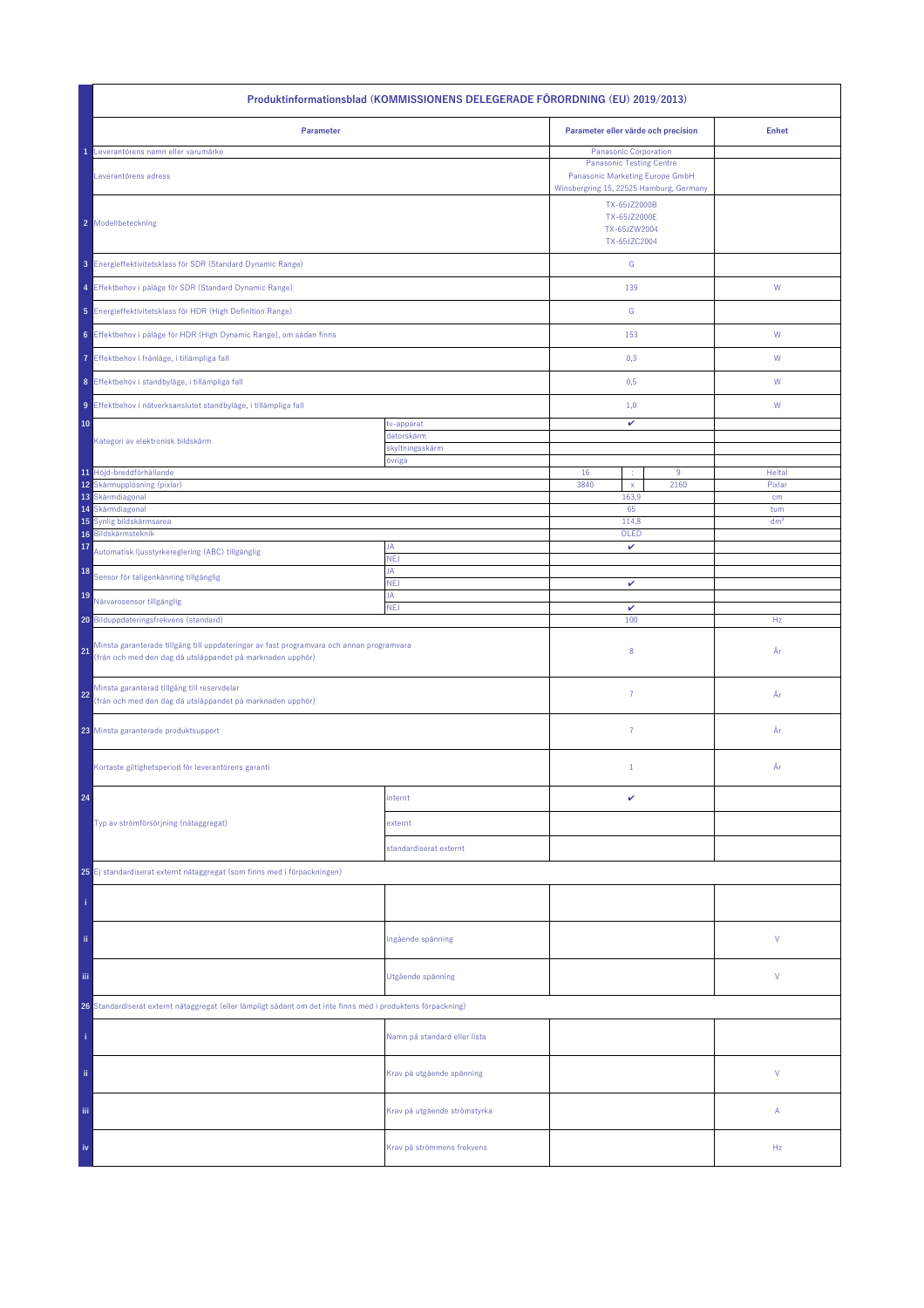| Produktdatablad (KOMMISSIONENS DELEGEREDE FORORDNING (EU) 2019/2013)                                                 |                                 |                                                                                                               |                   |  |
|----------------------------------------------------------------------------------------------------------------------|---------------------------------|---------------------------------------------------------------------------------------------------------------|-------------------|--|
| Parameter                                                                                                            |                                 | Parameter eller værdi og præcisering                                                                          | <b>Enhed</b>      |  |
| Leverandørens navn eller varemærke                                                                                   |                                 | Panasonic Corporation                                                                                         |                   |  |
| Leverandørens adresse                                                                                                |                                 | <b>Panasonic Testing Centre</b><br>Panasonic Marketing Europe GmbH<br>Winsbergring 15, 22525 Hamburg, Germany |                   |  |
| 2 Modelidentifikation                                                                                                |                                 |                                                                                                               |                   |  |
| 3 Energieffektivitetsklasse i standard dynamikområde (SDR)                                                           |                                 | ${\mathbb G}$                                                                                                 |                   |  |
| 4 Effektforbrug i tændt tilstand i standard dynamikområde (SDR)                                                      |                                 | 139                                                                                                           | W                 |  |
| 5 Energieffektivitetsklasse (HDR)                                                                                    |                                 | ${\mathbb G}$                                                                                                 |                   |  |
| 6 Effektforbrug i tændt tilstand i højt dynamikområde (HDR), hvis dette er implementeret                             |                                 | 153                                                                                                           | ${\sf W}$         |  |
| 7 Effektforbrug i slukket tilstand, hvis relevant                                                                    |                                 | 0,3                                                                                                           | W                 |  |
| 8 Effektforbrug i standbytilstand, hvis relevant                                                                     |                                 | 0,5                                                                                                           | W                 |  |
| 9 Effektforbrug i netværksforbundet standbytilstand, hvis relevant                                                   |                                 | 1,0                                                                                                           | W                 |  |
| 10                                                                                                                   | fjernsyn                        | $\checkmark$                                                                                                  |                   |  |
| Elektronisk skærmkategori                                                                                            | monitor<br>informationsskærm    |                                                                                                               |                   |  |
|                                                                                                                      | andre                           |                                                                                                               |                   |  |
| 11 Størrelsesforhold<br>12 <sup>°</sup><br>Skærmopløsning (pixel)                                                    |                                 | 16<br>9<br>3840<br>2160<br>$\mathsf X$                                                                        | hele tal<br>pixel |  |
| 13 Skærmdiagonal                                                                                                     |                                 | 163,9                                                                                                         | cm                |  |
| Skærmdiagonal<br>14                                                                                                  |                                 | 65                                                                                                            | tommer            |  |
| 15<br>Synligt skærmareal<br>16 Anvendt panelteknologi                                                                |                                 | 114,8<br>OLED                                                                                                 | dm <sup>2</sup>   |  |
| 17<br>Automatisk lysstyrkekontrol (ABC)                                                                              | JA<br>NEJ                       | v                                                                                                             |                   |  |
| 18<br>Stemmegenkendelsessensor                                                                                       | JA<br><b>NEJ</b>                | $\checkmark$                                                                                                  |                   |  |
| 19<br>Tilstedeværelsessensor                                                                                         | JA<br><b>NEJ</b>                | v                                                                                                             |                   |  |
| 20 Opdateringsfrekvens (standard)                                                                                    |                                 | 100                                                                                                           | Hz                |  |
| Garanteret minimumsadgang til software og firmwareopdateringer<br>21<br>(fra datoen for afslutning af markedsføring) |                                 | 8                                                                                                             | år                |  |
| Garanteret minimumsadgang til reservedele<br>22<br>(fra datoen for afslutning af markedsføring)                      |                                 | $\overline{7}$                                                                                                | år                |  |
| 23 Garanteret minimumsadgang til produktsupport                                                                      |                                 | $\overline{7}$                                                                                                | år                |  |
| Mindstevarigheden af den garanti, som leverandøren tilbyder                                                          |                                 | $\mathbf{1}$                                                                                                  | år                |  |
| 24                                                                                                                   | Internal                        | v                                                                                                             |                   |  |
| Strømforsyningstype                                                                                                  | External                        |                                                                                                               |                   |  |
|                                                                                                                      | <b>Standardised external</b>    |                                                                                                               |                   |  |
| 25 Ekstern strømforsyning (ikkestandardiseret og indeholdt i produktboksen)                                          |                                 |                                                                                                               |                   |  |
|                                                                                                                      |                                 |                                                                                                               |                   |  |
| ii.                                                                                                                  | Indgangsspænding                |                                                                                                               | V                 |  |
| Ϊij                                                                                                                  | Udgangsspænding                 |                                                                                                               | V                 |  |
| 26 Standardiseret ekstern strømforsyning (eller egnet, hvis ikke leveret med produktet)                              |                                 |                                                                                                               |                   |  |
|                                                                                                                      | Standardbetegnelse eller -liste |                                                                                                               |                   |  |
| ii.                                                                                                                  | Påkrævet udgangsspænding        |                                                                                                               | V                 |  |
| iii.                                                                                                                 | Påkrævet strømstyrke            |                                                                                                               | Α                 |  |
| iv                                                                                                                   | Påkrævet frekvens               |                                                                                                               | Hz                |  |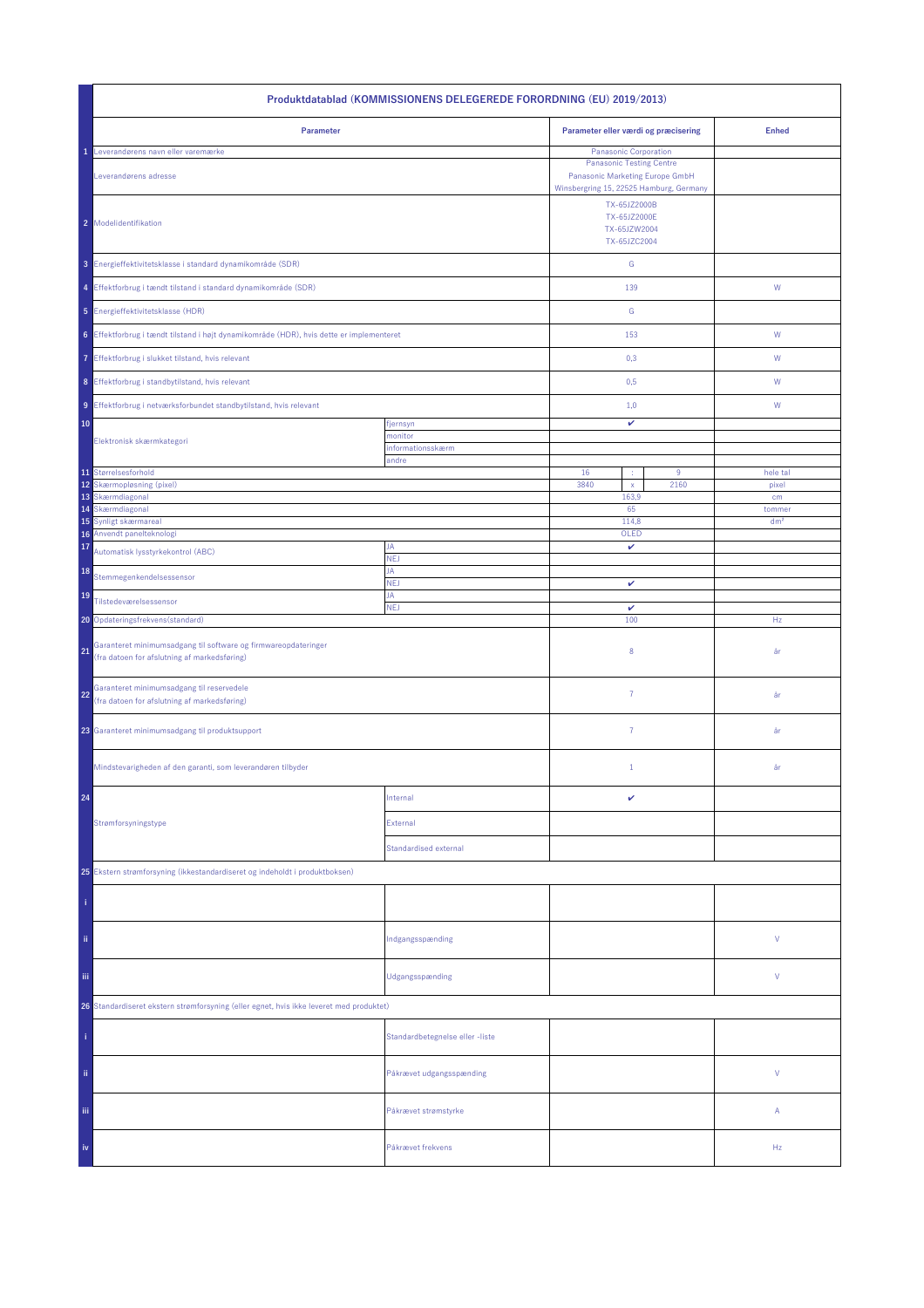| Produkt informasjonsark (EU-forordning 2019/2013)                                                                       |                           |                                                              |                                                                                                                                        |                 |
|-------------------------------------------------------------------------------------------------------------------------|---------------------------|--------------------------------------------------------------|----------------------------------------------------------------------------------------------------------------------------------------|-----------------|
| Parameter                                                                                                               |                           | Parameter eller verdi og presisjon                           |                                                                                                                                        | <b>Enhet</b>    |
| Leverandørens navn eller varemerke<br>Leverandørens adresse                                                             |                           |                                                              | Panasonic Corporation<br><b>Panasonic Testing Centre</b><br>Panasonic Marketing Europe GmbH<br>Winsbergring 15, 22525 Hamburg, Germany |                 |
| 2 Modellidentifikator                                                                                                   |                           | TX-65JZ2000B<br>TX-65JZ2000E<br>TX-65JZW2004<br>TX-65JZC2004 |                                                                                                                                        |                 |
| 3 Energieffektivitetsklasse for Standard Dynamisk Rekkevidde (SDR)                                                      |                           | ${\mathsf G}$                                                |                                                                                                                                        |                 |
| 4 På-modus strømbehov for Standard Dynamisk Rekkevidde (SDR)                                                            |                           | 139                                                          |                                                                                                                                        | ${\mathsf W}$   |
| 5 Energieffektivitetsklasse (HDR)                                                                                       |                           | G                                                            |                                                                                                                                        |                 |
| 6 På-modus strømbehov i Høyt Dynamisk Område (HDR) modus, hvis implementert                                             |                           | 153                                                          |                                                                                                                                        | W               |
| 7 Av-modus, strømbehov, hvis aktuelt                                                                                    |                           | 0,3                                                          |                                                                                                                                        | W               |
| 8 Standby-modus strømbehov, hvis aktuelt                                                                                |                           | 0,5                                                          |                                                                                                                                        | W               |
| 9 Nettverks standby-modus strømbehov, hvis aktuelt                                                                      |                           | 1,0                                                          |                                                                                                                                        | W               |
| 10                                                                                                                      | fjernsyn<br>monitor       | v                                                            |                                                                                                                                        |                 |
| Elektronisk display kategori                                                                                            | skilt<br>annet            |                                                              |                                                                                                                                        |                 |
| 11 Størrelsesforhold<br>12                                                                                              |                           | 16<br>÷<br>3840                                              | 9<br>2160                                                                                                                              | heltallige      |
| Skjermoppløsning (piksler)<br>13 Skjermdiagonal                                                                         |                           | $\mathsf{x}$<br>163,9                                        |                                                                                                                                        | piksler<br>cm   |
| 14 Skjermdiagonal                                                                                                       |                           | 65                                                           |                                                                                                                                        | tommer          |
| 15 Synlig skjermområde<br>16 Brukt panelteknologi                                                                       |                           | 114,8<br>OLED                                                |                                                                                                                                        | dm <sup>2</sup> |
| 17<br>Automatisk lysstyrkekontroll (ABC) tilgjengelig                                                                   | JA                        | v                                                            |                                                                                                                                        |                 |
| 18<br>Stemmegjenkjenningssensor tilgjengelig                                                                            | <b>NEI</b><br>JA          |                                                              |                                                                                                                                        |                 |
| 19<br>Tilstedeværelsessensor tilgjengelig                                                                               | <b>NEI</b><br>JA          | v                                                            |                                                                                                                                        |                 |
| Frekvens for bildeoppdatering (misligholde)<br>20 <sub>1</sub>                                                          | <b>NEI</b>                | $\checkmark$<br>100                                          |                                                                                                                                        | Hz              |
| Minimum garantert tilgang til programvare- og fastvareoppdateringer<br>21<br>(fra slutten av markedsføringstidspunktet) |                           | 8                                                            |                                                                                                                                        | År              |
| Minimum garantert tilgang til reservedeler<br>22<br>(fra slutten av markedsføringstidspunktet)                          |                           | $\overline{7}$                                               |                                                                                                                                        | År              |
| 23 Minimum garantert produktstøtte                                                                                      |                           | $\overline{7}$                                               |                                                                                                                                        | År              |
| Minimum varighet av den generelle garantien som tilbys av leverandøren                                                  |                           | $\mathbf{1}$                                                 |                                                                                                                                        | År              |
| 24                                                                                                                      | Intern                    | v                                                            |                                                                                                                                        |                 |
| Type strømforsyning                                                                                                     | ekstern                   |                                                              |                                                                                                                                        |                 |
|                                                                                                                         | standardisert ekstern     |                                                              |                                                                                                                                        |                 |
| 25 Ekstern strømforsyning (ikke standardisert og inkludert i produktboksen)                                             |                           |                                                              |                                                                                                                                        |                 |
|                                                                                                                         |                           |                                                              |                                                                                                                                        |                 |
| ii.                                                                                                                     | Inngangsspenning          |                                                              |                                                                                                                                        | V               |
| iii.                                                                                                                    | Utgangsspenning           |                                                              |                                                                                                                                        | V               |
| 26 Ekstern standard egnet strømforsyning (hvis ikke inkludert i produktboksen)                                          |                           |                                                              |                                                                                                                                        |                 |
|                                                                                                                         | Standard navn eller liste |                                                              |                                                                                                                                        |                 |
| ii.                                                                                                                     | Krevd utgangsspenning     |                                                              |                                                                                                                                        | V               |
| Ϊij                                                                                                                     | Krevd levert strøm        |                                                              |                                                                                                                                        | Α               |
| iv                                                                                                                      | Krevd strømfrekvens       |                                                              |                                                                                                                                        | Hz              |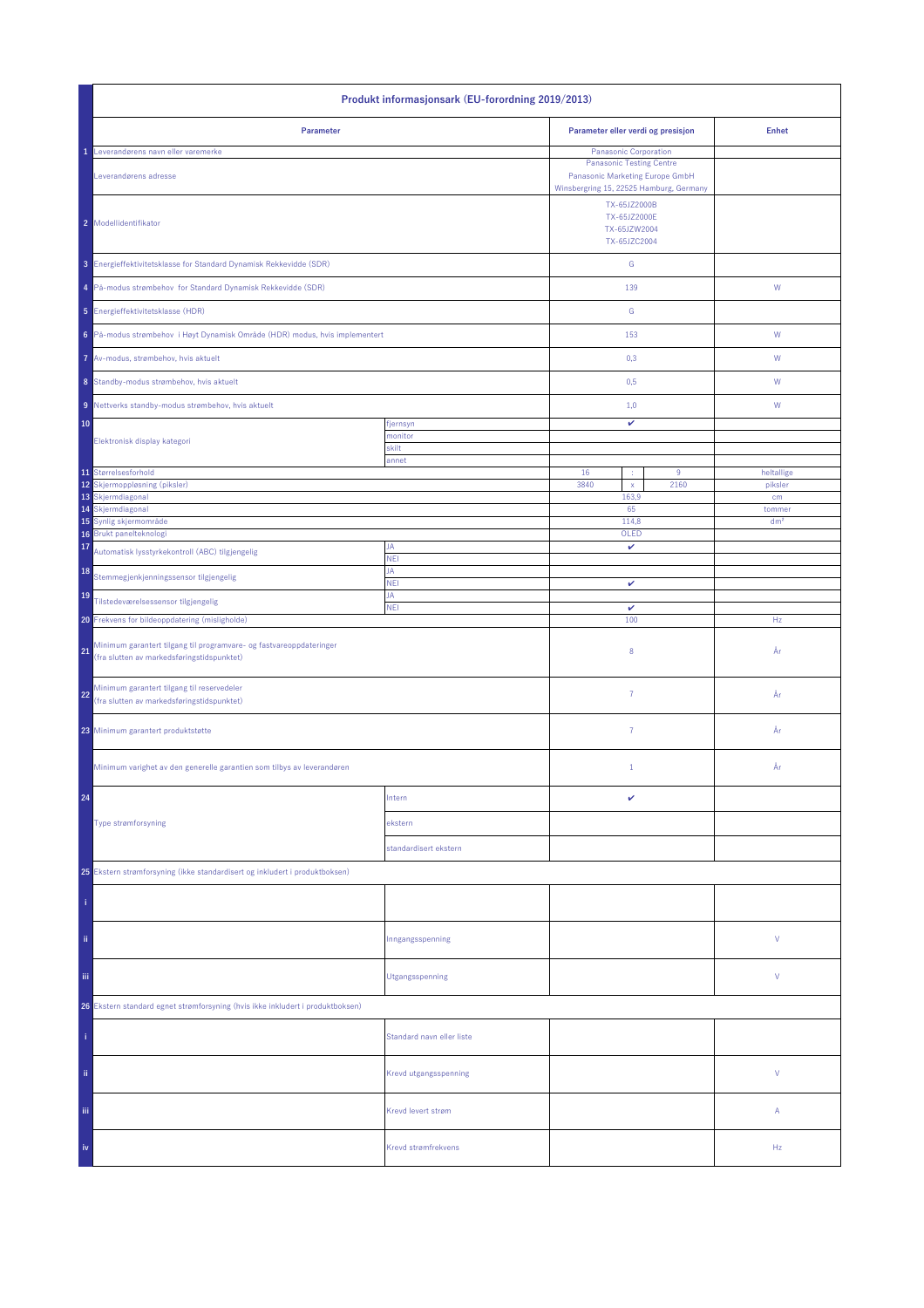| Tuoteseloste (KOMISSION DELEGOITU ASETUS (EU) 2019/2013)                                                                                                 |                            |                                                                                                                                        |                           |  |
|----------------------------------------------------------------------------------------------------------------------------------------------------------|----------------------------|----------------------------------------------------------------------------------------------------------------------------------------|---------------------------|--|
| Parametri                                                                                                                                                |                            | Parametri tai arvo ja tarkkuus                                                                                                         | Yksikkö                   |  |
| Tavarantoimittajan nimi tai tavaramerkki<br>Tavarantoimittajan osoite                                                                                    |                            | Panasonic Corporation<br><b>Panasonic Testing Centre</b><br>Panasonic Marketing Europe GmbH<br>Winsbergring 15, 22525 Hamburg, Germany |                           |  |
| 2 Mallitunniste                                                                                                                                          |                            | TX-65JZ2000B<br>TX-65JZ2000E<br>TX-65JZW2004<br>TX-65JZC2004                                                                           |                           |  |
| 3 Energiatehokkuusluokka vakiotason dynamiikka-alueella (SDR)                                                                                            |                            | G                                                                                                                                      |                           |  |
| 4 Tehontarve päällä-tilassa vakiotason dynamiikka-alueella (SDR)                                                                                         |                            | 139                                                                                                                                    | W                         |  |
| 5 Energiatehokkuusluokka (HDR)                                                                                                                           |                            | G                                                                                                                                      |                           |  |
| 6 Tehontarve päällä-tilassa korkealla dynamiikka-alueella (HDR), jos käytössä                                                                            |                            | 153                                                                                                                                    | ${\sf W}$                 |  |
| Tehontarve poissa päältä -tilassa, tarvittaessa<br>7                                                                                                     |                            | 0,3                                                                                                                                    | W                         |  |
| 8 Tehontarve valmiustilassa, tarvittaessa                                                                                                                |                            | 0,5                                                                                                                                    | W                         |  |
| 9 Tehontarve verkkovalmiustilassa, tarvittaessa                                                                                                          |                            | 1,0                                                                                                                                    | W                         |  |
| 10                                                                                                                                                       | televisio<br>monitori      | v                                                                                                                                      |                           |  |
| Elektronisen näytön luokka                                                                                                                               | ilmoitusnäyttö<br>muu      |                                                                                                                                        |                           |  |
| 11 Kokosuhde                                                                                                                                             |                            | 16<br>9<br>÷                                                                                                                           | kokonaisluku              |  |
| 12 Näyttöruudun resoluutio (pikseliä)<br>13 Näyttöruudun läpimitta                                                                                       |                            | 3840<br>2160<br>$\bar{\mathsf{x}}$<br>163,9                                                                                            | pikseliä<br>cm            |  |
| 14 Näyttöruudun läpimitta<br>15 Näkyvissä oleva näyttöruudun pinta-ala                                                                                   |                            | 65<br>114,8                                                                                                                            | tuumaa<br>dm <sup>2</sup> |  |
| Käytetty paneeliteknologia<br>16                                                                                                                         |                            | OLED                                                                                                                                   |                           |  |
| 17<br>Automaattinen kirkkaudensäätö käytettävissä                                                                                                        | KYLLÄ<br>FI.               | $\checkmark$                                                                                                                           |                           |  |
| 18<br>Puheentunnistin käytettävissä                                                                                                                      | KYLLÄ<br>FI                | v                                                                                                                                      |                           |  |
| 19<br>Läsnäolotunnistin käytettävissä                                                                                                                    | KYLLÄ<br>ΕI                |                                                                                                                                        |                           |  |
| Kuvan virkistystaajuus (oletusarvo)<br>20                                                                                                                |                            | v<br>100                                                                                                                               | Hz                        |  |
| Kiinteiden ohjelmistojen ja muiden ohjelmistojen päivitysten taattu vähimmäissaatavuus<br>21<br>(viimeisen markkinoille saattamisen päivämäärän jälkeen) |                            | 8                                                                                                                                      | Vuosi                     |  |
| Varaosien taattu vähimmäissaatavuus<br>22<br>(viimeisen markkinoille saattamisen päivämäärän jälkeen)                                                    |                            | 7                                                                                                                                      | Vuosi                     |  |
| 23 Tuotetuen taattu vähimmäissaatavuus                                                                                                                   |                            | $\overline{7}$                                                                                                                         | Vuosi                     |  |
| Tavarantoimittajan tarjoaman takuun vähimmäiskesto                                                                                                       |                            | $\mathbf{1}$                                                                                                                           | Vuosi                     |  |
| 24                                                                                                                                                       | Sisäinen                   | v                                                                                                                                      |                           |  |
| Teholähteen tyyppi:                                                                                                                                      | ulkoinen                   |                                                                                                                                        |                           |  |
|                                                                                                                                                          | standardoitu ulkoinen      |                                                                                                                                        |                           |  |
| Ulkoinen teholähde (standardoimaton ja sisältyy tuotepakkaukseen)<br>25                                                                                  |                            |                                                                                                                                        |                           |  |
|                                                                                                                                                          |                            |                                                                                                                                        |                           |  |
| ii.                                                                                                                                                      | Syöttöjännite              |                                                                                                                                        | V                         |  |
| Ϊij                                                                                                                                                      | Lähtöjännite               |                                                                                                                                        | V                         |  |
| 26 Standardoitu ulkoinen teholähde (tai soveltuva teholähde, jos se ei sisälly tuotepakkaukseen)                                                         |                            |                                                                                                                                        |                           |  |
|                                                                                                                                                          | Standardin nimi tai lista  |                                                                                                                                        |                           |  |
| ii.                                                                                                                                                      | Vaadittu lähtöjännite      |                                                                                                                                        | V                         |  |
| Ϊij                                                                                                                                                      | Vaadittu virran voimakkuus |                                                                                                                                        | A                         |  |
| iv                                                                                                                                                       | Vaadittu virran taajuus    |                                                                                                                                        | Hz                        |  |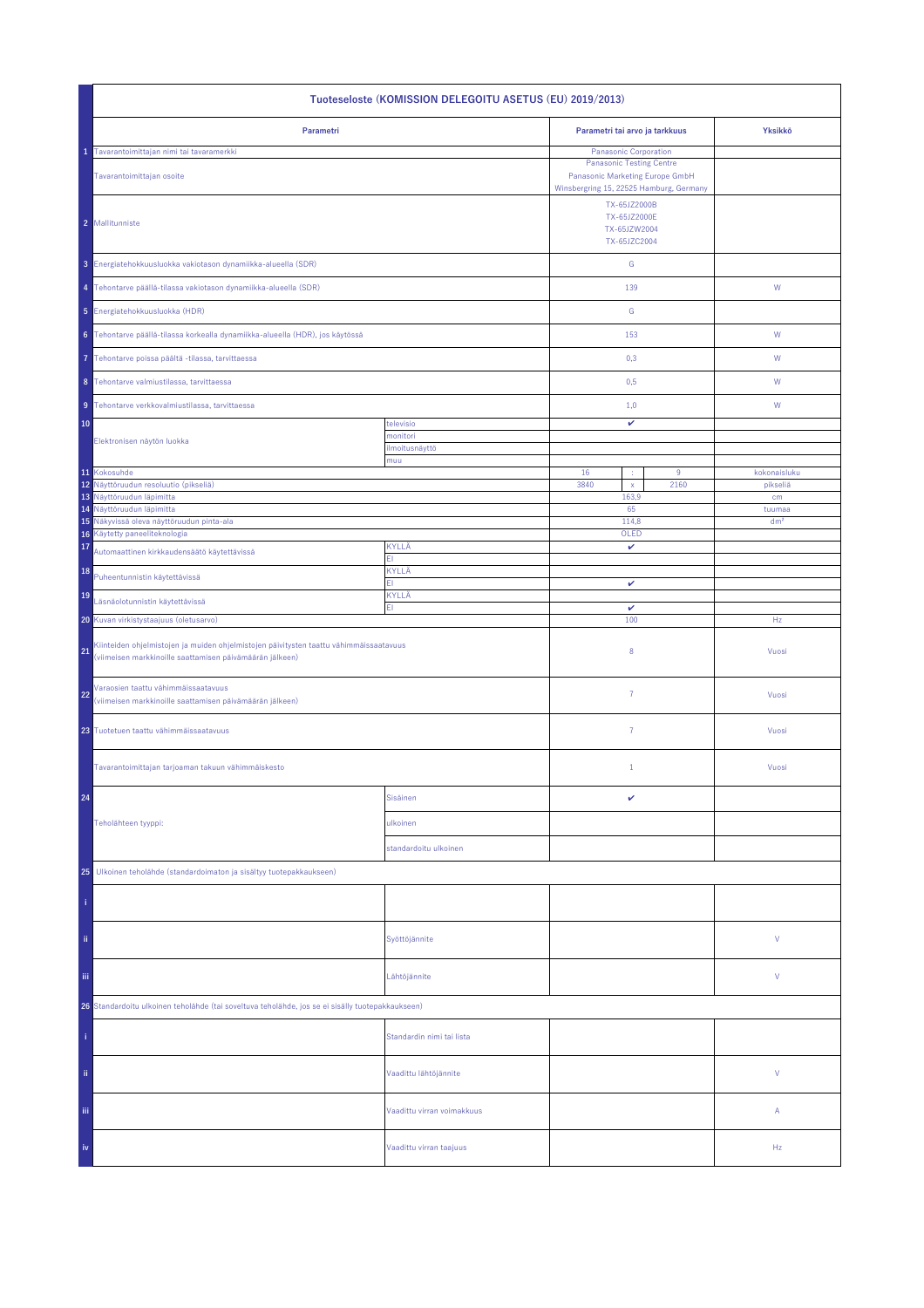|                                                                                                                                           | Karta informacyjna produktu (ROZPORZĄDZENIE DELEGOWANE KOMISJI (UE) 2019/2013) |                                                                    |      |                  |
|-------------------------------------------------------------------------------------------------------------------------------------------|--------------------------------------------------------------------------------|--------------------------------------------------------------------|------|------------------|
| Dane techniczne                                                                                                                           |                                                                                | Parametry lub wartość i stopień dokładnoś                          |      | Jednostka        |
| Nazwa dostawcy lub znak towarowy:                                                                                                         |                                                                                | ci<br>Panasonic Corporation                                        |      |                  |
| Adres dostawcy                                                                                                                            |                                                                                | <b>Panasonic Testing Centre</b><br>Panasonic Marketing Europe GmbH |      |                  |
|                                                                                                                                           |                                                                                | Winsbergring 15, 22525 Hamburg, Germany                            |      |                  |
| 2 Identyfikator modelu                                                                                                                    |                                                                                | TX-65JZ2000B<br>TX-65JZ2000E<br>TX-65JZW2004<br>TX-65JZC2004       |      |                  |
| 3 Klasa efektywności energetycznej dla standardowego zakresu dynamicznego (SDR)                                                           |                                                                                | ${\mathsf G}$                                                      |      |                  |
| 4 Pobór mocy w trybie włączenia dla standardowego zakresu dynamicznego (SDR)                                                              |                                                                                | 139                                                                |      | W                |
| 5 Klasa efektywności energetycznej (HDR)                                                                                                  |                                                                                | ${\mathbb G}$                                                      |      |                  |
| 6 Pobór mocy w trybie włączenia dla szerokiego zakresu dynamicznego (HDR), w przypadku gdy jest realizowany                               |                                                                                | 153                                                                |      | W                |
| Pobór mocy w trybie wyłączenia, w stosownych przypadkach<br>7                                                                             |                                                                                | 0,3                                                                |      | W                |
| 8 Pobór mocy w trybie czuwania, w stosownych przypadkach                                                                                  |                                                                                | 0,5                                                                |      | W                |
| 9 Pobór mocy w trybie czuwania, przy podłączeniu do sieci, w stosownych przypadkach.                                                      |                                                                                | 1,0                                                                |      | W                |
| 10                                                                                                                                        | telewizor<br>monitor                                                           | v                                                                  |      |                  |
| Kategoria wyświetlacza elektronicznego                                                                                                    | wyświetlacz do przekazu treści                                                 |                                                                    |      |                  |
| 11 Format obrazu                                                                                                                          | inny                                                                           | 16<br>÷                                                            | 9    | Liczba całkowita |
| Rozdzielczość ekranu (piksele)<br>12                                                                                                      |                                                                                | 3840<br>$\mathsf X$                                                | 2160 | piksele          |
| Przekątna ekranu<br>13<br>Przekątna ekranu<br>14                                                                                          |                                                                                | 163,9<br>65                                                        |      | cm<br>cale       |
| Widoczna powierzchnia ekranu<br>15                                                                                                        |                                                                                | 114,8                                                              |      | dm <sup>2</sup>  |
| Zastosowana technologia panelu<br>16                                                                                                      |                                                                                | OLED                                                               |      |                  |
| 17<br>Dostępność funkcji automatycznej regulacji jasności (ABC)                                                                           | <b>TAK</b><br><b>NIE</b>                                                       | v                                                                  |      |                  |
| 18<br>Dostępność czujnika rozpoznawania mowy                                                                                              | <b>TAK</b><br><b>NIE</b>                                                       | v                                                                  |      |                  |
| 19<br>Dostępność czujników obecności w pomieszczeniu                                                                                      | <b>TAK</b><br><b>NIE</b>                                                       | v                                                                  |      |                  |
| 20 Częstotliwość odświeżania obrazu (domyślna)                                                                                            |                                                                                | 100                                                                |      | Hz               |
| Minimalna gwarantowana dostępność aktualizacji oprogramowania i oprogramowania układowego<br>(od daty zakończenia wprowadzania do obrotu) |                                                                                | 8                                                                  |      | Rok              |
| Minimalna gwarantowana dostępność części zamiennych<br>22<br>(od daty zakończenia wprowadzania do obrotu)                                 |                                                                                | $\overline{7}$                                                     |      | Rok              |
| 23 Minimalne gwarantowane serwisowanie produktu                                                                                           |                                                                                | $\overline{7}$                                                     |      | Rok              |
| Minimalny okres ogólnej gwarancji oferowanej przez dostawcę                                                                               |                                                                                | $1\,$                                                              |      | Rok              |
| 24                                                                                                                                        | Wewnętrzny                                                                     | v                                                                  |      |                  |
| Typ zasilacza:                                                                                                                            | zewnętrzny                                                                     |                                                                    |      |                  |
|                                                                                                                                           | znormalizowany zewnętrzny                                                      |                                                                    |      |                  |
| 25 Zasilacz zewnętrzny (nieznormalizowany i dostarczony w opakowaniu z produktem)                                                         |                                                                                |                                                                    |      |                  |
|                                                                                                                                           |                                                                                |                                                                    |      |                  |
| ii.                                                                                                                                       | Napięcie wejściowe                                                             |                                                                    |      | V                |
| iii.                                                                                                                                      | Napięcie wyjściowe                                                             |                                                                    |      | V                |
| 26 Znormalizowany zasilacz zewnętrzny (lub odpowiedni zasilacz, jeżeli nie jest dostarczony w opakowaniu z produktem)                     |                                                                                |                                                                    |      |                  |
|                                                                                                                                           | Tytuł normy lub lista                                                          |                                                                    |      |                  |
| ii.                                                                                                                                       | Wymagane napięcie wyjściowe                                                    |                                                                    |      | V                |
| Ϊij                                                                                                                                       | Wymagane natężenie prądu                                                       |                                                                    |      | Α                |
| iv                                                                                                                                        | Wymagana częstotliwość prądu                                                   |                                                                    |      | Hz               |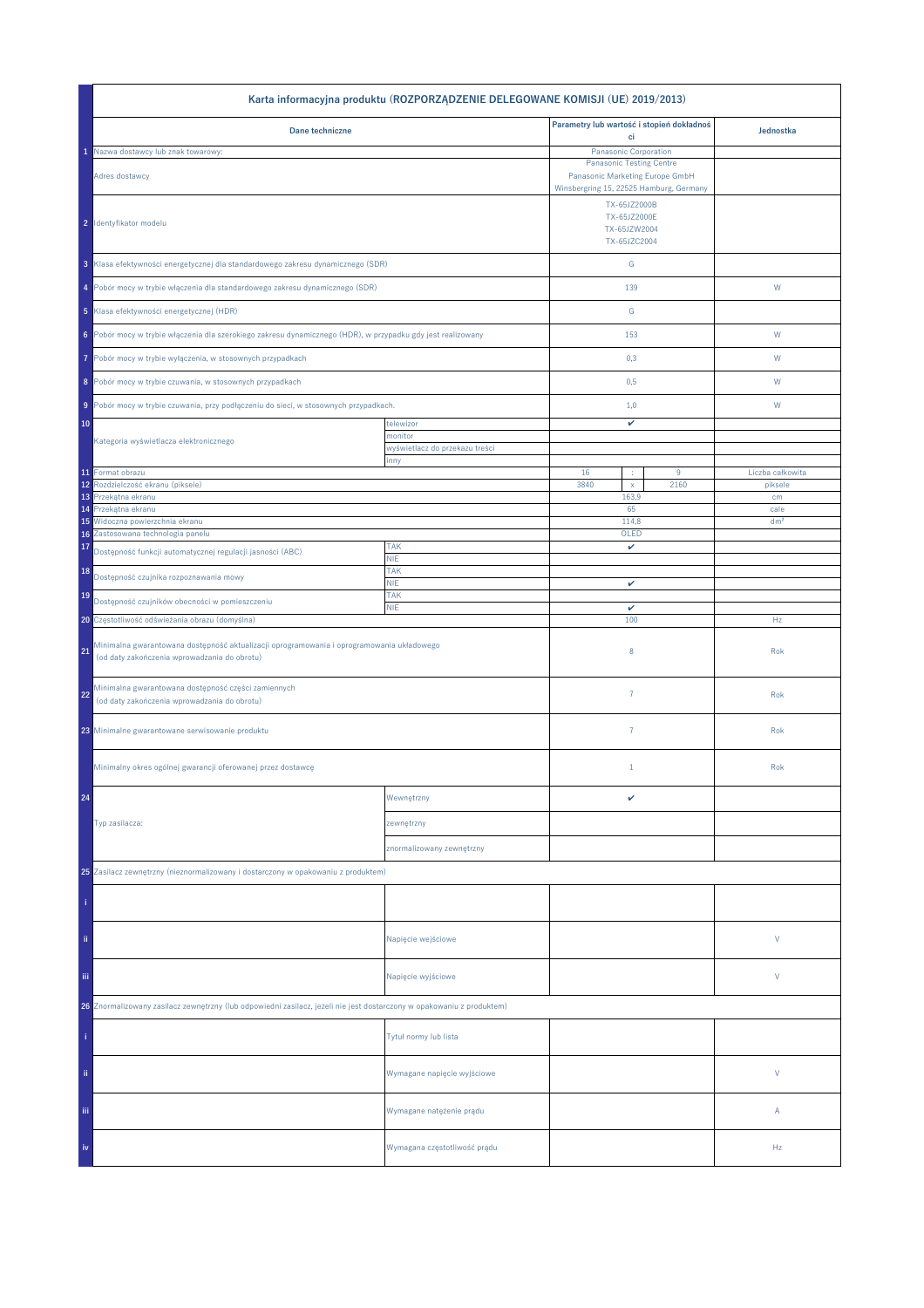| Toote teabeleht (KOMISJONI DELEGEERITUD MÄÄRUS (EL) 2019/2013)                                                          |                                   |                                                                                                                                        |      |                 |  |
|-------------------------------------------------------------------------------------------------------------------------|-----------------------------------|----------------------------------------------------------------------------------------------------------------------------------------|------|-----------------|--|
| Parameeter                                                                                                              |                                   | Parameeter või väärtus ja täpsus                                                                                                       |      | Ühik            |  |
| Tarnija nimi või kaubamärk<br>Tarnija aadress                                                                           |                                   | Panasonic Corporation<br><b>Panasonic Testing Centre</b><br>Panasonic Marketing Europe GmbH<br>Winsbergring 15, 22525 Hamburg, Germany |      |                 |  |
| 2 Mudelitähis                                                                                                           |                                   | TX-65JZ2000B<br>TX-65JZ2000E<br>TX-65JZW2004<br>TX-65JZC2004                                                                           |      |                 |  |
| 3 Energiaklass standardse heledusvahemiku (SDR) puhul                                                                   |                                   | ${\mathsf G}$                                                                                                                          |      |                 |  |
| 4 Sisselülitatud seisundi energiatarbimine standardse heledusvahemiku (SDR) puhul                                       |                                   | 139                                                                                                                                    |      | W               |  |
| 5 Energiatõhususe klass (HDR)                                                                                           |                                   | ${\mathsf G}$                                                                                                                          |      |                 |  |
| 6 Sisselülitatud seisundi energiatarbimine laiendatud heledusvahemiku (HDR) puhul, (kui seda kasutatakse)               |                                   | 153                                                                                                                                    |      | W               |  |
| 7 Energiatarbimine väljalülitatud seisundis, (kui on asjakohane)                                                        |                                   | 0,3                                                                                                                                    |      | W               |  |
| 8 Energiatarbimine ooteseisundis, (kui on asjakohane)                                                                   |                                   | 0,5                                                                                                                                    |      | W               |  |
| 9 Energiatarbimine võrguühendusega ooteseisundis, (kui on asjakohane)                                                   |                                   | 1,0                                                                                                                                    |      | W               |  |
| 10                                                                                                                      | televiisor                        | v                                                                                                                                      |      |                 |  |
| Kuvari liik                                                                                                             | arvutikuvar<br>infoekraan         |                                                                                                                                        |      |                 |  |
| 11 Suuruste suhe                                                                                                        | muu                               | 16                                                                                                                                     | 9    | täisarv         |  |
| 12 Eraldusteravus (pikslites)                                                                                           |                                   | 3840<br>$\bar{\mathbf{x}}$                                                                                                             | 2160 | piksel          |  |
| 13 Ekraani diagonaal<br>Ekraani diagonaal<br>14                                                                         |                                   | 163,9<br>65                                                                                                                            |      | cm<br>tolli     |  |
| 15<br>Ekraani nähtava osa pindala                                                                                       |                                   | 114,8                                                                                                                                  |      | dm <sup>2</sup> |  |
| Kasutatud ekraanitehnoloogia<br>16<br>17                                                                                | <b>JAH</b>                        | OLED<br>v                                                                                                                              |      |                 |  |
| Heleduse automaatne reguleerimine (Automatic Brightness Control, ABC)<br>18                                             | ΕI<br><b>JAH</b>                  |                                                                                                                                        |      |                 |  |
| Häältuvastuse andur                                                                                                     | FI.                               | v                                                                                                                                      |      |                 |  |
| 19<br>Liikumisandur                                                                                                     | JAH<br>EI.                        | $\checkmark$                                                                                                                           |      |                 |  |
| 20 Kujutise värskendussagedus, (vaikimisi)                                                                              |                                   | 100                                                                                                                                    |      | Hz              |  |
| Tarkvara ja püsivara uuenduste minimaalne tagatud kättesaadavus<br>21<br>(alates turule laskmise lõpetamise kuupäevast) |                                   | 8                                                                                                                                      |      | Aasta           |  |
| Varuosade minimaalne tagatud kättesaadavus<br>22<br>(alates turule laskmise lõpetamise kuupäevast)                      |                                   | $\overline{7}$                                                                                                                         |      | Aasta           |  |
| 23 Minimaalne garanteeritud tootetugi                                                                                   |                                   | 7                                                                                                                                      |      | Aasta           |  |
| Tarnija pakutava üldgarantii minimaalne kestus                                                                          |                                   | $\mathbf{1}$                                                                                                                           |      | Aasta           |  |
| 24                                                                                                                      | <b>Sisemine</b>                   | v                                                                                                                                      |      |                 |  |
| Toiteallika liik:                                                                                                       | väline                            |                                                                                                                                        |      |                 |  |
|                                                                                                                         | standardne väline                 |                                                                                                                                        |      |                 |  |
| 25 Välistoiteallikas (mittestandardne ja lisatud tootekasti)                                                            |                                   |                                                                                                                                        |      |                 |  |
|                                                                                                                         |                                   |                                                                                                                                        |      |                 |  |
| ii.                                                                                                                     | Sisendpinge                       |                                                                                                                                        |      | ٧               |  |
| iij<br>Väljundpinge                                                                                                     |                                   |                                                                                                                                        |      | ٧               |  |
| 26 Standardne välistoiteallikas (või sobiv toiteallikas, kui seda pole lisatud tootekasti)                              |                                   |                                                                                                                                        |      |                 |  |
|                                                                                                                         | Standardi(te) nimetus või loetelu |                                                                                                                                        |      |                 |  |
| ii.                                                                                                                     | Nõutav väljundpinge               |                                                                                                                                        |      | V               |  |
| Ϊij                                                                                                                     | Nõutav voolutugevus               |                                                                                                                                        |      | Α               |  |
| iv                                                                                                                      | Nõutav voolusagedus               |                                                                                                                                        |      | Hz              |  |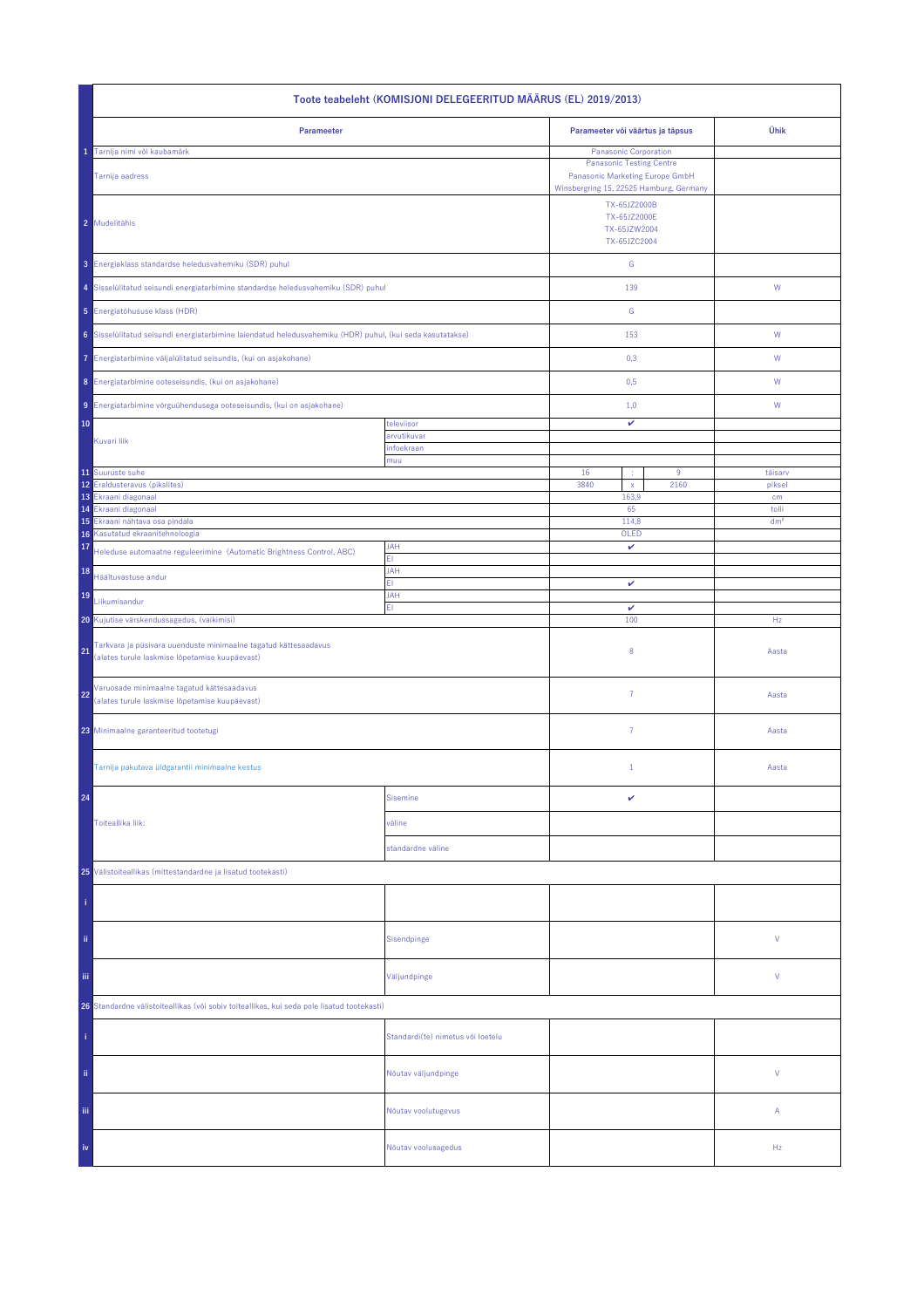| Ražojuma informācijas lapa (KOMISIJAS DELEĢĒTĀ REGULA (ES) 2019/2013)                                                        |                                  |                                                                    |           |                            |  |
|------------------------------------------------------------------------------------------------------------------------------|----------------------------------|--------------------------------------------------------------------|-----------|----------------------------|--|
| <b>Parametrs</b>                                                                                                             |                                  | Parametra vērtība un precizitāte                                   |           | Mērvienība                 |  |
| 1 Piegādātāja nosaukums vai preču zīme                                                                                       |                                  | Panasonic Corporation                                              |           |                            |  |
| Piegādātāja adrese                                                                                                           |                                  | <b>Panasonic Testing Centre</b><br>Panasonic Marketing Europe GmbH |           |                            |  |
|                                                                                                                              |                                  | Winsbergring 15, 22525 Hamburg, Germany                            |           |                            |  |
| 2 Modeļa identifikators                                                                                                      |                                  | TX-65JZ2000B<br>TX-65JZ2000E<br>TX-65JZW2004<br>TX-65JZC2004       |           |                            |  |
|                                                                                                                              |                                  |                                                                    |           |                            |  |
| 3 Energoefektivitätes klase SDR (standarta dinamiskais diapazons)                                                            |                                  | ${\mathsf G}$                                                      |           |                            |  |
| 4 Aktīvā režīmā pieprasītā jauda SDR (standarta dinamiskais diapazons)                                                       |                                  | 139                                                                |           | W                          |  |
| 5 Energoefektivitätes klase (HDR)                                                                                            |                                  | G                                                                  |           |                            |  |
| 6 Aktīvā režīmā pieprasītā jauda plašā dinamiskajā diapazonā (HDR), ja ir                                                    |                                  | 153                                                                |           | ${\mathsf W}$              |  |
| Pieprasītā jauda izslēgtā režīmā, ja piemēro                                                                                 |                                  | 0,3                                                                |           | W                          |  |
| 8 Pieprasītā jauda gaidstāves režīmā (W), ja piemēro                                                                         |                                  | 0,5                                                                |           | W                          |  |
| 9 Pieprasītā jauda tīklierosas gaidstāves režīmā (W), ja piemēro                                                             |                                  | 1,0                                                                |           | W                          |  |
| 10                                                                                                                           | televizors<br>monitors           | v                                                                  |           |                            |  |
| Elektroniskā displeja kategorija                                                                                             | informatīvais displejs           |                                                                    |           |                            |  |
|                                                                                                                              | cits                             |                                                                    |           |                            |  |
| 11 Platuma/augstuma samērs<br>12 Ekrāna izšķirtspēja (pikseļos)                                                              |                                  | 16<br>3840<br>$\mathsf{x}$                                         | 9<br>2160 | vesels skaitlis<br>pikseļi |  |
| 13 Ekrâna izmêrs pa diagonâli                                                                                                |                                  | 163,9                                                              |           | cm                         |  |
| 14 Ekrâna izmêrs pa diagonâli                                                                                                |                                  | 65                                                                 |           | collas                     |  |
| Ekrāna redzamais laukums<br>15<br>Izmantotā paneļu tehnoloģija                                                               |                                  | 114,8                                                              |           | dm <sup>2</sup>            |  |
| 16<br>17<br>Ir pieejama spilgtuma automātiska regulēšana (ABC)                                                               | JĀ                               | OLED<br>v                                                          |           |                            |  |
| 18<br>r pieejams balss atpazīšanas sensors                                                                                   | ΝĒ<br>JĀ                         |                                                                    |           |                            |  |
| 19<br>Ir pieejams klātbūtnes telpā sensors                                                                                   | ΝĒ<br>JĀ                         | v                                                                  |           |                            |  |
| 20 Attēla atsvaidzes intensitāte (parastā konfigurācija)                                                                     | ΝĒ                               | v<br>100                                                           |           | Hz                         |  |
| Programmatūras un aparātprogrammatūras atjauninājumu minimālā garantētā pieejamība<br>21<br>(no tirgū laišanas beigu dienas) |                                  | 8                                                                  |           | Gads                       |  |
| 22 Rezerves daļu minimālā garantētā pieejamība (no tirgū laišanas beigu dienas)                                              |                                  | $\overline{7}$                                                     |           | Gads                       |  |
| 23 Minimālais garantētais ražojumu atbalsts                                                                                  |                                  | $\overline{7}$                                                     |           | Gads                       |  |
| Piegādātāja piedāvātās vispārējās garantijas minimālais ilgums                                                               |                                  | $\mathbf{1}$                                                       |           | Gads                       |  |
| 24                                                                                                                           | lekšējais                        | v                                                                  |           |                            |  |
| Barošanas avota tips                                                                                                         | ārējais                          |                                                                    |           |                            |  |
|                                                                                                                              | standartizēts ārējais            |                                                                    |           |                            |  |
| 25 Ārējais barošanas avots (nestandartizēts un iekļauts ražojuma komplektācijā)                                              |                                  |                                                                    |           |                            |  |
|                                                                                                                              |                                  |                                                                    |           |                            |  |
| ii.                                                                                                                          | leejas spriegums                 |                                                                    |           | V                          |  |
| Ϊij                                                                                                                          | Izejas spriegums                 |                                                                    |           | V                          |  |
| 26 Standartizēts ārējais barošanas avots (vai atbilstošs, ja nav iekļauts ražojuma komplektācijā)                            |                                  |                                                                    |           |                            |  |
|                                                                                                                              | Standarta nosaukums vai saraksts |                                                                    |           |                            |  |
| ii.                                                                                                                          | Vajadzīgais izejas spriegums     |                                                                    |           | $\vee$                     |  |
| Ϊij                                                                                                                          | Vajadzīgais strāvas stiprums     |                                                                    |           | А                          |  |
| iv                                                                                                                           | Vajadzīgā strāvas frekvence      |                                                                    |           | Hz                         |  |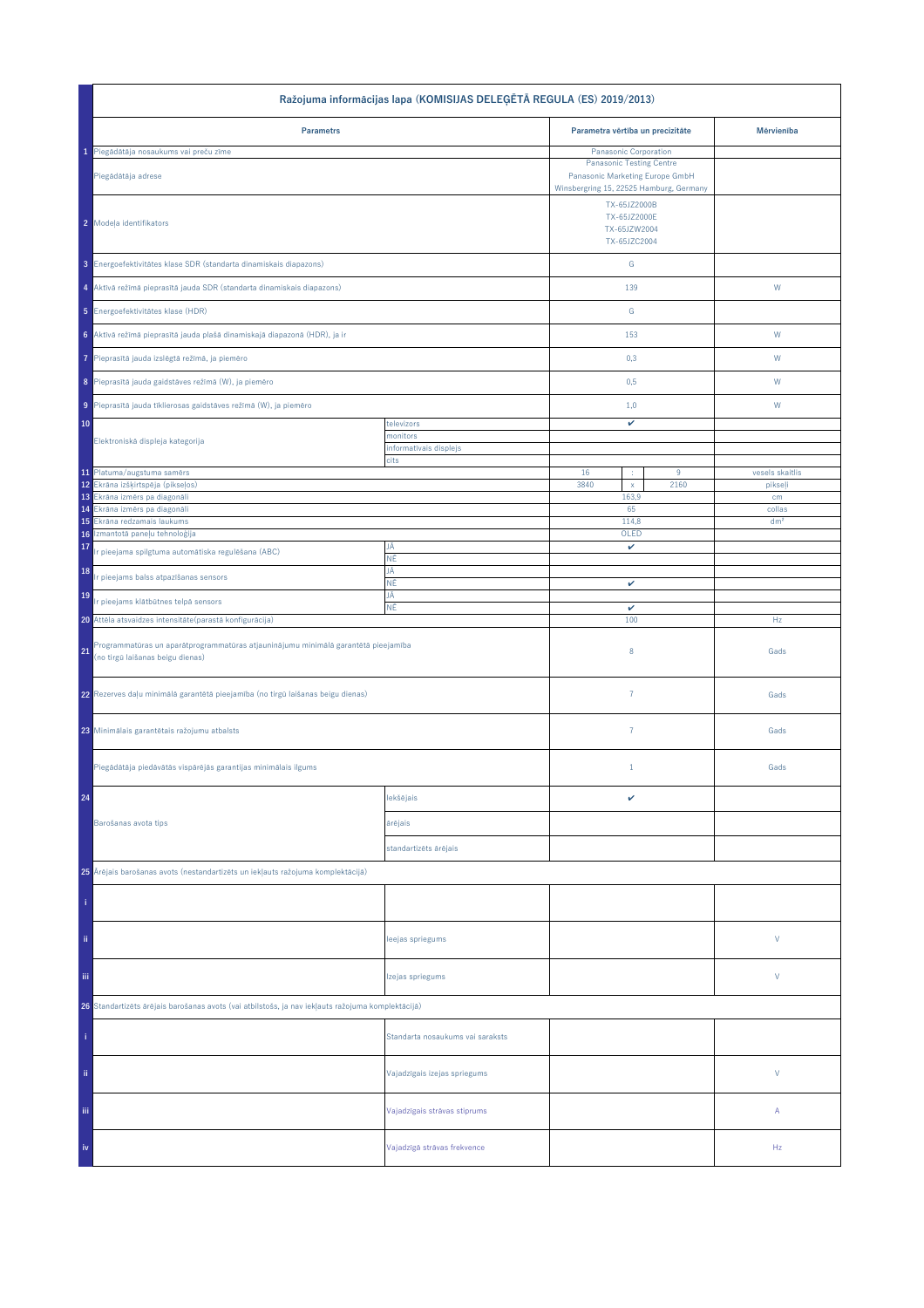| Gaminio informacijos lapas (KOMISIJOS DELEGUOTASIS REGLAMENTAS (ES) 2019/2013)                                                                                           |                                     |                                                                                                                                               |                                 |  |  |
|--------------------------------------------------------------------------------------------------------------------------------------------------------------------------|-------------------------------------|-----------------------------------------------------------------------------------------------------------------------------------------------|---------------------------------|--|--|
| <b>Parametras</b>                                                                                                                                                        |                                     | Parametras ar vertė ir tikslumas                                                                                                              | <b>Vienetas</b>                 |  |  |
| Tiekėjo pavadinimas arba prekės ženklas<br>Tiekėjo adresas                                                                                                               |                                     | <b>Panasonic Corporation</b><br><b>Panasonic Testing Centre</b><br>Panasonic Marketing Europe GmbH<br>Winsbergring 15, 22525 Hamburg, Germany |                                 |  |  |
| 2 Modelio žymuo                                                                                                                                                          |                                     | TX-65JZ2000B<br>TX-65JZ2000E<br>TX-65JZW2004<br>TX-65JZC2004                                                                                  |                                 |  |  |
| 3 Energijos vartojimo efektyvumo klasė veikiant standartinės dinaminės srities (SDR) veiksena                                                                            |                                     | ${\mathsf G}$                                                                                                                                 |                                 |  |  |
| Jjungties veiksenos galios poreikis veikiant standartinės dinaminės srities (SDR) veiksena<br>4                                                                          |                                     | 139                                                                                                                                           | ${\mathsf W}$                   |  |  |
| 5 Energijos vartojimo efektyvumo klasė (HDR)                                                                                                                             |                                     | G                                                                                                                                             |                                 |  |  |
| 6 Jjungties veiksenos galios poreikis veikiant didelės dinaminės srities (HDR) veiksena, jeigu ji įdiegta                                                                |                                     | 153                                                                                                                                           | W                               |  |  |
| Išjungties veiksenos galios poreikis, jei taikytina<br>7                                                                                                                 |                                     | 0,3                                                                                                                                           | W                               |  |  |
| 8 Budėjimo veiksenos galios poreikis, jei taikytina                                                                                                                      |                                     | 0,5                                                                                                                                           | W                               |  |  |
| 9 Tinklinės budėjimo veiksenos galios poreikis, jei taikytina                                                                                                            |                                     | 1,0                                                                                                                                           | W                               |  |  |
| 10                                                                                                                                                                       | televizorius<br>monitorius          | v                                                                                                                                             |                                 |  |  |
| Elektroninio vaizduoklio kategorija                                                                                                                                      | informacinis<br>kita                |                                                                                                                                               |                                 |  |  |
| 11 Dydžio santykis<br>12<br>Ekrano skyra (pikseliais)                                                                                                                    |                                     | 16<br>$9\,$<br>÷<br>3840<br>2160<br>$\mathsf{x}$                                                                                              | sveikasis skaičius<br>pikseliai |  |  |
| 13<br>Ekrano įstrižainė                                                                                                                                                  |                                     | 163,9                                                                                                                                         | cm                              |  |  |
| 14<br>Ekrano įstrižainė<br>15 Matomas ekrano plotas                                                                                                                      |                                     | 65<br>114,8                                                                                                                                   | coliai<br>dm <sup>2</sup>       |  |  |
| Naudojama ekrano technologija<br>16                                                                                                                                      |                                     | OLED                                                                                                                                          |                                 |  |  |
| 17<br>Yra automatinio skaisčio reguliavimo (ABC) funkcija                                                                                                                | TAIP<br>NE.                         | v                                                                                                                                             |                                 |  |  |
| 18<br>Yra balso atpažinimo jutiklis                                                                                                                                      | TAIP<br><b>NE</b>                   | v                                                                                                                                             |                                 |  |  |
| 19<br>Yra buvimo patalpoje jutiklis                                                                                                                                      | TAIP<br><b>NE</b>                   | $\checkmark$                                                                                                                                  |                                 |  |  |
| 20 Vaizdo atnaujinimo dažnis (nustatytasis)                                                                                                                              |                                     | 100                                                                                                                                           | Hz                              |  |  |
| Minimalus garantuotas programinės įrangos ir programinės aparatinės įrangos atnaujinimų prieinamumo laikotarpis<br>21<br>(nuo tiekimo rinkai laikotarpio pabaigos datos) |                                     | 8                                                                                                                                             | Metai                           |  |  |
| Minimalus garantuotas atsarginių dalių prieinamumo laikotarpis<br>22<br>(nuo tiekimo rinkai laikotarpio pabaigos datos)                                                  |                                     | $\overline{7}$                                                                                                                                | Metai                           |  |  |
| 23 Minimalus garantuotas su gaminiu susijusios pagalbos teikimo laikotarpis                                                                                              |                                     | $\overline{7}$                                                                                                                                | Metai                           |  |  |
| Minimali tiekėjo suteiktos bendrosios garantijos trukmė                                                                                                                  |                                     | $1\,$                                                                                                                                         | Metai                           |  |  |
| 24                                                                                                                                                                       | Vidinis                             | v                                                                                                                                             |                                 |  |  |
| Maitinimo šaltinio tipas                                                                                                                                                 | išorinis                            |                                                                                                                                               |                                 |  |  |
|                                                                                                                                                                          | standartizuotas išorinis            |                                                                                                                                               |                                 |  |  |
| 25 Išorinis maitinimo šaltinis (nestandartizuotas, įdėtas į gaminio dėžę)                                                                                                |                                     |                                                                                                                                               |                                 |  |  |
|                                                                                                                                                                          |                                     |                                                                                                                                               |                                 |  |  |
| ii.                                                                                                                                                                      | įėjimo įtampa                       |                                                                                                                                               | ٧                               |  |  |
| Ϊij                                                                                                                                                                      | Išėjimo įtampa                      |                                                                                                                                               | ٧                               |  |  |
| Išorinis standartizuotas maitinimo šaltinis (arba tinkamas, jei neįdėtas į gaminio dėžę)<br>26                                                                           |                                     |                                                                                                                                               |                                 |  |  |
|                                                                                                                                                                          | Standartinis pavadinimas ar sąrašas |                                                                                                                                               |                                 |  |  |
| ii.                                                                                                                                                                      | Reikiama išėjimo įtampa             |                                                                                                                                               | V                               |  |  |
| Ϊij                                                                                                                                                                      | Reikiama tiekiama srovė             |                                                                                                                                               | Α                               |  |  |
| iv                                                                                                                                                                       | Reikiamas srovės dažnis             |                                                                                                                                               | Hz                              |  |  |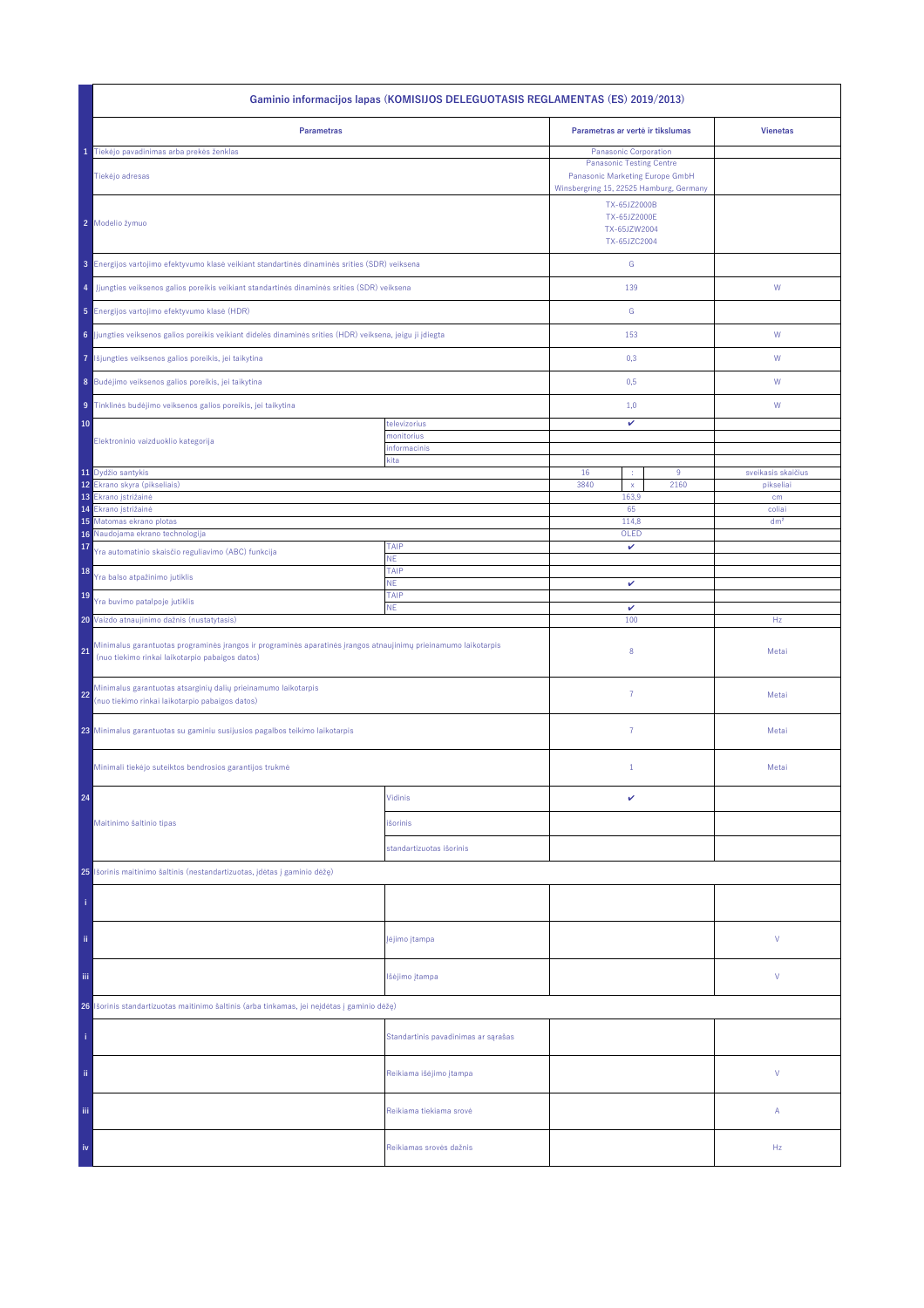| Informační list výrobku (NAŘÍZENÍ KOMISE V PŘENESENÉ PRAVOMOCI (EU) 2019/2013)                               |                              |                                                                                                                               |       |                 |  |
|--------------------------------------------------------------------------------------------------------------|------------------------------|-------------------------------------------------------------------------------------------------------------------------------|-------|-----------------|--|
| Parametr                                                                                                     |                              | Parametr nebo hodnota a přesnost                                                                                              |       | Jednotka        |  |
| Název nebo ochranná známka dodavatele                                                                        |                              | Panasonic Corporation                                                                                                         |       |                 |  |
| Název dodavatele                                                                                             |                              | <b>Panasonic Testing Centre</b><br>Panasonic Marketing Europe GmbH<br>Winsbergring 15, 22525 Hamburg, Germany<br>TX-65JZ2000B |       |                 |  |
| 2 Identifikátor modelu                                                                                       |                              | TX-65JZ2000E<br>TX-65JZW2004<br>TX-65JZC2004                                                                                  |       |                 |  |
| 3 Třída energetické účinnosti u standardního dynamického rozsahu (SDR)                                       |                              | ${\mathbb G}$                                                                                                                 |       |                 |  |
| 4 Příkon v zapnutém stavu u standardního dynamického rozsahu (SDR)                                           |                              | 139                                                                                                                           |       | W               |  |
| 5 Třída energetické účinnosti (HDR)                                                                          |                              | ${\mathbb G}$                                                                                                                 |       |                 |  |
| 6 Příkon v zapnutém stavu v režimu vysoce dynamického rozsahu (HDR), pokud je zaveden                        |                              | 153                                                                                                                           |       | ${\sf W}$       |  |
| Vypnutý stav, příkon, (v příslušných případech)<br>7                                                         |                              | 0,3                                                                                                                           |       | W               |  |
| 8 Příkon v pohotovostním režimu, (v příslušných případech)                                                   |                              | 0,5                                                                                                                           |       | W               |  |
| Příkon pohotovostním režimu při připojení na síť (v příslušných případech)<br>9                              |                              | 1,0                                                                                                                           |       | W               |  |
| 10                                                                                                           | televizor<br>monitor         | v                                                                                                                             |       |                 |  |
| Kategorie elektronického displeje                                                                            | informační<br>jiné           |                                                                                                                               |       |                 |  |
| 11 Poměr stran                                                                                               |                              | 16<br>×                                                                                                                       | $9\,$ | celé číslo      |  |
| Rozlišení obrazovky (v pixelech)<br>12<br>13<br>Úhlopříčka obrazovky                                         |                              | 3840<br>$\mathsf X$<br>163,9                                                                                                  | 2160  | pixely<br>cm    |  |
| Úhlopříčka obrazovky<br>14                                                                                   |                              | 65                                                                                                                            |       | palce           |  |
| 15 Viditelná plocha obrazovky                                                                                |                              | 114,8                                                                                                                         |       | dm <sup>2</sup> |  |
| 16 Použitá technologie panelů<br>17                                                                          | <b>ANO</b>                   | OLED<br>v                                                                                                                     |       |                 |  |
| Dostupné automatické ovládání jasu (ABC)<br>18                                                               | ΝE.<br>ANO                   |                                                                                                                               |       |                 |  |
| Dostupný snímač pro rozpoznávání hlasu                                                                       | <b>NE</b>                    | v                                                                                                                             |       |                 |  |
| 19<br>Dostupný detektor přítomnosti v místnosti                                                              | ANO<br><b>NE</b>             | $\checkmark$                                                                                                                  |       |                 |  |
| 20 Obnovovací frekvence obrazu (výchozí)                                                                     |                              | 100                                                                                                                           |       | Hz              |  |
| 21 Minimální zaručená dostupnost aktualizací softwaru a firmwaru (od data, kdy bylo ukončeno uvádění na trh) |                              | 8                                                                                                                             |       | Rok             |  |
| 22 Minimální zaručená dostupnost náhradních dílů (od data, kdy bylo ukončeno uvádění na trh)                 |                              | $\overline{7}$                                                                                                                |       | Rok             |  |
| 23 Minimální zaručená podpora výrobku                                                                        |                              | 7                                                                                                                             |       | Rok             |  |
| Minimální doba trvání záruky nabízená dodavatelem                                                            |                              | $\mathbf{1}$                                                                                                                  |       | Rok             |  |
| 24                                                                                                           | Vnitřní                      | v                                                                                                                             |       |                 |  |
| Typ napájení:                                                                                                | Vnější                       |                                                                                                                               |       |                 |  |
|                                                                                                              | Normalizované vnější         |                                                                                                                               |       |                 |  |
| 25 Vnější napájecí zdroj (jiný než normalizovaný a součást balení výrobku)                                   |                              |                                                                                                                               |       |                 |  |
|                                                                                                              |                              |                                                                                                                               |       |                 |  |
| ii.                                                                                                          | Vstupní napětí               |                                                                                                                               |       | V               |  |
| Ϊij                                                                                                          | Výstupní napětí              |                                                                                                                               |       | V               |  |
| 26 Vnější normalizovaný napájecí zdroj (nebo vhodný zdroj tohoto typu, pokud není součástí balení výrobku)   |                              |                                                                                                                               |       |                 |  |
|                                                                                                              | Standardní název nebo seznam |                                                                                                                               |       |                 |  |
| ij,                                                                                                          | Požadované výstupní napětí   |                                                                                                                               |       | V               |  |
| Ϊij                                                                                                          | Požadovaný dodávaný proud    |                                                                                                                               |       | Α               |  |
| iv                                                                                                           | Požadovaný kmitočet proudu   |                                                                                                                               |       | Hz              |  |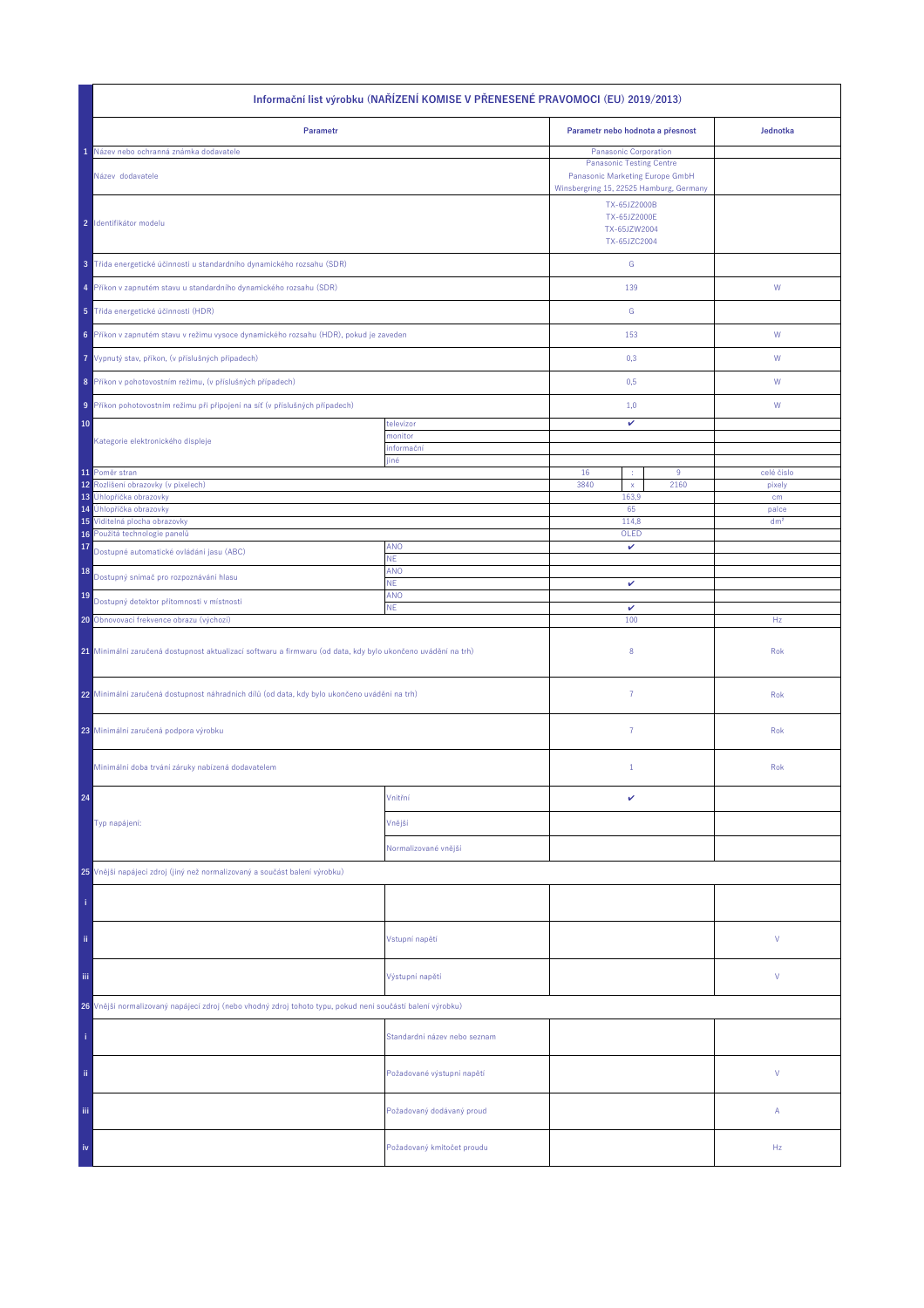| Termékismertető adatlap (A BIZOTTSÁG (EU) 2019/2013 FELHATALMAZÁSON ALAPULÓ RENDELETE)                                                          |                            |                                                                                                         |      |                            |  |  |
|-------------------------------------------------------------------------------------------------------------------------------------------------|----------------------------|---------------------------------------------------------------------------------------------------------|------|----------------------------|--|--|
| Paraméter                                                                                                                                       |                            | Paraméter vagy érték és pontosság                                                                       |      | Mértékegység               |  |  |
| 1 A szállító neve vagy védjegye                                                                                                                 |                            | <b>Panasonic Corporation</b>                                                                            |      |                            |  |  |
| A szállító címe                                                                                                                                 |                            | <b>Panasonic Testing Centre</b><br>Panasonic Marketing Europe GmbH                                      |      |                            |  |  |
| 2 Modellazonosító                                                                                                                               |                            | Winsbergring 15, 22525 Hamburg, Germany<br>TX-65JZ2000B<br>TX-65JZ2000E<br>TX-65JZW2004<br>TX-65JZC2004 |      |                            |  |  |
| 3 Energiahatékonysági osztály szabványos dinamikatartomány (SDR) esetén                                                                         |                            | ${\mathsf G}$                                                                                           |      |                            |  |  |
| 4 Bekapcsolt üzemmód energiaigénye szabványos dinamikatartomány (SDR) esetén                                                                    |                            | 139                                                                                                     |      | ${\sf W}$                  |  |  |
| 5 Energiahatékonysági osztály (HDR)                                                                                                             |                            | ${\mathbb G}$                                                                                           |      |                            |  |  |
| 6 Bekapcsolt üzemmód energiaigénye nagy dinamikatartomány (HDR) megléte esetén                                                                  |                            | 153                                                                                                     |      | ${\mathsf W}$              |  |  |
| Energiaigény kikapcsolt üzemmódban (adott esetben)<br>7.                                                                                        |                            | 0,3                                                                                                     |      | W                          |  |  |
| 8 Energiaigény készenléti üzemmódban (adott esetben)                                                                                            |                            | 0,5                                                                                                     |      | W                          |  |  |
| 9 Energiaigény hálózatvezérelt készenléti üzemmódban (adott esetben)                                                                            |                            | 1,0                                                                                                     |      | W                          |  |  |
| 10                                                                                                                                              | televízió<br>monitor       | v                                                                                                       |      |                            |  |  |
| Elektronikus kijelző kategóriája                                                                                                                | reklámkijelző              |                                                                                                         |      |                            |  |  |
| 11 Oldalarány                                                                                                                                   | egyéb                      | 16<br>÷                                                                                                 | 9    | egész szám                 |  |  |
| 12<br>Képernyőfelbontás (képpontok)                                                                                                             |                            | 3840<br>$\mathsf{x}$                                                                                    | 2160 | képpont                    |  |  |
| 13<br>Képátló                                                                                                                                   |                            | 163,9                                                                                                   |      | cm                         |  |  |
| 14<br>Képátló<br>15<br>Látható képernyőterület                                                                                                  |                            | 65                                                                                                      |      | hüvelyk<br>dm <sup>2</sup> |  |  |
| Alkalmazott paneltechnológia<br>16                                                                                                              |                            | 114,8<br>OLED                                                                                           |      |                            |  |  |
| 17<br>Automatikus fényerő-szabályozó (ABC) rendelkezésre áll                                                                                    | <b>IGEN</b><br><b>NEM</b>  | v                                                                                                       |      |                            |  |  |
| 18<br>Hangfelismerő érzékelő rendelkezésre áll                                                                                                  | <b>IGEN</b><br><b>NEM</b>  | v                                                                                                       |      |                            |  |  |
| 19<br>Jelenlétérzékelő rendelkezésre áll                                                                                                        | <b>IGEN</b><br><b>NEM</b>  | v                                                                                                       |      |                            |  |  |
| 20 Képfrissítési frekvencia (alapértelmezett)                                                                                                   |                            | 100                                                                                                     |      | Hz                         |  |  |
| A szoftver- és firmwarefrissítések minimális garantált rendelkezésre állása<br>21<br>(a forgalomba hozatal befejezésének időpontjától számítva) |                            | 8                                                                                                       |      | Év                         |  |  |
| A tartalék alkatrészek minimális garantált rendelkezésre állása<br>22<br>(a forgalomba hozatal befejezésének időpontjától számítva)             |                            | 7                                                                                                       |      | Éν                         |  |  |
| 23 Garantált terméktámogatás minimális időtartama                                                                                               |                            | $\overline{7}$                                                                                          |      | Éν                         |  |  |
| A szállító által vállalt általános jótállás minimális időtartama                                                                                |                            | $\mathbf{1}$                                                                                            |      | Év                         |  |  |
| 24                                                                                                                                              | Belső                      | v                                                                                                       |      |                            |  |  |
| A tápegység típusa:                                                                                                                             | külső                      |                                                                                                         |      |                            |  |  |
|                                                                                                                                                 | szabványos külső           |                                                                                                         |      |                            |  |  |
| 25 Külső tápegység (nem szabványos, és a termékdobozban található)                                                                              |                            |                                                                                                         |      |                            |  |  |
|                                                                                                                                                 |                            |                                                                                                         |      |                            |  |  |
| ii.                                                                                                                                             | Bemeneti feszültség        |                                                                                                         |      | V                          |  |  |
| Ϊij                                                                                                                                             | Kimeneti feszültség        |                                                                                                         |      | V                          |  |  |
| 26 Szabványos külső tápegység (vagy annak megfelelő, ha a termékdoboznak nem része)                                                             |                            |                                                                                                         |      |                            |  |  |
|                                                                                                                                                 | Szabvány neve vagy lista   |                                                                                                         |      |                            |  |  |
| ii.                                                                                                                                             | Előírt kimeneti feszültség |                                                                                                         |      | V                          |  |  |
| Ϊij                                                                                                                                             | Előírt szállított áram     |                                                                                                         |      | Α                          |  |  |
| iv                                                                                                                                              | Előírt áramfrekvencia      |                                                                                                         |      | Hz                         |  |  |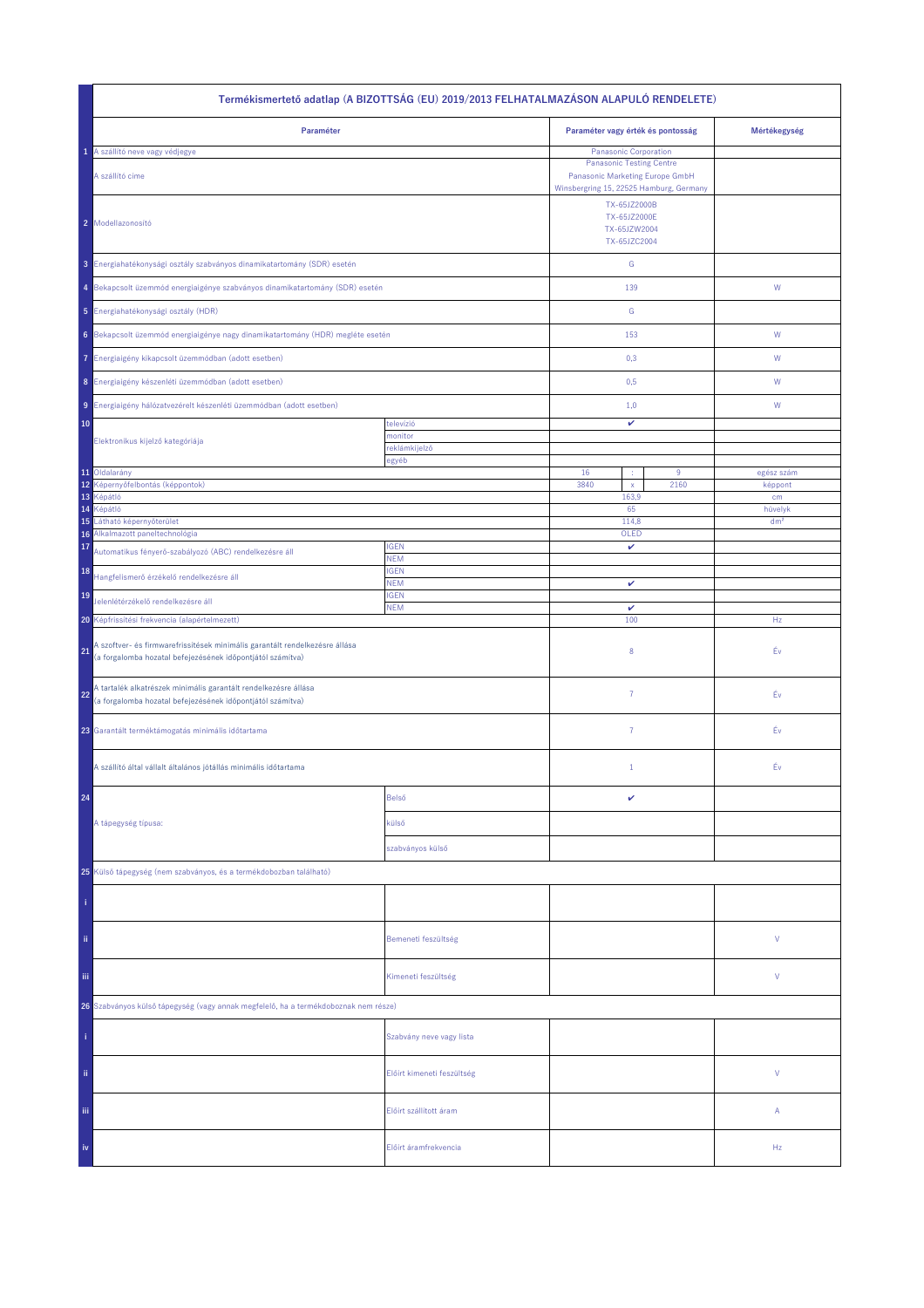| Informačný list výrobku (DELEGOVANÉ NARIADENIE KOMISIE (EÚ) 2019/2013)                                                |                               |                                                                                                               |                          |  |  |
|-----------------------------------------------------------------------------------------------------------------------|-------------------------------|---------------------------------------------------------------------------------------------------------------|--------------------------|--|--|
| Parameter                                                                                                             |                               | Parameter alebo hodnota a presnosť                                                                            | Jednotka                 |  |  |
| Názov dodávateľa alebo jeho ochranná známka                                                                           |                               | Panasonic Corporation                                                                                         |                          |  |  |
| Názov dodávateľa                                                                                                      |                               | <b>Panasonic Testing Centre</b><br>Panasonic Marketing Europe GmbH<br>Winsbergring 15, 22525 Hamburg, Germany |                          |  |  |
| 2 Identifikátor modelu                                                                                                |                               | TX-65JZ2000B<br>TX-65JZ2000E<br>TX-65JZW2004<br>TX-65JZC2004                                                  |                          |  |  |
| 3 Trieda energetickej účinnosti pre štandardný dynamický rozsah (SDR)                                                 |                               | ${\mathbb G}$                                                                                                 |                          |  |  |
| 4 Príkon v režime zapnutia pre štandardný dynamický rozsah (SDR)                                                      |                               | 139                                                                                                           | W                        |  |  |
| 5 Trieda energetickej účinnosti (HDR)                                                                                 |                               | G                                                                                                             |                          |  |  |
| 6 Príkon v režime zapnutia pre vysoký dynamický rozsah (HDR), ak je k dispozícii                                      |                               | 153                                                                                                           | W                        |  |  |
| Príkon v režime vypnutia, ak je k dispozícii<br>7                                                                     |                               | 0,3                                                                                                           | W                        |  |  |
| 8 Príkon v režime pohotovosti, ak je k dispozícii                                                                     |                               | 0,5                                                                                                           | W                        |  |  |
| 9 Príkon v režime pohotovosti pri zapojení v sieti, ak je k dispozícii                                                |                               | 1,0                                                                                                           | W                        |  |  |
| 10                                                                                                                    | televízor                     | v                                                                                                             |                          |  |  |
| Kategória elektronického displeja                                                                                     | monitor                       |                                                                                                               |                          |  |  |
|                                                                                                                       | informačný displej<br>iné     |                                                                                                               |                          |  |  |
| 11 Pomer strán                                                                                                        |                               | 16<br>9<br>×                                                                                                  | celé číslo               |  |  |
| 12<br>Rozlíšenie zobrazovacej jednotky (pixely)                                                                       |                               | 3840<br>2160<br>$\mathsf X$                                                                                   | pixely                   |  |  |
| Uhlopriečka zobrazovacej jednotky<br>13                                                                               |                               | 163,9                                                                                                         | cm                       |  |  |
| Uhlopriečka zobrazovacej jednotky<br>14<br>15 Viditeľná plocha zobrazovacej jednotky                                  |                               | 65<br>114,8                                                                                                   | palce<br>dm <sup>2</sup> |  |  |
| 16 Použitá technológia panelu                                                                                         |                               | OLED                                                                                                          |                          |  |  |
| 17<br>K dispozícii je automatická regulácia jasu (ABC)                                                                | ÁNO<br><b>NIE</b>             | v                                                                                                             |                          |  |  |
| 18<br>K dispozícii je snímač rozpoznávania reči                                                                       | ÁNO<br><b>NIE</b>             | v                                                                                                             |                          |  |  |
| 19<br>K dispozícii je snímač prítomnosti v miestnosti                                                                 | ÁNO<br><b>NIE</b>             | $\checkmark$                                                                                                  |                          |  |  |
| 20 Obnovovací kmitočet obrazovky, (predvolený)                                                                        |                               | 100                                                                                                           | Hz                       |  |  |
| 21 Minimálna zaručená dostupnosť aktualizácií softvéru a firmvéru (od dátumu, keď sa výrobok prestáva dodávať na trh) |                               | 8                                                                                                             | Rok                      |  |  |
| 22 Minimálna zaručená dostupnosť náhradných dielov (od dátumu, keď sa výrobok prestáva dodávať na trh)                |                               | $\overline{7}$                                                                                                | Rok                      |  |  |
| 23 Minimálna zaručená podpora výrobkov                                                                                |                               | 7                                                                                                             | Rok                      |  |  |
| Minimálne trvanie celkovej záruky, ktorú ponúka dodávateľ                                                             |                               | $\mathbf{1}$                                                                                                  | Rok                      |  |  |
| 24                                                                                                                    | interný                       | v                                                                                                             |                          |  |  |
| Typ zdroja napájania:                                                                                                 | externý                       |                                                                                                               |                          |  |  |
|                                                                                                                       | normalizovaný externý         |                                                                                                               |                          |  |  |
| 25 Externý zdroj napájania (nenormalizovaný, súčasť balenia výrobku)                                                  |                               |                                                                                                               |                          |  |  |
|                                                                                                                       |                               |                                                                                                               |                          |  |  |
| ii.                                                                                                                   | Vstupné napätie               |                                                                                                               | V                        |  |  |
| Ϊij                                                                                                                   | Výstupné napätie              |                                                                                                               | V                        |  |  |
| 26 Externý normalizovaný zdroj napájania (alebo vhodný zdroj, ak nie je súčasťou balenia výrobku)                     |                               |                                                                                                               |                          |  |  |
|                                                                                                                       | Štandardný názov alebo zoznam |                                                                                                               |                          |  |  |
| ii.                                                                                                                   | Požadované výstupné napätie   |                                                                                                               | V                        |  |  |
| Ϊij                                                                                                                   | Požadovaný prúd               |                                                                                                               | Α                        |  |  |
| iv                                                                                                                    | Požadovaná frekvencia prúdu   |                                                                                                               | Hz                       |  |  |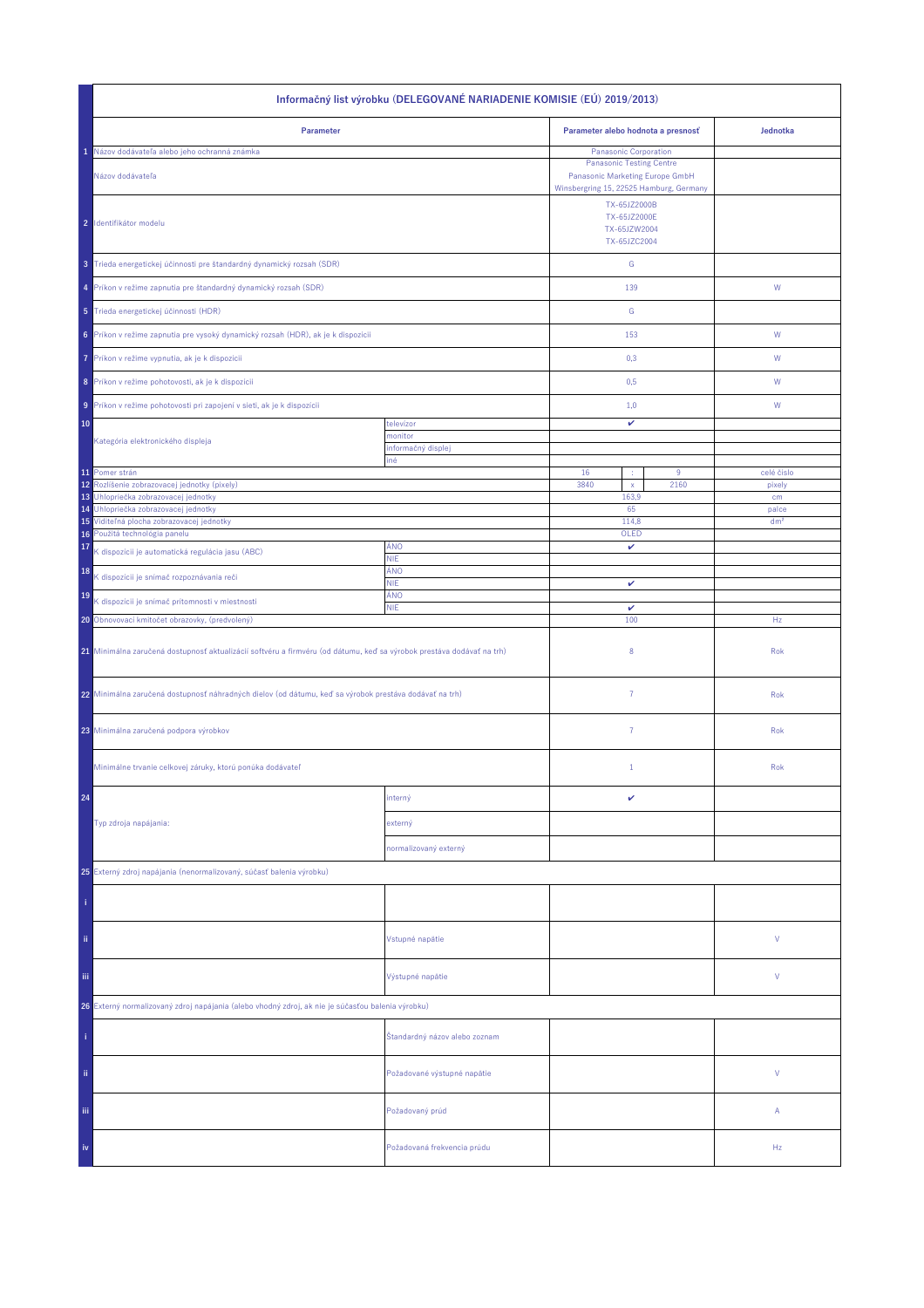| Informacijski list izdelka (DELEGIRANA UREDBA KOMISIJE (EU) 2019/2013)                                                    |                                        |                                                                                                               |                 |  |  |
|---------------------------------------------------------------------------------------------------------------------------|----------------------------------------|---------------------------------------------------------------------------------------------------------------|-----------------|--|--|
| Parameter                                                                                                                 |                                        | Parameter ali vrednost in natančnost                                                                          | <b>Enota</b>    |  |  |
| Dobaviteljevo ime ali blagovna znamka;                                                                                    |                                        | Panasonic Corporation                                                                                         |                 |  |  |
| Naslov dobavitelja                                                                                                        |                                        | <b>Panasonic Testing Centre</b><br>Panasonic Marketing Europe GmbH<br>Winsbergring 15, 22525 Hamburg, Germany |                 |  |  |
| 2 Identifikacijska oznaka modela                                                                                          |                                        | TX-65JZ2000B<br>TX-65JZ2000E<br>TX-65JZW2004<br>TX-65JZC2004                                                  |                 |  |  |
| 3 Razred energijske učinkovitosti za standardno dinamično območje (SDR)                                                   |                                        | ${\mathbb G}$                                                                                                 |                 |  |  |
| 4 Zahtevana moč v stanju delovanja za standardno dinamično območje (SDR)                                                  |                                        | 139                                                                                                           | W               |  |  |
| 5 Razred energijske učinkovitosti (HDR)                                                                                   |                                        | ${\mathbb G}$                                                                                                 |                 |  |  |
| 6 Zahtevana moč v stanju delovanja v načinu visokega dinamičnega območja (HDR), če se izvaja                              |                                        | 153                                                                                                           | ${\mathsf W}$   |  |  |
| Zahtevana moč v stanju izključenosti, če je ustrezno<br>7                                                                 |                                        | 0,3                                                                                                           | W               |  |  |
| 8 Zahtevana moč v stanju pripravljenosti, če je ustrezno                                                                  |                                        | 0,5                                                                                                           | W               |  |  |
| 9 Zahtevana moč v omrežnem stanju pripravljenosti, če je ustrezno                                                         |                                        | 1,0                                                                                                           | W               |  |  |
| 10                                                                                                                        | televizor                              | v                                                                                                             |                 |  |  |
| Kategorija elektronskega prikazovalnika                                                                                   | monitor<br>informacijski prikazovalnik |                                                                                                               |                 |  |  |
|                                                                                                                           | drugo                                  |                                                                                                               |                 |  |  |
| 11 Razmerje velikosti<br>12<br>Ločljivost zaslona (v pikslih)                                                             |                                        | 16<br>9<br>3840<br>2160                                                                                       | celo število    |  |  |
| 13 Diagonala zaslona                                                                                                      |                                        | $\mathsf X$<br>163,9                                                                                          | piksli<br>cm    |  |  |
| 14 Diagonala zaslona                                                                                                      |                                        | 65                                                                                                            | v palcih        |  |  |
| 15 Vidna površina zaslona<br>16 Uporabljena tehnologija panelov                                                           |                                        | 114,8<br>OLED                                                                                                 | dm <sup>2</sup> |  |  |
| 17<br>Samodejno prilagajanje svetlosti (ABC)                                                                              | DA                                     | v                                                                                                             |                 |  |  |
| 18                                                                                                                        | NE<br>DA                               |                                                                                                               |                 |  |  |
| Tipalo za prepoznavanje govora                                                                                            | <b>NE</b>                              | v                                                                                                             |                 |  |  |
| 19<br>Tipalo prisotnosti v prostoru                                                                                       | DA<br><b>NE</b>                        | $\checkmark$                                                                                                  |                 |  |  |
| 20 Stopnja pogostosti osveževanja slike (privzeto)                                                                        |                                        | 100                                                                                                           | Hz              |  |  |
| Najmanjša zagotovljena razpoložljivost posodobitev programske in strojne opreme<br>21<br>(od datuma konca dajanja na trg) |                                        | 8                                                                                                             | Leto            |  |  |
| 22 Minimalna zagotovljena razpoložljivost nadomestnih delov (od datuma konca dajanja na trg)                              |                                        | $\overline{7}$                                                                                                | Leto            |  |  |
| 23 Minimalna zagotovljena podpora za izdelek                                                                              |                                        | $\overline{7}$                                                                                                | Leto            |  |  |
| Minimalno trajanje splošne garancije, ki jo ponuja dobavitelj                                                             |                                        | $\mathbf{1}$                                                                                                  | Leto            |  |  |
| 24                                                                                                                        | notranji                               | v                                                                                                             |                 |  |  |
| Tip napajalnika:                                                                                                          | zunanji                                |                                                                                                               |                 |  |  |
|                                                                                                                           | standardiziran zunanji                 |                                                                                                               |                 |  |  |
|                                                                                                                           |                                        |                                                                                                               |                 |  |  |
| 25 Zunanji napajalnik (nestandardizirani in priložen v embalaži izdelka)                                                  |                                        |                                                                                                               |                 |  |  |
|                                                                                                                           |                                        |                                                                                                               |                 |  |  |
| ii.                                                                                                                       | Vhodna napetost                        |                                                                                                               | ٧               |  |  |
| Ϊij                                                                                                                       | Izhodna napetost                       |                                                                                                               | ٧               |  |  |
| 26 Zunanji standardiziran napajalnik (ali ustrezen, če ni priložen v embalaži izdelka)                                    |                                        |                                                                                                               |                 |  |  |
|                                                                                                                           | Standardno ime ali seznam              |                                                                                                               |                 |  |  |
| ii.                                                                                                                       | Zahtevana izhodna napetost             |                                                                                                               | V               |  |  |
| iii.                                                                                                                      | Potrebna jakost toka                   |                                                                                                               | Α               |  |  |
| iv                                                                                                                        | Potrebna frekvenca toka                |                                                                                                               | Hz              |  |  |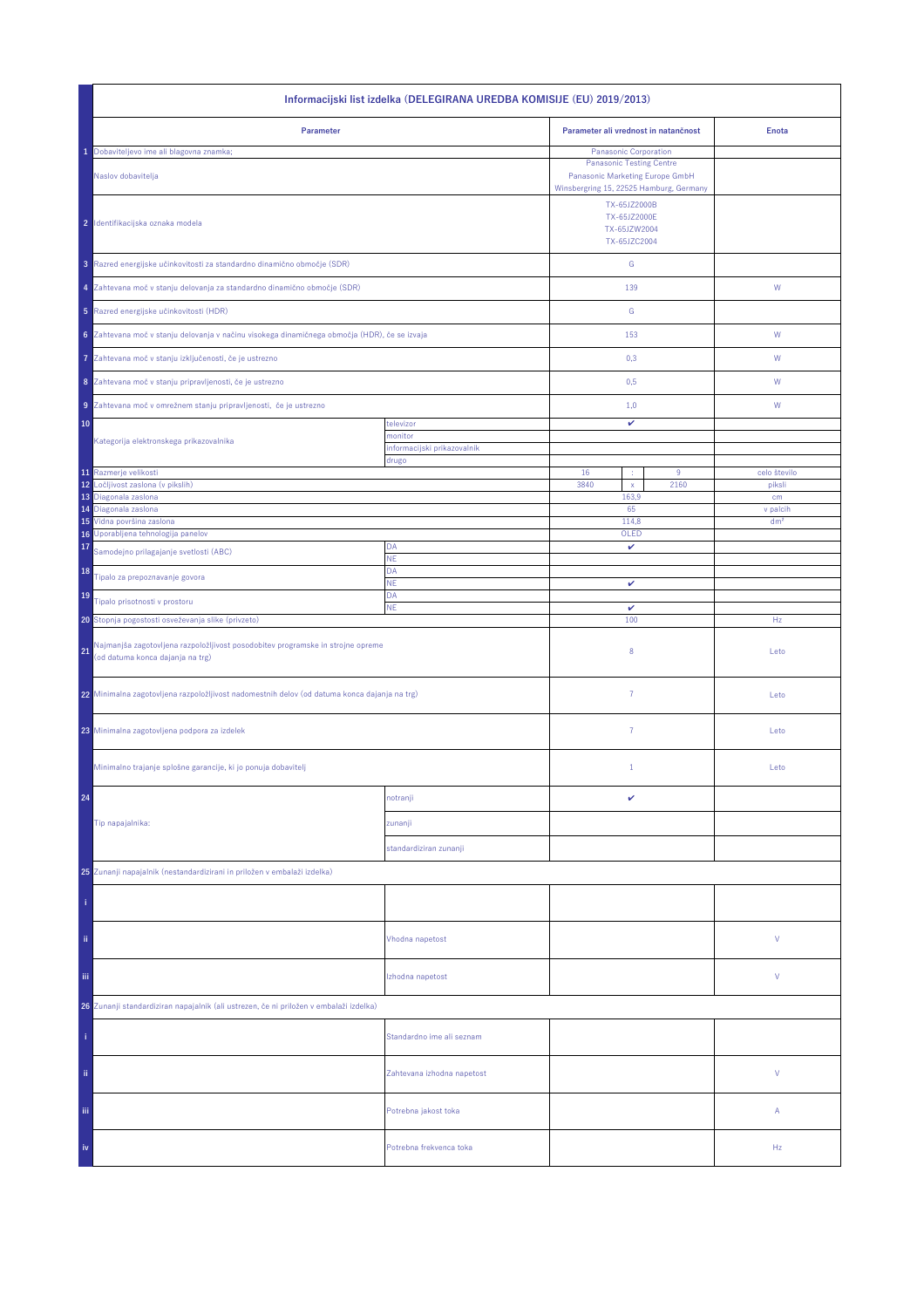| Fisa cu informații despre produs (REGULAMENTUL DELEGAT (UE) 2019/2013 AL COMISIEI)                                                |                                  |                                                                                                                                        |      |                         |  |
|-----------------------------------------------------------------------------------------------------------------------------------|----------------------------------|----------------------------------------------------------------------------------------------------------------------------------------|------|-------------------------|--|
| Parametri                                                                                                                         |                                  | Parametri sau valoare și precizie                                                                                                      |      | <b>Unitate</b>          |  |
| Denumirea sau marca comercială a furnizorului<br>Adresa furnizorului                                                              |                                  | Panasonic Corporation<br><b>Panasonic Testing Centre</b><br>Panasonic Marketing Europe GmbH<br>Winsbergring 15, 22525 Hamburg, Germany |      |                         |  |
| 2 Identificatorul de model                                                                                                        |                                  | TX-65JZ2000B<br>TX-65JZ2000E<br>TX-65JZW2004<br>TX-65JZC2004                                                                           |      |                         |  |
| 3 Clasa de eficiență energetică pentru intervalul dinamic standard (SDR)                                                          |                                  | ${\mathsf G}$                                                                                                                          |      |                         |  |
| 4 Consumul de putere în modul pornit pentru intervalul dinamic standard (SDR)                                                     |                                  | 139                                                                                                                                    |      | W                       |  |
| 5 Clasa de eficiență energetică (HDR)                                                                                             |                                  | G                                                                                                                                      |      |                         |  |
| 6 Consumul de putere în modul pornit pentru intervalul dinamic ridicat (HDR), dacă este implementat                               |                                  | 153                                                                                                                                    |      | W                       |  |
| Consumul de putere în modul oprit, dacă este cazu<br>7                                                                            |                                  | 0,3                                                                                                                                    |      | W                       |  |
| 8 Consumul de putere în modul standby, dacă este cazu                                                                             |                                  | 0,5                                                                                                                                    |      | W                       |  |
| 9 Consumul de putere în modul standby în rețea, dacă este cazu                                                                    |                                  | 1,0                                                                                                                                    |      | W                       |  |
| 10                                                                                                                                | televizor                        | v                                                                                                                                      |      |                         |  |
| Categoria de afișaj electronic                                                                                                    | monitor<br>semnalizare           |                                                                                                                                        |      |                         |  |
| 11 Raportul de aspect                                                                                                             | altele                           | 16<br>÷                                                                                                                                | 9    | număr întreg            |  |
| 12 <sup>°</sup><br>Rezoluția ecranului (pixeli)                                                                                   |                                  | 3840<br>$\mathsf{x}$                                                                                                                   | 2160 | pixeli                  |  |
| 13<br>Diagonala ecranului                                                                                                         |                                  | 163,9                                                                                                                                  |      | cm                      |  |
| Diagonala ecranului<br>14<br>Aria suprafeței vizibile a ecranului<br>15                                                           |                                  | 65<br>114,8                                                                                                                            |      | toli<br>dm <sup>2</sup> |  |
| Tehnologia de afișare utilizată<br>16                                                                                             |                                  | OLED                                                                                                                                   |      |                         |  |
| 17<br>Reglarea automată a luminozității (ABC) disponibilă                                                                         | DA                               | v                                                                                                                                      |      |                         |  |
| 18<br>Senzor pentru recunoaștere vocală disponibil                                                                                | <b>NU</b><br>DA                  |                                                                                                                                        |      |                         |  |
| 19                                                                                                                                | ΝU<br>DA                         | v                                                                                                                                      |      |                         |  |
| Senzor pentru prezența în încăpere disponibil                                                                                     | <b>NU</b>                        | $\checkmark$<br>100                                                                                                                    |      |                         |  |
| 20 Frecvența de reîmprospătare a imaginii (implicită)                                                                             |                                  |                                                                                                                                        |      | Hz                      |  |
| Disponibilitatea minimă garantată a actualizărilor de software și firmware<br>21<br>(de la data încheierii introducerii pe piață) |                                  | 8                                                                                                                                      |      | An                      |  |
| Disponibilitatea minimă garantată a pieselor de schimb<br>22<br>(de la data încheierii introducerii pe piață)                     |                                  | $\overline{7}$                                                                                                                         |      | An                      |  |
| 23 Asistență minimă garantat pentru produs                                                                                        |                                  | $\overline{7}$                                                                                                                         |      | An                      |  |
| Durata minimă a garanției generale oferită de furnizor                                                                            |                                  | $1\,$                                                                                                                                  |      | An                      |  |
| 24                                                                                                                                | Internă                          | v                                                                                                                                      |      |                         |  |
| Tipul sursei de alimentare:                                                                                                       | externă                          |                                                                                                                                        |      |                         |  |
|                                                                                                                                   | standardizată externă            |                                                                                                                                        |      |                         |  |
| 25 Sursa de alimentare externă (nestandardizată și inclusă în cutia produsului)                                                   |                                  |                                                                                                                                        |      |                         |  |
|                                                                                                                                   |                                  |                                                                                                                                        |      |                         |  |
| ii.                                                                                                                               | Tensiunea de intrare             |                                                                                                                                        |      | ٧                       |  |
| Ϊij                                                                                                                               | Tensiunea de ieșire              |                                                                                                                                        |      | ٧                       |  |
| 26 Sursa de alimentare externă standardizată (sau una adecvată, dacă nu este inclusă în cutia produsului)                         |                                  |                                                                                                                                        |      |                         |  |
|                                                                                                                                   | Denumirea standardului sau lista |                                                                                                                                        |      |                         |  |
| ii.                                                                                                                               | Tensiunea de ieșire necesară     |                                                                                                                                        |      | V                       |  |
| Ϊij                                                                                                                               | Curentul furnizat necesar        |                                                                                                                                        |      | Α                       |  |
| iv                                                                                                                                | Frecvența curentului necesară    |                                                                                                                                        |      | Hz                      |  |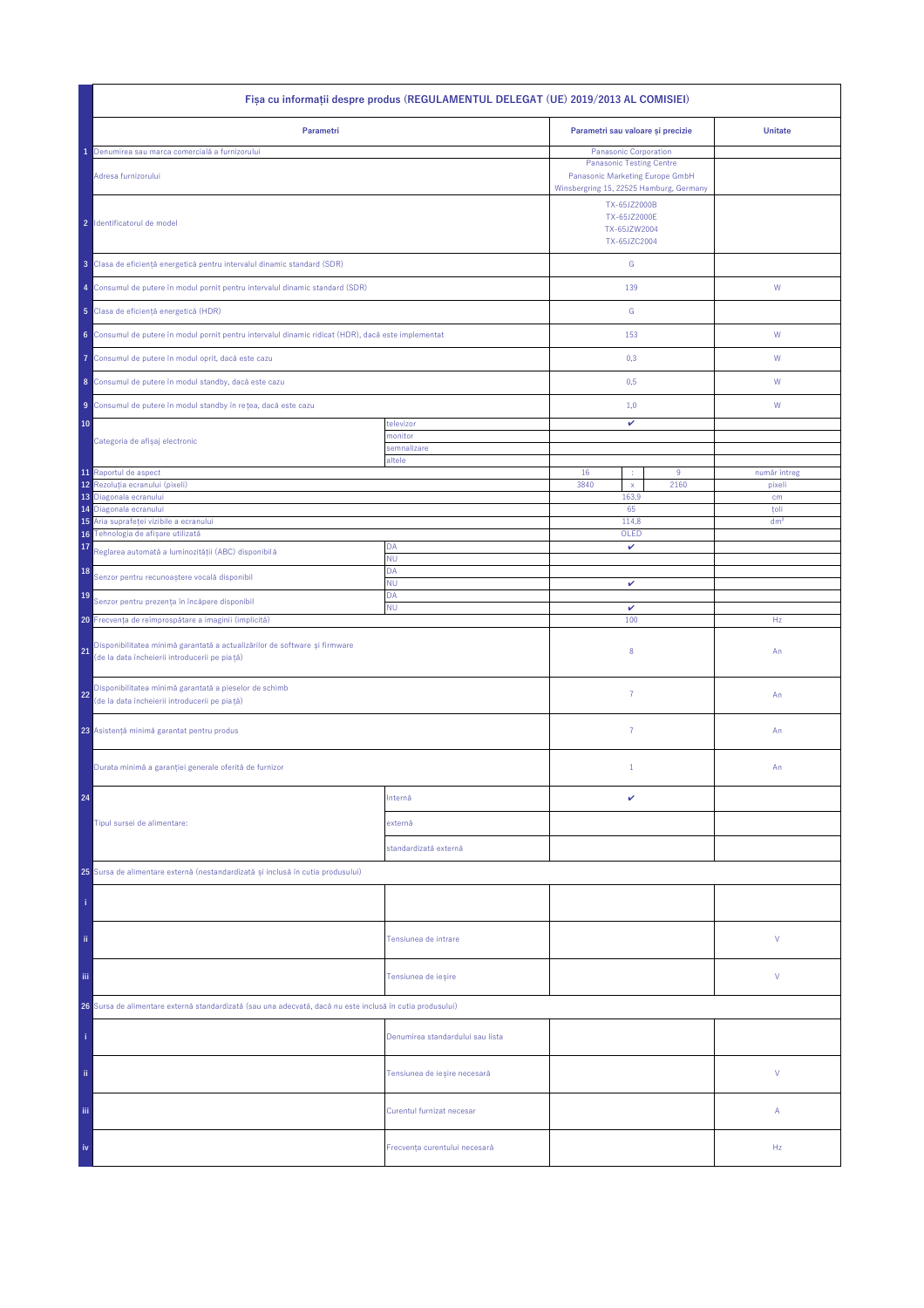|                                                                                                                                                                                            | Продуктов информационен лист                      |                                                                                                                               |                                              |                 |
|--------------------------------------------------------------------------------------------------------------------------------------------------------------------------------------------|---------------------------------------------------|-------------------------------------------------------------------------------------------------------------------------------|----------------------------------------------|-----------------|
|                                                                                                                                                                                            | (ДЕЛЕГИРАН РЕГЛАМЕНТ (EC) 2019/2013 НА КОМИСИЯТА) | Параметър или стойност                                                                                                        |                                              |                 |
| Параметър                                                                                                                                                                                  |                                                   | и точност                                                                                                                     |                                              | Мерна единица   |
| 1 Наименование или търговска марка на доставчика;                                                                                                                                          |                                                   | Panasonic Corporation                                                                                                         |                                              |                 |
| Адрес на доставчика                                                                                                                                                                        |                                                   | <b>Panasonic Testing Centre</b><br>Panasonic Marketing Europe GmbH<br>Winsbergring 15, 22525 Hamburg, Germany<br>TX-65JZ2000B |                                              |                 |
| 2 Идентификатор на модела                                                                                                                                                                  |                                                   |                                                                                                                               | TX-65JZ2000E<br>TX-65JZW2004<br>TX-65JZC2004 |                 |
| 3 Клас на енергийна ефективност при стандартен динамичен обхват (SDR)                                                                                                                      |                                                   | G                                                                                                                             |                                              |                 |
| Консумирана мощност в режим "включен"<br>4<br>при стандартен динамичен обхват (SDR)                                                                                                        |                                                   | 139                                                                                                                           |                                              | W               |
| Клас на енергийна ефективност при голям<br>5<br>динамичен обхват (HDR)                                                                                                                     |                                                   | G                                                                                                                             |                                              |                 |
| Консумирана мощност в режим "включен"<br>6<br>при голям динамичен обхват (HDR), ако такъв е налице                                                                                         |                                                   | 153                                                                                                                           |                                              | W               |
| 7 Консумирана мощност в режим "изключен", ако е приложимо                                                                                                                                  |                                                   | 0,3                                                                                                                           |                                              | W               |
| 8 Консумирана мощност в режим "в готовност", ако е приложимо                                                                                                                               |                                                   | 0,5                                                                                                                           |                                              | W               |
| 9 Консумирана мощност в мрежови режим "в готовност", ако е приложимо                                                                                                                       |                                                   | 1,0                                                                                                                           |                                              | W               |
| 10<br>телевизор                                                                                                                                                                            |                                                   | v                                                                                                                             |                                              |                 |
| Категория на електронния екран                                                                                                                                                             | <b>МОНИТОР</b><br>информационно табло             |                                                                                                                               |                                              |                 |
|                                                                                                                                                                                            | други                                             |                                                                                                                               |                                              |                 |
| 11 Съотношение на размерите<br><mark>12</mark> Разделителна способност на екрана (пиксели)                                                                                                 |                                                   | 16<br>÷<br>3840<br>$\mathsf X$                                                                                                | 9<br>2160                                    | цяло<br>пиксели |
| 13 Диагонал на екрана                                                                                                                                                                      |                                                   | 163.9                                                                                                                         |                                              | cm<br>инчове    |
| <mark>14 Диагонал на екрана</mark>                                                                                                                                                         |                                                   | 65<br>114,8                                                                                                                   |                                              |                 |
| <mark>15</mark> Видима площ на екрана<br>16 Използвана технология на панела                                                                                                                |                                                   | OLED                                                                                                                          |                                              | dm <sup>2</sup> |
| 17 Наличие на автоматично регулиране на                                                                                                                                                    | ДА                                                | $\checkmark$                                                                                                                  |                                              |                 |
| яркостта (ABC)<br>18 Наличие на датчик за гласово                                                                                                                                          | HE.<br>ДА                                         |                                                                                                                               |                                              |                 |
| разпознаване                                                                                                                                                                               | HE.                                               | v                                                                                                                             |                                              |                 |
| 19 Наличие на датчик за присъствие                                                                                                                                                         | ДА                                                |                                                                                                                               |                                              |                 |
| в помещението<br>20 Кадрова честота (по подразбиране)                                                                                                                                      | HE                                                | v<br>100                                                                                                                      |                                              | Hz              |
| Минимална гарантирана наличност на актуализации на програмното о<br><mark>21</mark> сигуряване и базовото програмно осигуряване<br>(от датата на прекратяване на предоставянето на пазара) |                                                   | 8                                                                                                                             |                                              | Година          |
| Минимална гарантирана наличност на резервни части (от датата на пр<br>22<br>екратяване на предоставянето) на пазара                                                                        |                                                   | $\overline{7}$                                                                                                                |                                              | Година          |
| Минимална гарантирана поддръжка за<br>23<br>продукта                                                                                                                                       |                                                   | $\overline{7}$                                                                                                                |                                              | Година          |
| Минимална гарантирана наличност на резервни части (от датата на пр<br>екратяване на предоставянето) на пазара                                                                              |                                                   | $\mathbf{1}$                                                                                                                  |                                              | Година          |
| 24                                                                                                                                                                                         | Вътрешно                                          | v                                                                                                                             |                                              |                 |
| Тип на електрозахранващото устройство                                                                                                                                                      | <b>B Ъ Н Ш Н О</b>                                |                                                                                                                               |                                              |                 |
|                                                                                                                                                                                            | стандартизирано                                   |                                                                                                                               |                                              |                 |
| 25 Външно захранващо устройство (нестандартизирано, включено в опаковката заедно с продукта)                                                                                               |                                                   |                                                                                                                               |                                              |                 |
|                                                                                                                                                                                            |                                                   |                                                                                                                               |                                              |                 |
| ii.                                                                                                                                                                                        | Напрежение на<br>входа                            |                                                                                                                               |                                              | V               |
| iii.                                                                                                                                                                                       | Напрежение на<br>изхода                           |                                                                                                                               |                                              | V               |
| Стандартизирано външно захранващо устройство (или подходящо такова, ако не е включено в опаковката<br>26                                                                                   |                                                   |                                                                                                                               |                                              |                 |
| заедно с продукта)                                                                                                                                                                         | Стандартно<br>наименование или листа              |                                                                                                                               |                                              |                 |
| ii.                                                                                                                                                                                        | Необходимо<br>напрежение на<br>изхода             |                                                                                                                               |                                              | V               |
| iii.                                                                                                                                                                                       | Необходим<br>подаван ток                          |                                                                                                                               |                                              | Α               |
| iv                                                                                                                                                                                         | Необходима честота на т<br>о ка                   |                                                                                                                               |                                              | Hz              |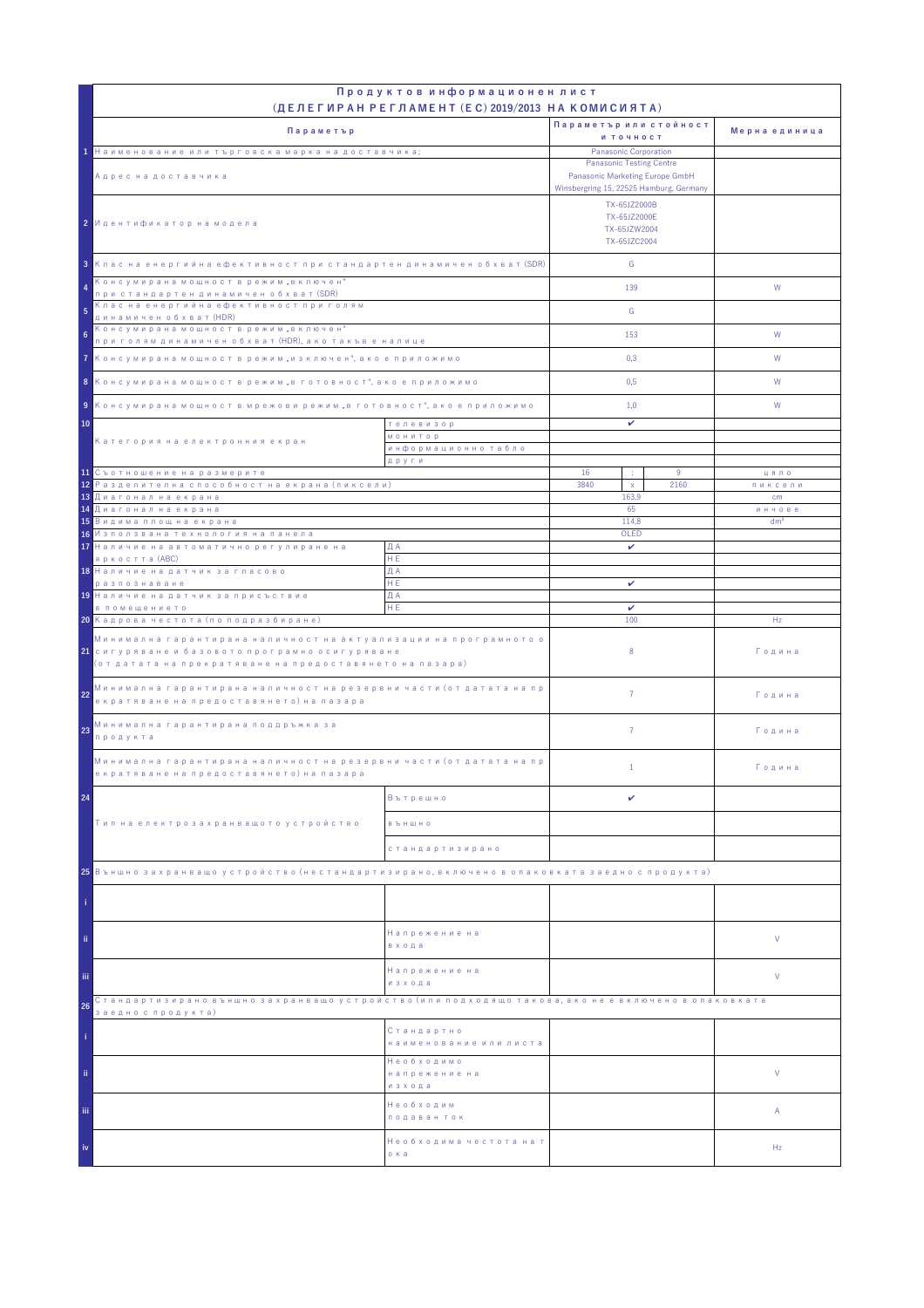| Informacijski list proizvoda (DELEGIRANA UREDBA KOMISIJE (EU) 2019/2013)                                                       |                             |                                              |                                                                                                                               |                 |  |
|--------------------------------------------------------------------------------------------------------------------------------|-----------------------------|----------------------------------------------|-------------------------------------------------------------------------------------------------------------------------------|-----------------|--|
| Parametar                                                                                                                      |                             | Parametar ili vrijednost i preciznost        |                                                                                                                               | Jedinica        |  |
| Ime ili zaštitni znak dobavljača<br>1                                                                                          |                             | Panasonic Corporation                        |                                                                                                                               |                 |  |
| Adresa dobavljača                                                                                                              |                             |                                              | <b>Panasonic Testing Centre</b><br>Panasonic Marketing Europe GmbH<br>Winsbergring 15, 22525 Hamburg, Germany<br>TX-65JZ2000B |                 |  |
| 2 Identifikacijska oznaka modela                                                                                               |                             | TX-65JZ2000E<br>TX-65JZW2004<br>TX-65JZC2004 |                                                                                                                               |                 |  |
| 3 Razred energetske učinkovitosti za standardni dinamički raspon (SDR)                                                         |                             | ${\mathbb G}$                                |                                                                                                                               |                 |  |
| 4 Snaga u uključenom stanju za standardni dinamički raspon (SDR)                                                               |                             | 139                                          |                                                                                                                               | W               |  |
| 5 Razred energetske učinkovitosti (HDR)                                                                                        |                             | ${\mathbb G}$                                |                                                                                                                               |                 |  |
| 6 Snaga u uključenom stanju za način velikog dinamičkog raspona (HDR), ako se primjenjuje                                      |                             | 153                                          |                                                                                                                               | ${\mathsf W}$   |  |
| Snaga u isključenom stanju, ako je primjenjivo<br>7                                                                            |                             | 0,3                                          |                                                                                                                               | W               |  |
| 8 Snaga u stanju pripravnosti, ako je primjenjivo                                                                              |                             | 0,5                                          |                                                                                                                               | W               |  |
| 9 Snaga u umreženom stanju pripravnosti, ako je primjenjivo                                                                    |                             | 1,0                                          |                                                                                                                               | W               |  |
| 10                                                                                                                             | televizor<br>monitor        | v                                            |                                                                                                                               |                 |  |
| Kategorija elektroničkog zaslona                                                                                               | znakovni zaslon             |                                              |                                                                                                                               |                 |  |
| 11 Omjer veličine                                                                                                              | drugo                       | 16                                           | 9                                                                                                                             | cijeli broj     |  |
| Razlučivost zaslona (u pikselima)<br>12                                                                                        |                             | 3840<br>$\mathsf X$                          | 2160                                                                                                                          | pikseli         |  |
| 13<br>Dijagonala zaslona                                                                                                       |                             | 163,9                                        |                                                                                                                               | cm              |  |
| 14 Dijagonala zaslona                                                                                                          |                             | 65                                           |                                                                                                                               | inča            |  |
| 15 Vidljivo područje zaslona<br>16 Tehnologija panela koja se koristi                                                          |                             | 114,8<br>OLED                                |                                                                                                                               | dm <sup>2</sup> |  |
| 17<br>Automatska regulacija svjetline (ABC) je dostupna                                                                        | DA<br>NE                    | v                                            |                                                                                                                               |                 |  |
| 18<br>Senzor za prepoznavanje glasa je dostupan                                                                                | DA<br><b>NE</b>             | v                                            |                                                                                                                               |                 |  |
| 19<br>Senzor prisutnosti u prostoriji je dostupan                                                                              | DA<br>ΝE                    | $\checkmark$                                 |                                                                                                                               |                 |  |
| 20 Učestalost osvježavanja slike (zadana postavka)                                                                             |                             | 100                                          |                                                                                                                               | Hz              |  |
| 21 Minimalna zajamčena dostupnost ažuriranja softvera i ugrađenog softvera uređaja (od datuma završetka stavljanja na tržište) |                             | 8                                            |                                                                                                                               | Godina          |  |
| Minimalna zajamčena dostupnost rezervnih dijelova<br>22<br>(od datuma završetka stavljanja na tržište)                         |                             | $\overline{7}$                               |                                                                                                                               | Godina          |  |
| 23 Minimalna zajamčena potpora proizvodu                                                                                       |                             | 7                                            |                                                                                                                               | Godina          |  |
| Minimalno trajanje općeg jamstva koje nudi dobavljač                                                                           |                             | $\mathbf{1}$                                 |                                                                                                                               | Godina          |  |
| 24                                                                                                                             | unutarnje                   | v                                            |                                                                                                                               |                 |  |
| Vrsta napajanja:                                                                                                               | vanjsko                     |                                              |                                                                                                                               |                 |  |
|                                                                                                                                | vanjsko normirano           |                                              |                                                                                                                               |                 |  |
| 25 Vanjsko napajanje (priloženo uz proizvod, nije normirano)                                                                   |                             |                                              |                                                                                                                               |                 |  |
|                                                                                                                                |                             |                                              |                                                                                                                               |                 |  |
| ii.                                                                                                                            | Ulazni napon                |                                              |                                                                                                                               | V               |  |
| Ϊij                                                                                                                            | Izlazni napon               |                                              |                                                                                                                               | V               |  |
| 26 Vanjsko normirano napajanje (ako nije priloženo uz proizvod, drugo odgovarajuće napajanje)                                  |                             |                                              |                                                                                                                               |                 |  |
|                                                                                                                                | Naslov norme ili popisa     |                                              |                                                                                                                               |                 |  |
| ii.                                                                                                                            | Potreban izlazni napon      |                                              |                                                                                                                               | V               |  |
| iii,                                                                                                                           | Potrebna jakost struje      |                                              |                                                                                                                               | А               |  |
| iv                                                                                                                             | Potrebna frekvencija struje |                                              |                                                                                                                               | Hz              |  |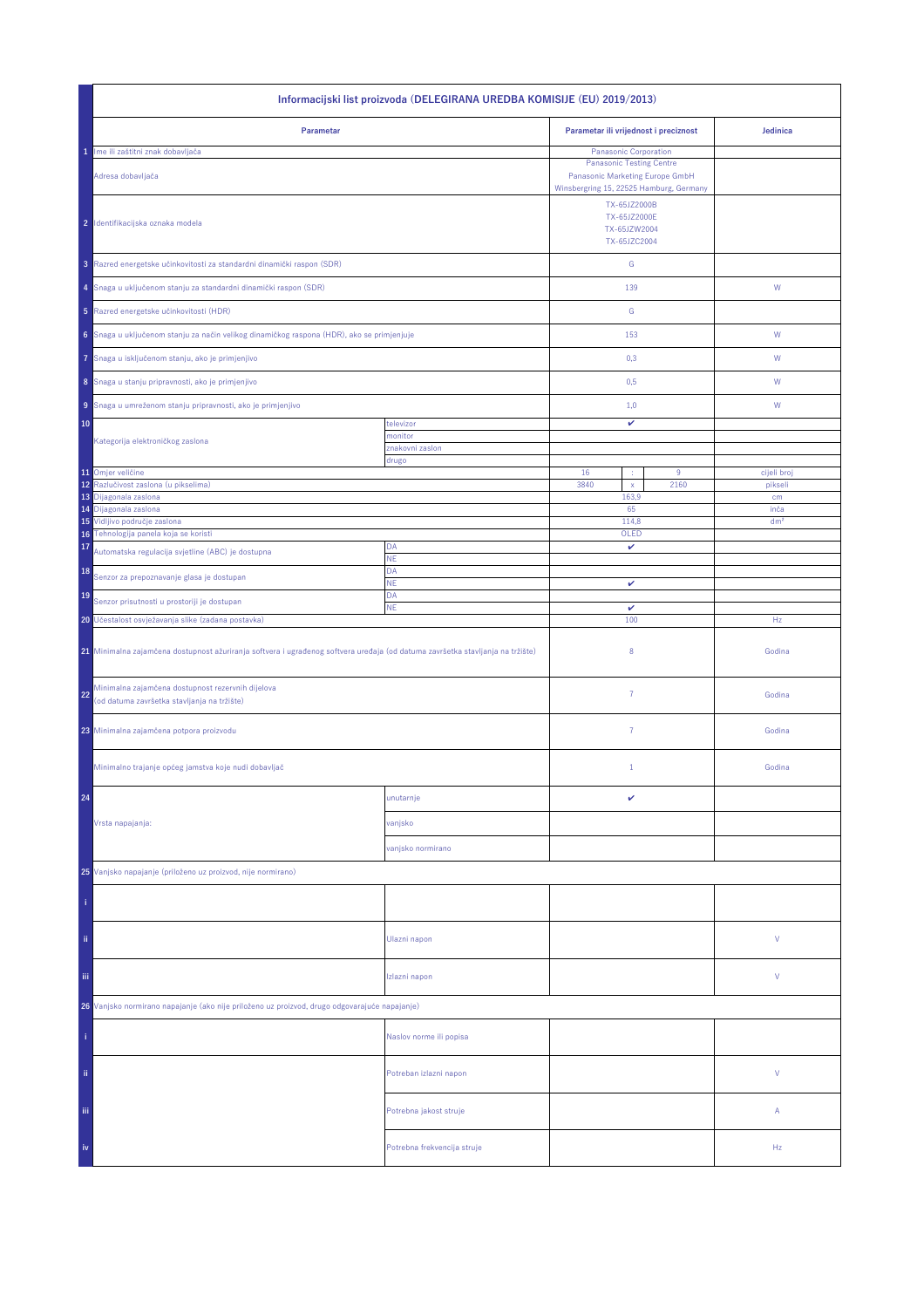| Ürün Bilgi Formu (AB Tüzüğü 2019/2013)                                                                                                 |                             |                                                                                                               |                       |                 |
|----------------------------------------------------------------------------------------------------------------------------------------|-----------------------------|---------------------------------------------------------------------------------------------------------------|-----------------------|-----------------|
| Parametre                                                                                                                              |                             | Parametre veya Değer ve Kesinlik                                                                              |                       | <b>Birim</b>    |
| 1 Tedarikçinin adı veya markası                                                                                                        |                             |                                                                                                               | Panasonic Corporation |                 |
| Tedarikçinin adresi                                                                                                                    |                             | <b>Panasonic Testing Centre</b><br>Panasonic Marketing Europe GmbH<br>Winsbergring 15, 22525 Hamburg, Germany |                       |                 |
| 2 Model tanımlayıcısı                                                                                                                  |                             | TX-65JZ2000B<br>TX-65JZ2000E<br>TX-65JZW2004                                                                  |                       |                 |
| 3 Standart Dinamik Aralık için enerji verimlilik sınıfı (SDR)                                                                          |                             | TX-65JZC2004<br>G                                                                                             |                       |                 |
| 4 Standart Dinamik Aralık (SDR) için açık modda güç talebi                                                                             |                             | 139                                                                                                           |                       | ${\sf W}$       |
| 5 Enerji verimlilik sınıfı (HDR)                                                                                                       |                             | G                                                                                                             |                       |                 |
| 6 Yüksek Dinamik Aralık (HDR) modunda açık mod güç talebi, uygulanırsa                                                                 |                             | 153                                                                                                           |                       | W               |
| Kapalı mod, güç talebi, uygunsa<br>7                                                                                                   |                             | 0,3                                                                                                           |                       | W               |
| 8 Bekleme modu güç talebi, uygunsa                                                                                                     |                             | 0,5                                                                                                           |                       | ${\sf W}$       |
| 9 Ağ Tabanlı Bekleme modu güç talebi, uygunsa<br>10                                                                                    | televizyon                  | 1,0<br>v                                                                                                      |                       | ${\sf W}$       |
| Elektronik ekran kategorisi                                                                                                            | monitör<br>işaretler        |                                                                                                               |                       |                 |
|                                                                                                                                        | diğer                       |                                                                                                               |                       |                 |
| 11 Boyut oranı                                                                                                                         |                             | 16<br>÷.                                                                                                      | $\overline{9}$        | tamsayı         |
| 12 Ekran çözünürlüğü (piksel)<br>13 Ekran çapraz                                                                                       |                             | 3840<br>$\mathsf{x}$<br>163,9                                                                                 | 2160                  | piksel<br>cm    |
| 14 Ekran çapraz                                                                                                                        |                             | 65                                                                                                            |                       | inç             |
| 15 Görünür ekran alanı                                                                                                                 |                             | 114,8                                                                                                         |                       | dm <sup>2</sup> |
| Kullanılan panel teknolojisi<br>16<br>17                                                                                               | <b>EVET</b>                 | OLED<br>$\checkmark$                                                                                          |                       |                 |
| Otomatik Parlaklık Kontrolü (ABC) mevcut<br>18                                                                                         | <b>HAYIR</b><br><b>EVET</b> |                                                                                                               |                       |                 |
| Ses tanıma sensörü mevcut<br>19                                                                                                        | <b>HAYIR</b><br><b>EVET</b> | $\checkmark$                                                                                                  |                       |                 |
| Oda varlık sensörü mevcut<br>20 Görüntü yenileme sıklık oranı (varsayılan)                                                             | <b>HAYIR</b>                | v<br>100                                                                                                      |                       | Hz              |
| Yazılım ve ürün yazılımı güncellemelerinin minimum garantili kullanılabilirliği<br>21<br>(ürünün piyasadan kalktığı tarihten itibaren) |                             | $\bf 8$                                                                                                       |                       | Yıl             |
| Minimum garantili yedek parça bulunabilirliği<br>22<br>(ürünün piyasadan kalktığı tarihten itibaren)                                   |                             | $\bf 7$                                                                                                       |                       | Yıl             |
| 23 Minimum garantili ürün desteği                                                                                                      |                             | $\overline{7}$                                                                                                |                       | Yıl             |
| Tedarikçi tarafından sunulan genel garantinin minimum süresi                                                                           |                             | $1\,$                                                                                                         |                       | Yıl             |
| 24                                                                                                                                     | Dahili                      | $\checkmark$                                                                                                  |                       |                 |
| Güç kaynağı tipi                                                                                                                       | Harici                      |                                                                                                               |                       |                 |
|                                                                                                                                        | Standartlaştırılmış harici  |                                                                                                               |                       |                 |
| 25 Harici güç kaynağı (standart olmayan ve ürün kutusuna dahil)                                                                        |                             |                                                                                                               |                       |                 |
|                                                                                                                                        |                             |                                                                                                               |                       |                 |
| ii.                                                                                                                                    | Giriş Voltajı               |                                                                                                               |                       | $\mathsf{V}$    |
| Ϊij                                                                                                                                    | Çıkış Voltajı               |                                                                                                               |                       | $\mathsf{V}$    |
| 26 Harici standart güç kaynağı (veya ürün kutusuna dahil değilse uygun olan)                                                           |                             |                                                                                                               |                       |                 |
|                                                                                                                                        | Standart İsim veya liste    |                                                                                                               |                       |                 |
| ii.                                                                                                                                    | Gerekli çıkış voltajı       |                                                                                                               |                       | $\mathsf{V}$    |
| Ϊij                                                                                                                                    | Gerekli iletilen akım       |                                                                                                               |                       | Α               |
| iv                                                                                                                                     | Gerekli akım sıklığı        |                                                                                                               |                       | Hz              |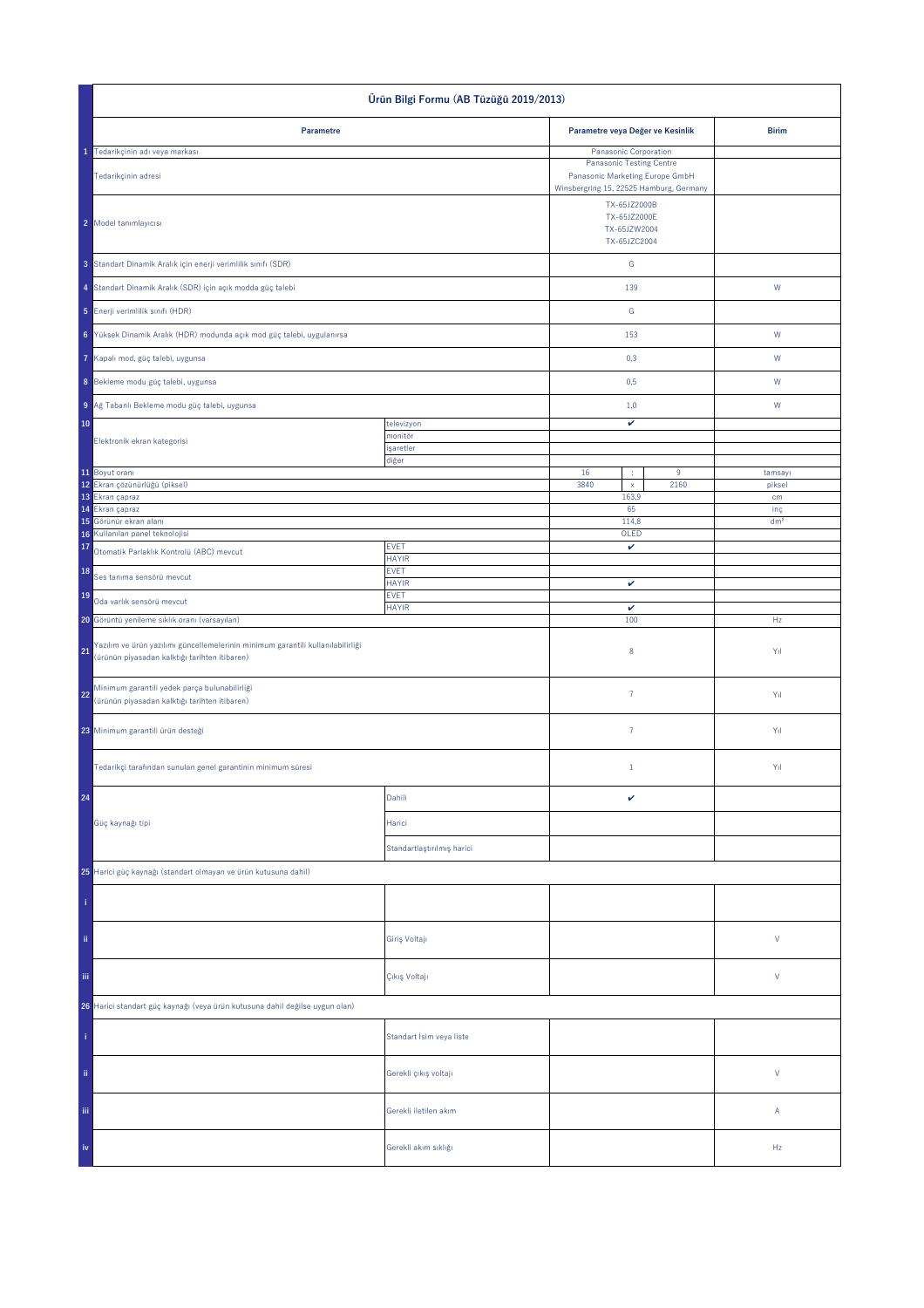| Informacije o proizvodu (Uredba EU 2019/2013)                                                                                      |                                         |                                                              |                         |  |  |
|------------------------------------------------------------------------------------------------------------------------------------|-----------------------------------------|--------------------------------------------------------------|-------------------------|--|--|
| Parametar                                                                                                                          |                                         | Parametar ili vrednost i preciznost                          | Jedinica                |  |  |
| 1 Ime ili trgovački znak dobavljača                                                                                                |                                         | Panasonic Corporation                                        |                         |  |  |
| Adresa dobavljača                                                                                                                  | Winsbergring 15, 22525 Hamburg, Germany |                                                              |                         |  |  |
| 2 Identifikator modela                                                                                                             |                                         | TX-65JZ2000B<br>TX-65JZ2000E<br>TX-65JZW2004<br>TX-65JZC2004 |                         |  |  |
| 3 Klasa energetske efikasnosti za standardni dinamički raspon (SDR)                                                                |                                         | G                                                            |                         |  |  |
| Potrošnja energije u režimu standardnog dinamičkog raspona (SDR)<br>4                                                              |                                         | 139                                                          | W                       |  |  |
| 5 Klasa energetske efikasnosti (HDR)                                                                                               |                                         | G                                                            |                         |  |  |
| Potrošnja energije u režimu za visoki dinamički raspon (HDR), ako se sprovede<br>6                                                 |                                         | 153                                                          | W                       |  |  |
| Isključen režim, potrošnja električne energije, ako je primenjivo<br>7                                                             |                                         | 0,3                                                          | W                       |  |  |
| 8 Potrošnja električne energije u stanju pripravnosti, ako je primenjivo                                                           |                                         | 0,5                                                          | W                       |  |  |
| Potrošnja električne energije u stanju mrežne pripravnosti, ako je primenjivo<br>9                                                 |                                         | 1,0                                                          | W                       |  |  |
| 10                                                                                                                                 | televizija                              | v                                                            |                         |  |  |
| Kategorija elektronskog prikaza                                                                                                    | nonitor<br>signalizacija                |                                                              |                         |  |  |
|                                                                                                                                    | ostalo                                  |                                                              |                         |  |  |
| 11 Odnos veličine<br>Rezolucija ekrana (piksela)<br>12                                                                             |                                         | 16<br>9<br>÷<br>3840<br>2160<br>$\mathsf X$                  | celi broj<br>piksela    |  |  |
| 13 Dijagonala ekrana                                                                                                               |                                         | 163,9                                                        | cm                      |  |  |
| 14 Dijagonala ekrana<br>15 Vidljivo područje ekrana                                                                                |                                         | 65<br>114,8                                                  | inča<br>dm <sup>2</sup> |  |  |
| 16 Korišćena tehnologija ploče                                                                                                     |                                         | OLED                                                         |                         |  |  |
| 17<br>Dostupna je automatska kontrola osvetljenja (ABC)                                                                            | DA<br><b>NE</b>                         | v                                                            |                         |  |  |
| 18<br>Dostupan je senzor za prepoznavanje glasa                                                                                    | DA<br>NE                                | $\checkmark$                                                 |                         |  |  |
| 19<br>Dostupan je senzor prisutnosti u sobi                                                                                        | DA<br><b>NE</b>                         | v                                                            |                         |  |  |
| 20 Brzina osvežavanja slike (Uobičajeno)                                                                                           |                                         | 100                                                          | Hz                      |  |  |
| Minimalna zagarantovana dostupnost ažuriranja softvera I upravljačkog softvera<br>21<br>(od datuma završetka puštanja na tržište): |                                         | 8                                                            | Godina                  |  |  |
| Minimalna zagarantovana dostupnost rezervnih delova<br>22<br>(od datuma završetka puštanja na tržište):                            |                                         | $\overline{7}$                                               | Godina                  |  |  |
| 23 Minimalna zagarantovana podrška za proizvod                                                                                     |                                         | $\overline{7}$                                               | Godina                  |  |  |
| Minimalno trajanje generalne garancije koju nudi dobavljač                                                                         |                                         | $1\,$                                                        | Godina                  |  |  |
| 24                                                                                                                                 | Unutrašnje                              | v                                                            |                         |  |  |
| Vrsta napajanja                                                                                                                    | eksterno                                |                                                              |                         |  |  |
|                                                                                                                                    | standardizovano eksterno                |                                                              |                         |  |  |
| 25 Vanjsko standardno napajanje (nije standardizirano i nalazi se u kutiji proizvoda)                                              |                                         |                                                              |                         |  |  |
|                                                                                                                                    |                                         |                                                              |                         |  |  |
| ii.                                                                                                                                | Ulazni napon                            |                                                              | V                       |  |  |
| iii.                                                                                                                               | Izlazni napon                           |                                                              | V                       |  |  |
| 26 Vanjsko standardno napajanje (ili prikladno napajanje ako se ne nalazi u kutiju proizvoda)                                      |                                         |                                                              |                         |  |  |
|                                                                                                                                    | Standardni naziv ili lista              |                                                              |                         |  |  |
| ii.                                                                                                                                | Potrebni izlazni napon                  |                                                              | V                       |  |  |
| Ϊij                                                                                                                                | Potrebna isporučena struja              |                                                              | А                       |  |  |
| iv                                                                                                                                 | Potrebna frekvencija struje             |                                                              | Hz                      |  |  |